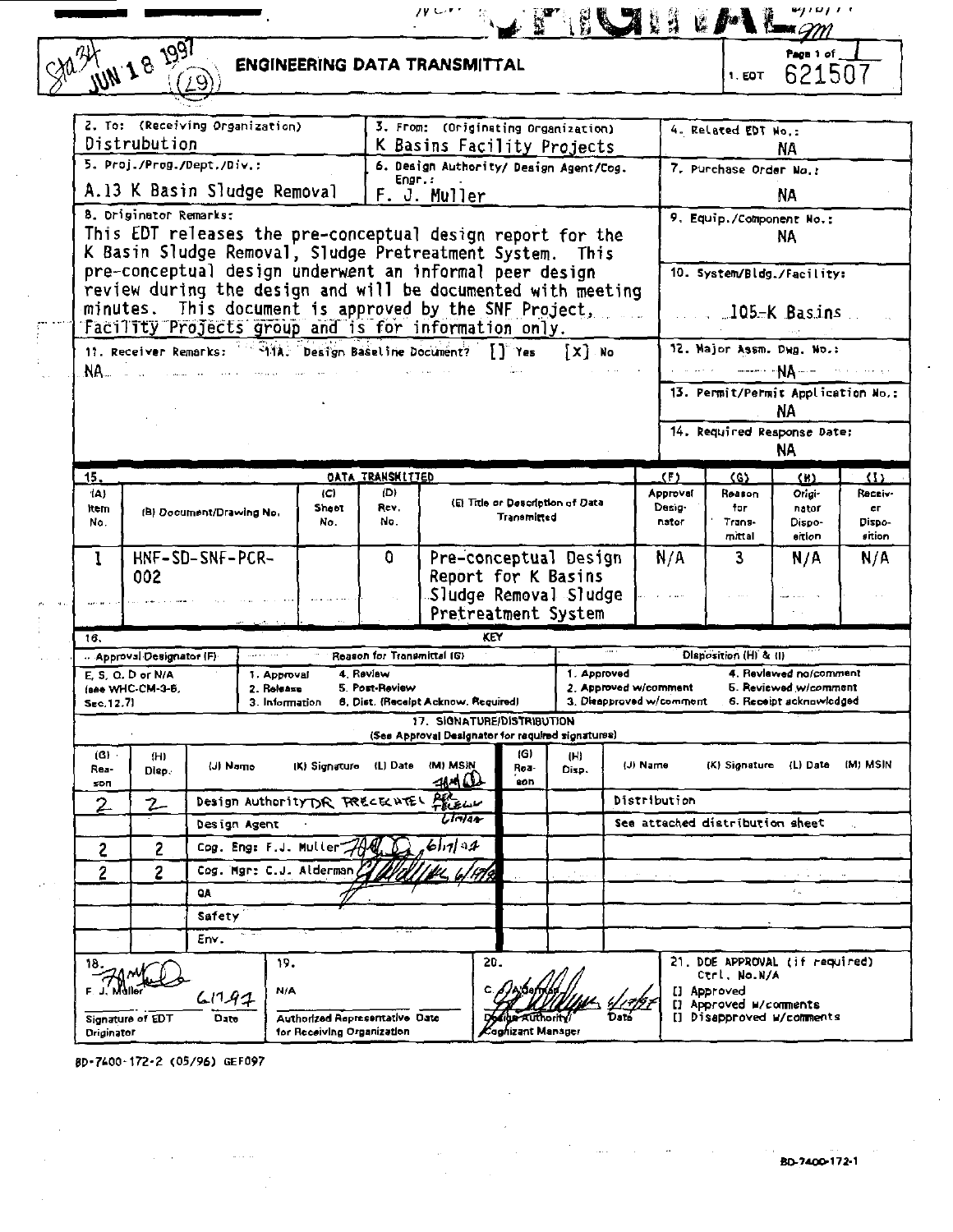## **K Basin Sludge Removal Sludge Pretreatment System**

**H. L. Chang** Fluor Daniel Northwest, Richland, WA 99352 U.S. Department of Energy Contract DE-AC06-96RL13200

| EDT/ECN: 621507     | UC: $603$           |
|---------------------|---------------------|
| Org Code: 04E00/454 | Charge Code: E33937 |
| B&R Code: EW7050000 | Total Pages: 65     |

Key Words: K Basin, Sludge, Pretreatment

Abstract: After the fuel is removed from K Basins, the remaining sludge at the bottom of the basins must be extracted and processed to be made acceptable for TWRS disposal. This preconceptual design report expands the modular subsystem alternative recommended in Engineering Study HNF-SD-SNF-ES-024. The concept is to provide tightly sealed safety class containment structures of the Conex container type that will accommodate the sludge processing including dewatering, washing, dissolution (HNO<sub>3</sub>), precipitation (NaOH), offgas treatment, pH adjustment, re-constitution and loadout. The process location is at K Basins in the 100 Area.

TRADEMARK DISCLAIMER. Reference herein to any specific commercial product, process, or service by trade name, trademark, manufacturer, or otherwise, does not necessarily constitute or imply its endorsement, recommendation, or favoring by the United States Government or any agency thereof or its contractors or subcontractors.

Printed in the United States of America. To obtain copies of this document, contact: Document Control Services, P.O. Box 950, Mailstop H6-08, Richland WA 99352, Phone (509) 372-2420; Fax (509) 376-4989.

**JUN 1 8 1997** Date



Approved for Public Release

A-6400-073 (10/95) GEF321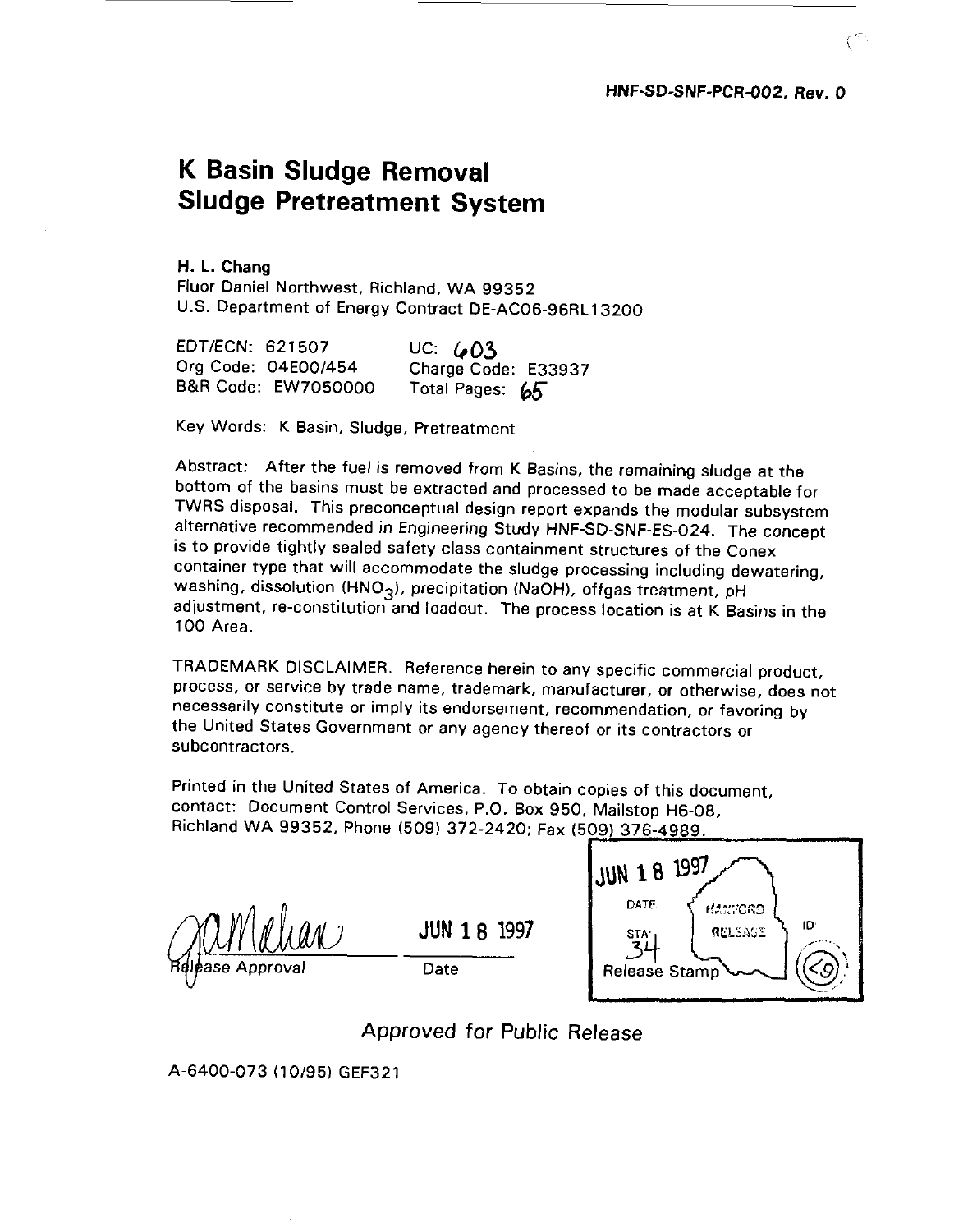# Preconceptual Design Report

# K Basins Sludge Removal Sludge Pretreatment System

Work Order E33937

Prepared for the U.S. Department of Energy Assistant Secretary for Environmental Management

Project Hanford Management Contractor for the U.S. Department of Energy under Contract DE-AC06-96RL13200

Approved for public release; distribution is unlimited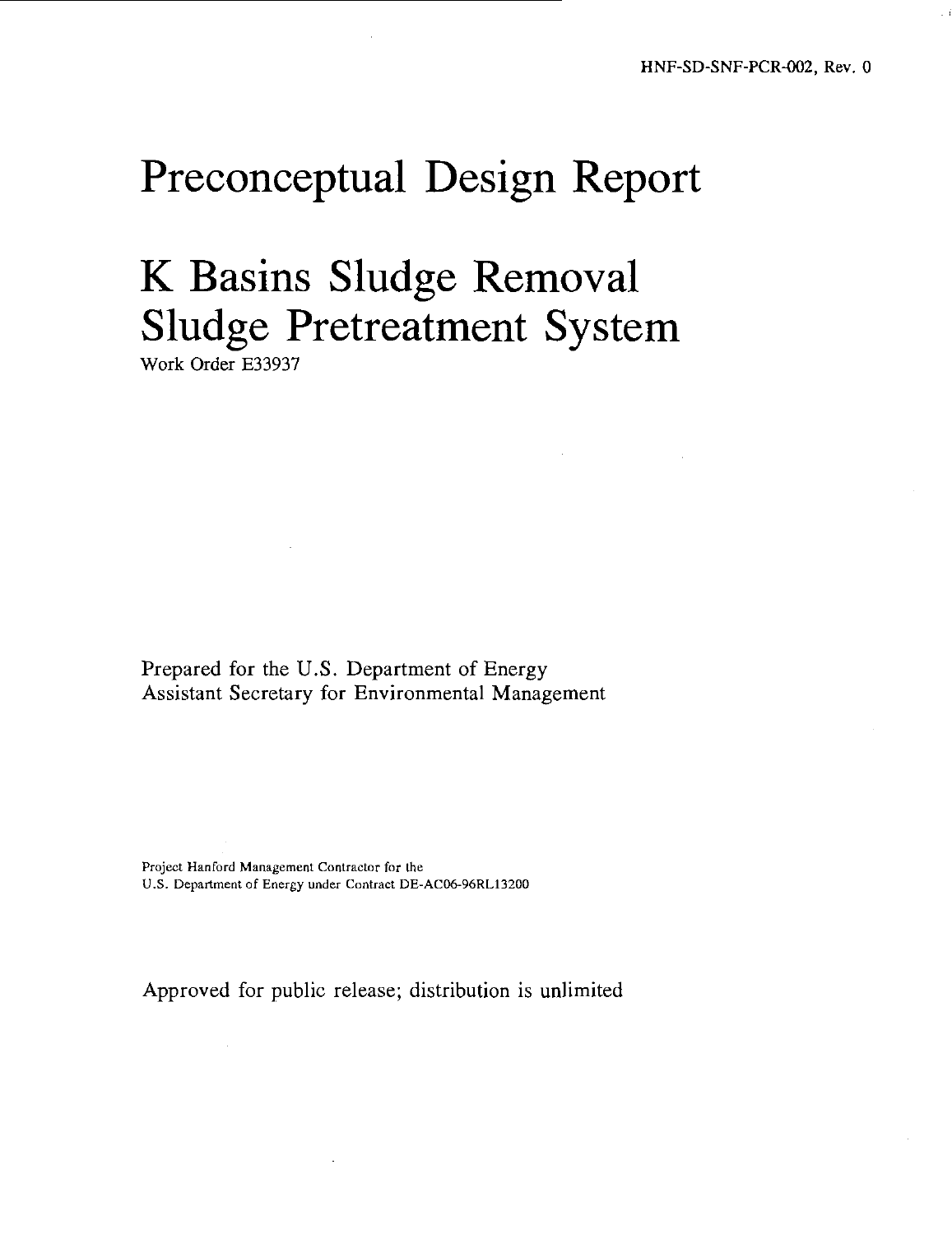**HNF-SD-SNF-PCR-002, Rev. 0**

I

## PRECONCEPTUAL DESIGN REPORT

## **K BASINS SLUDGE REMOVAL SLUDGE PRETREATMENT SYSTEM**

## WORK ORDER E33937

Prepared for

DE&S Hanford, Inc.

June 1997

Prepared by

Fluor Daniel Northwest Richland, Washington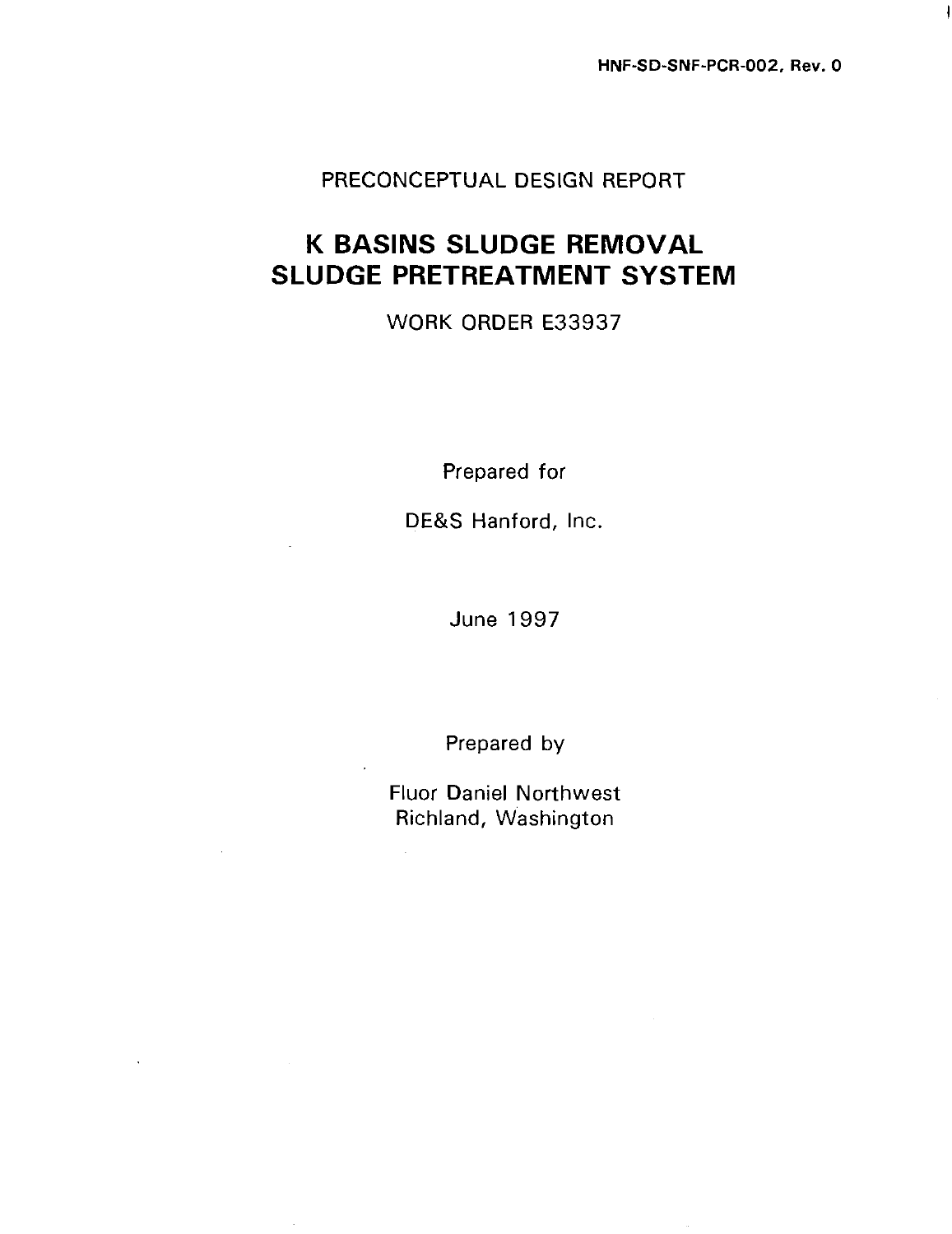### PRECONCEPTUAL DESIGN REPORT

## **K BASINS SLUDGE REMOVAL SLUDGE PRETREATMENT SYSTEM**

Work Order E33937

Prepared for

DE&S Hanford, Inc. Richland, Washington

Prepared by

Fluor Daniel Northwest Richland, Washington

**Fluor Daniel Northwest**

H. L. Chang, Lead Engineer Date **Mechcanical Engineering Facilities Stabilization/Waste Management Projects**

**C. R. Zook, Task Manager**<br>Mechanical Engineering Facilities Stabilization/Waste Management Projects **Facilities Stabilization/Waste Management Projects**

**/. L. Wise, Project Manager ' Date 'Spent Nuclear Fuel Projects**

 $6 - 12 - 97$ 

<u>6-12-97</u><br>Date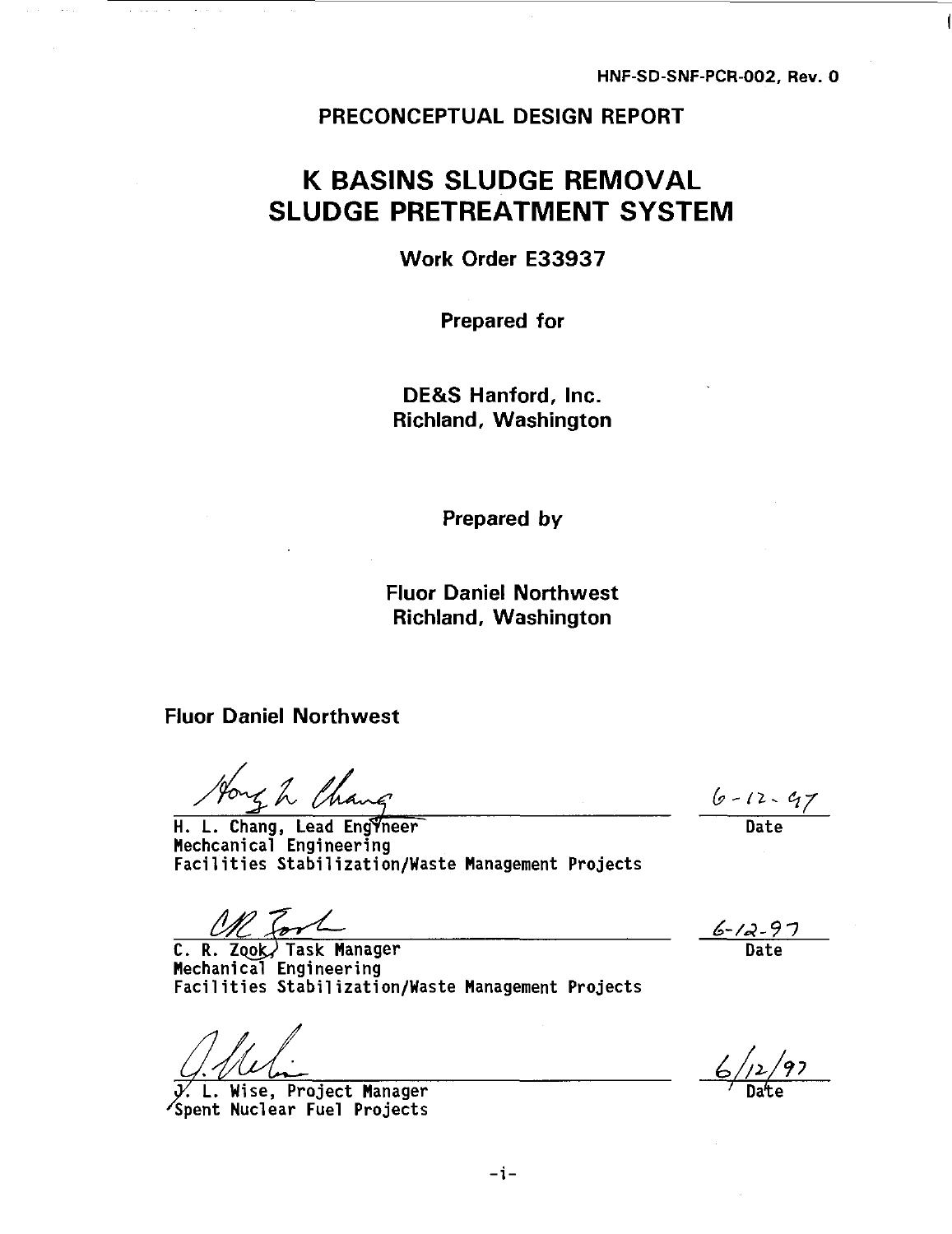## TABLE OF CONTENTS

|      | Page                                                                                                                                                                                                                                                                                                                                                                                                                               |  |
|------|------------------------------------------------------------------------------------------------------------------------------------------------------------------------------------------------------------------------------------------------------------------------------------------------------------------------------------------------------------------------------------------------------------------------------------|--|
| Ι.   | 1                                                                                                                                                                                                                                                                                                                                                                                                                                  |  |
| II.  | $\overline{c}$                                                                                                                                                                                                                                                                                                                                                                                                                     |  |
| III. | $\overline{2}$                                                                                                                                                                                                                                                                                                                                                                                                                     |  |
| IV.  | DESCRIPTION OF PROJECT SCOPE<br>3<br>3<br>Α.<br>$\overline{3}$<br><b>B.</b><br>OTHER STRUCTURES (550)<br>$\overline{4}$<br>c.<br>5<br>D.<br>STANDARD EQUIPMENT (710 THROUGH 799)<br>Ε.<br>20<br>OTHER PROJECT COSTS (900)<br>F.<br>20<br>DESIGN COMPLIANCE<br>G.<br>20                                                                                                                                                             |  |
| ٧.   | .<br>METHODS OF PERFORMANCE<br>20                                                                                                                                                                                                                                                                                                                                                                                                  |  |
| VI.  | REQUIREMENTS AND ASSESSMENTS<br>21<br>SAFEGUARDS AND SECURITY<br>Α.<br>21<br><b>B.</b><br>21<br>DECONTAMINATION AND DECOMMISSIONING<br>$\mathsf{C}$ .<br>21<br>D.<br>PROVISIONS FOR FALLOUT SHELTERS<br>MAINTENANCE AND OPERATION REQUIREMENTS<br>22<br>Ε.<br>22<br>F.<br>AUTOMATED DATA PROCESSING EQUIPMENT<br>22<br>QUALITY ASSURANCE AND SAFETY CLASSIFICATION<br>22<br>G.<br>ENVIRONMENTAL COMPLIANCE<br>23<br>Η.<br>Ι.<br>23 |  |
| VII. | IDENTIFICATION AND ANALYSIS OF UNCERTAINTIES<br>23<br>23<br>Α.<br>23<br><b>B.</b><br>$\mathsf{C}$ .<br>26<br>D.<br>ELECTRICAL<br>. The contract of the contract of the contract of the contract of the contract of the contract of the contract of the contract of the contract of the contract of the contract of the contract of the contract of the contrac<br>26<br>INSTRUMENTATION AND CONTROLS<br>Е.<br>27                   |  |
|      | VIII. REFERENCES<br>27<br>27<br>А.<br><b>B</b> .<br>28                                                                                                                                                                                                                                                                                                                                                                             |  |

### **APPENDICES**

Appendix A: Cost Estimate Appendix B: Equipment List Appendix C: Sketches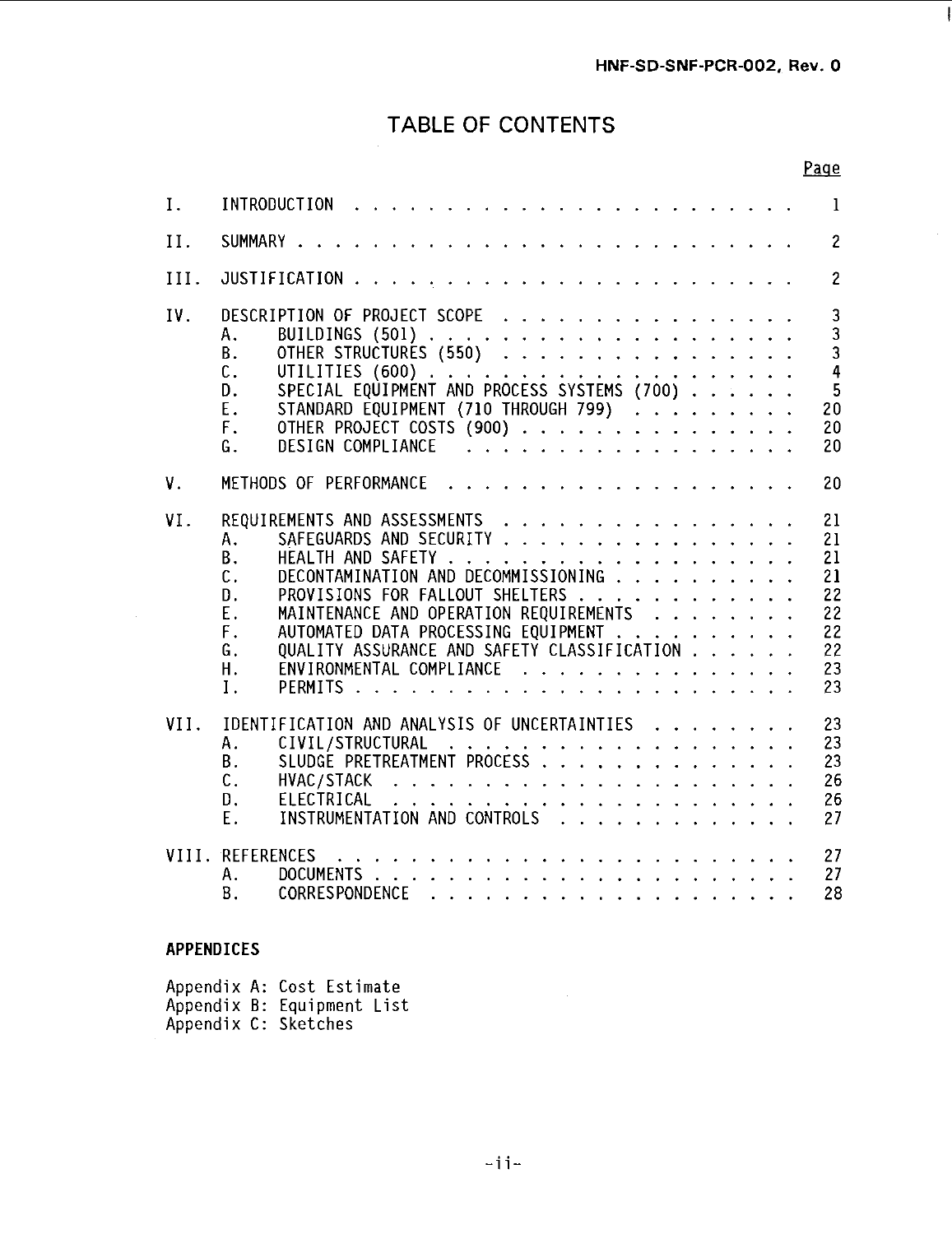### **ABBREVIATIONS**

| <b>ALARA</b> | as low as reasonably achievable                  |
|--------------|--------------------------------------------------|
| ANSI         | American National Standards Institute            |
| ASME         | American Society of Mechanical Engineers         |
| CFR          | Code of Federal Regulations                      |
| CVD          | cold vacuum drying                               |
| DST.         | double-shell tank                                |
| HEPA         | high efficiency particulate air (filter)         |
| HLAN         | Hanford local area network                       |
| HVAC         | heating, ventilating, and air conditioning       |
| IEEE         | Institute of Electrical and Electronic Engineers |
| ISA          | Instrument Society of America                    |
| PC           | personal computer                                |
| <b>PCB</b>   | polychlorinated biphenyls                        |
| PLC          | programmable logic controller                    |
| PUREX        | Plutonium Uranium Extraction (facility)          |
| SNF          | Spent Nuclear Fuel                               |
| TBD          | to be determined                                 |
| <b>TWRS</b>  | Tank Waste Remediation System                    |
| WAC          | Washington Administrative Code                   |
|              |                                                  |

 $\sim$  $-iii$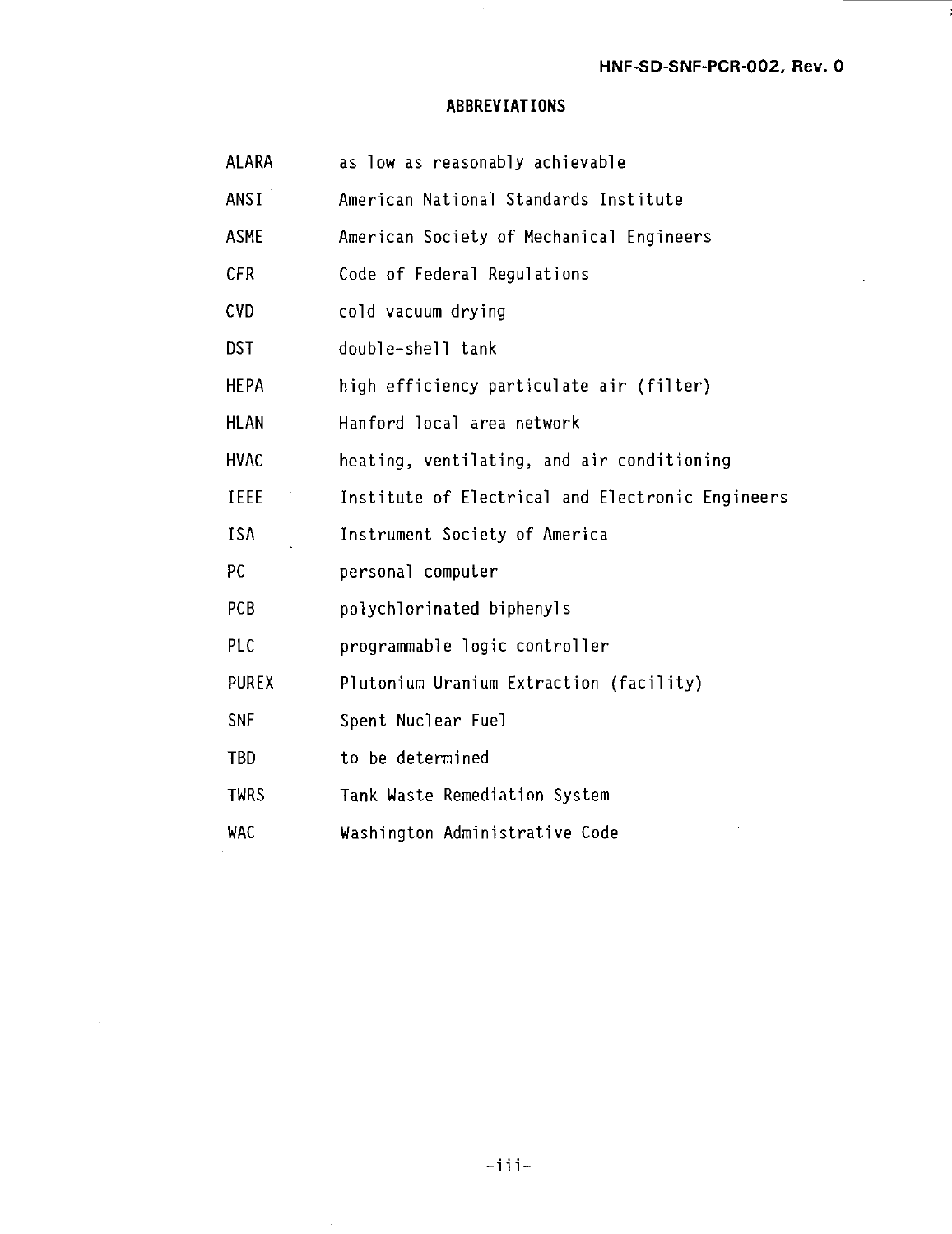#### PRECONCEPTUAL DESIGN REPORT

## **K BASINS SLUDGE REMOVAL SLUDGE PRETREATMENT SYSTEM**

Work Order E33937

#### $\mathbf{L}$ INTRODUCTION

The Spent Nuclear Fuels Program is in the process of planning activities to remove spent nuclear fuel and other materials from the 100-K Basins as a remediation effort for clean closure. The 105 K-East and K-West Basins store spent fuel, sludge, and debris. Sludge has accumulated in the 100 K Basins as a result of fuel oxidation and a slight amount of general debris being deposited, by settling, in the basin water.

The ultimate intent in removing the sludge and fuel is to eliminate the environmental risk posed by storing fuel at the K Basins. The task for this project is to disposition specific constituents of sludge (metallic fuel) to produce a product stream through a pretreatment process that will meet the requirements, including a final particle size acceptable to the Tank Waste Remediation System (TWRS).

The purpose of this task is to develop a preconceptual design package for the K Basin sludge pretreatment system. The process equipment/system is at a preconceptual stage, as shown in sketch ES-SNF-01, while a more refined process system and material/energy balances are ongoing (all sketches are shown in Appendix C). Thus, the overall process and associated equipment have been conservatively selected and sized, respectively, to establish the cost basis and equipment layout as shown in sketches ES-SNF-02 through 08.

The sludge pretreatment system is scheduled to be in operation beginning September 30, 2000, and finishing August 30, 2001.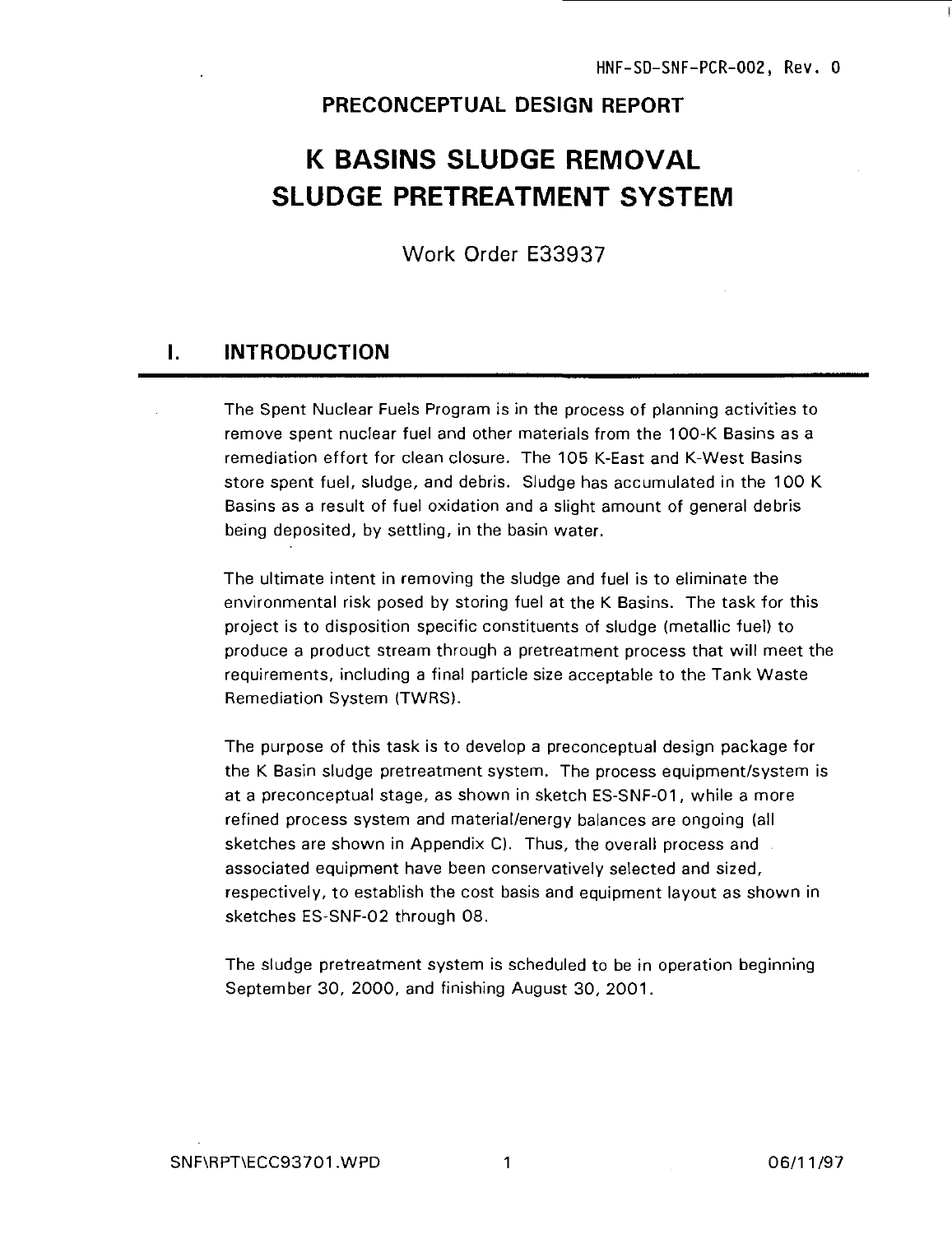#### **II. SUMMARY**

The sludge pretreatment system will treat up to 68 cubic meters (18,000 gal) of as-settled sludge beginning September 30, 2000, and finishing August 30, 2001.

The sludge pretreatment system is based on the process diagrams as recommended in Alternatives 1 and 8 or 9 of "Evaluation to Disposition Components of K Basin Fuel Sludge," HNF-SD-SNF-ES-024, Rev. 0 (Papp 1997). Alternative 1 is the process that includes uranium dissolution with nitric acid and Alternative 8 is a polychlorinated biphenyls (PCB) extraction process with hexane. Alternative 9 is the PCB destruction process with hydrogen peroxide.

The K Basins sludge removal sludge pretreatment system is a Spent Nuclear Fuel (SNF) subproject. The total estimated project costs for installation of the sludge pretreatment system, not including site costs and other project costs, are:

| <b>Project Cost</b>  | \$10,250,000 |
|----------------------|--------------|
| Contingency (41%)    | \$4,280,000  |
| <b>Total Dollars</b> | \$14,530,000 |

### **III. JUSTIFICATION**

WHC-SD-SNF-SP-001, Rev. 0 (Alderman 1995) documents the preferred path forward alternative for K Basin sludge removal. The TWRS double-shell tank (DST) system is currently permitted as a treatment, storage, and disposal facility pursuant to Washington Administrative Code (WAC) 1 73-303. The TWRS conducted an initial feasibility study, based on preliminary sludge characterization data, to determine if the sludge could be accepted into the DST system. The study concluded that the data did not indicate chemical compatibility problems with the waste stored in the prospective receiver DSTs; however, further evaluation is required before a definitive conclusion can be reached (Fowler 1995).

A waste compatibility assessment was performed (Wiemers 1996). The assessment recommends accepting the K Basin sludge waste stream into Tank 241-AW-105 following satisfactory disposition of the identified issues (Bason 1996).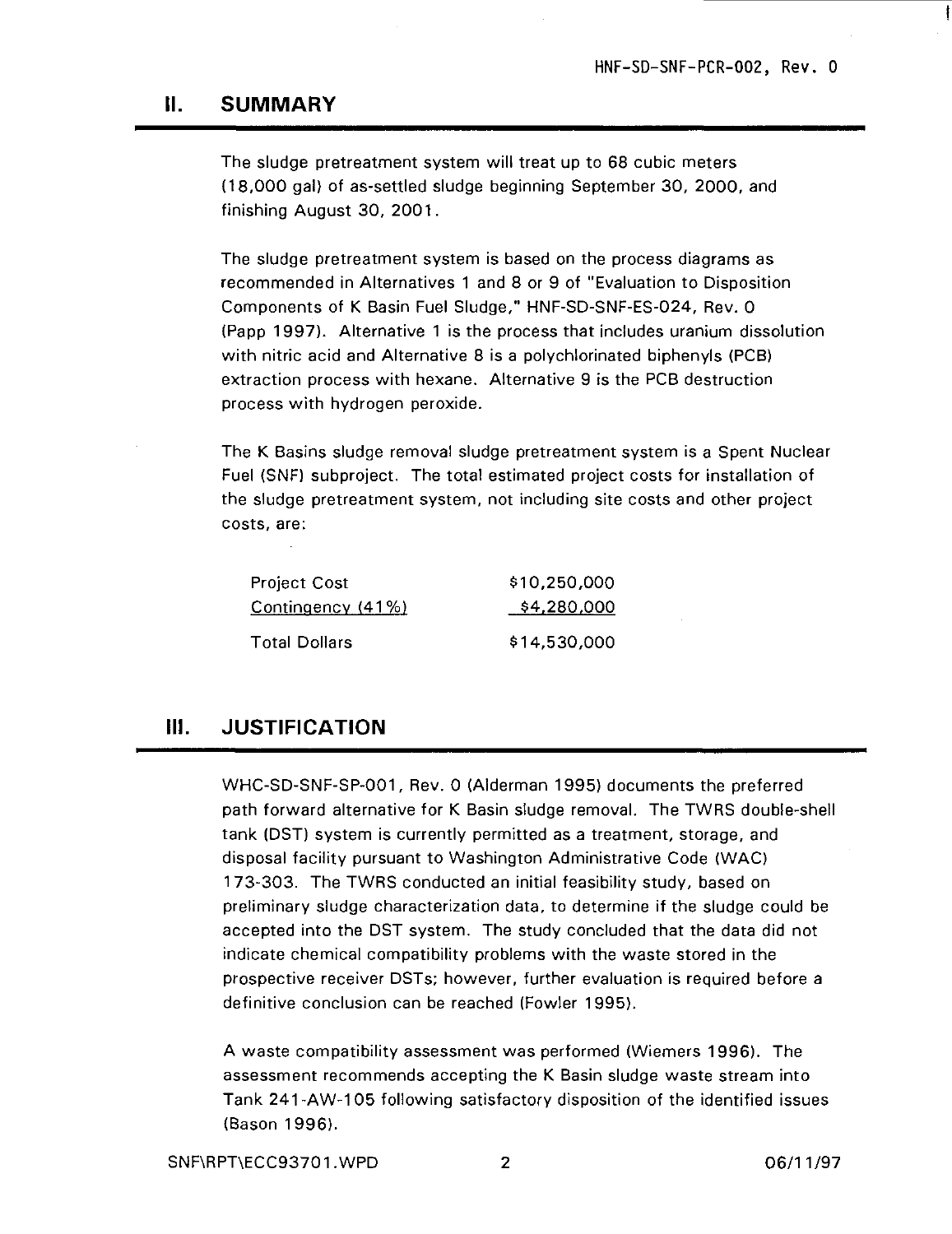Based on the TWRS compatibility, Westinghouse Hanford Company performed a technical assessment of the TWRS criteria and recommended that the sludge be dispositioned at TWRS (Wiemers 1996). The TWRS criteria for the sludge acceptance was incorporated into the project Functional Design Criteria.

The current strategy for sludge removal reflects change request SNF-96- 067, "Resolution of Just-in-time Sludge Removal and Sludge Storage to IWTS." This change request documents the decision to remove sludge from K Basin to TWRS after the fuel has been removed. The sludge removal milestone of August 30, 2001, is supported by this strategy.

### IV. DESCRIPTION OF PROJECT SCOPE

#### **A. BUILDINGS (501)**

There are no significant modifications to the existing 105K Buildings or to the Cold Vacuum Drying (CVD) Building. There will be electrical service connections to two electrical panels to serve the sludge processing system. There will be no modifications to the existing structures with the exception of seismic tie-downs into the existing concrete floor to secure the containers and skids.

#### **B. OTHER STRUCTURES (550)**

There will be no new permanent structures provided under this project. The sludge pretreatment system will be mounted on six separate skids. The skid plans and sections are shown on sketches ES-SNF-03, Skid 1; ES-SNF-04, Skid 2; ES-SNF-05, Skid 3; ES-SNF-06, Skid 4; ES-SNF-07, Skid 5; ES-SNF-08, Skid 6.

Two large shipping containers will be utilized to house the primary process equipment (Skid 1) and the offgas equipment (Skid 2). The containers will be refrigerator type with insulated walls, roof, floor, and doors to at least an R 15 value of conduction resistance. The remaining equipment will be unenclosed and skid-mounted. Only the stack monitor system and the control/electrical station will be enclosed in prefabricated walk-in type housings. The skids are designed to be self-contained modular units that can be assembled and arranged in different configurations to suit the site. The basis for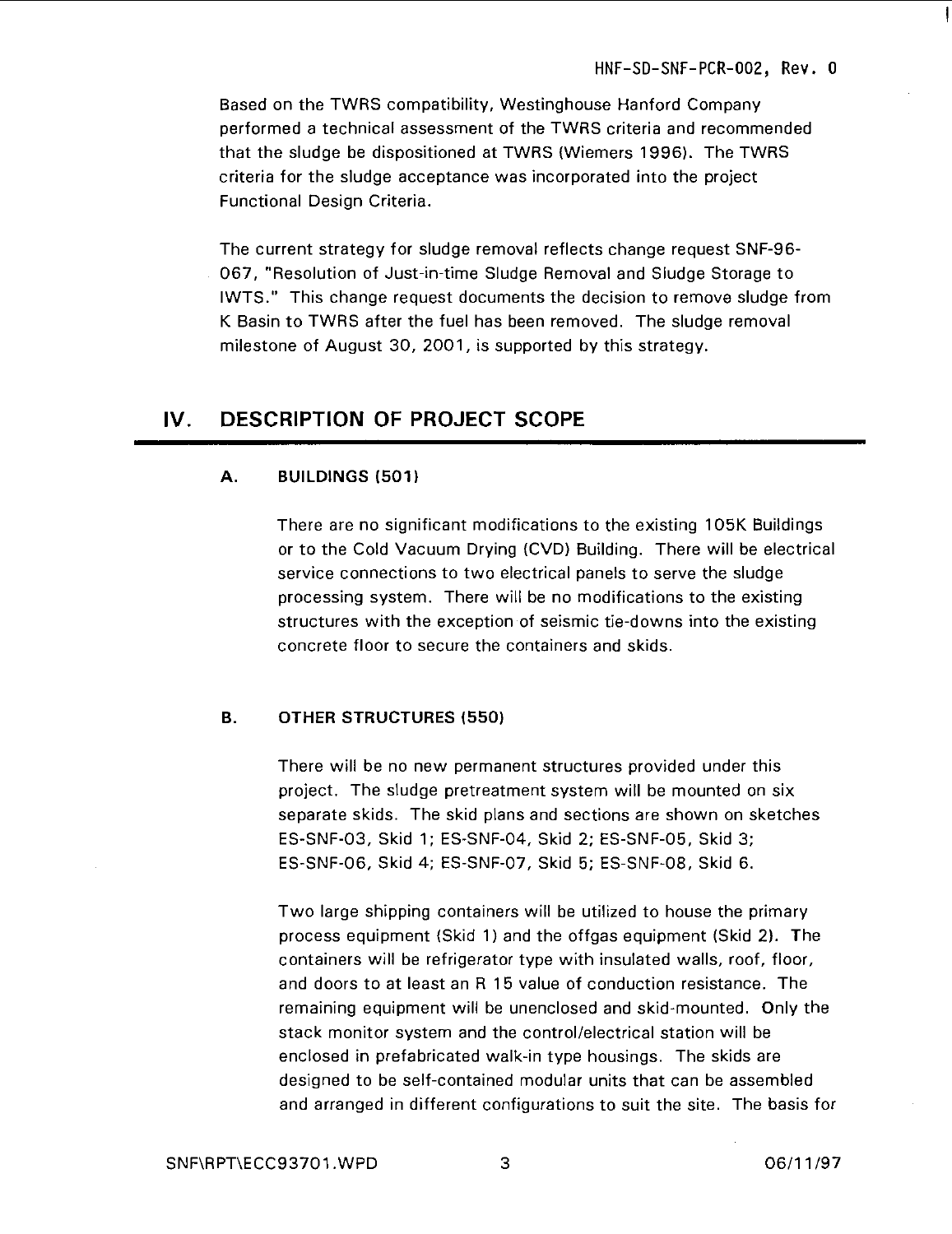this report assumes that Skids 1, 2, and 6 are located within the CVD or 105K Building and are subject to the environment of the basin interior and not outside design conditions. Skid 5 chemical storage, Skid 3 stack/monitoring and Skid 4 cooling tower units are all outside. The skids will be located as close as possible to each other to simplify the interconnection of piping, ductwork, and electrical and control cables, and to allow easy operation and maintenance of the process and equipment.

Skids located outside will be on concrete pads. All skids will be seismically restrained. Skids 1, 2, and 6 (inside location) will be restrained using 3/4-in. diameter wedge type expansion anchors. Skids 3, 4, and 5 (outside location) will be restrained using buried concrete tie-down blocks (similar to FDNW Practice 134.210.4050, Mobile Office Installation Details, Sheet 4). Skid 5 will be provided with a dike as a secondary containment.

The storage containers, skids, equipment, and piping will be designed and analyzed in accordance with the natural phenomena loading criteria of DOE Order 6430.1 A and GD-LOAD-01 (ICFKH 1996). The loading of components and equipment will be a function of the safety designation identified in the project safety assessment.

#### **C. UTILITIES (600)**

#### 1. **Electrical** Services

The utilities to service the sludge pretreatment located outside the building will be extended from the CVD Building or the 105K Building electrical system and will not require any additional outside services.

#### 2. **Flush Water**

The sludge pretreatment system is intended to be operate remotely but will be provided with a hand-contact operable capability for maintenance. Water flushing will be required prior to a hand-contact operation. A flanged pipe connection with an isolation valve will be provided on the strategic location of the process piping system for flushing capability of the sludge pretreatment system. A booster pump may be required to boost the water to at least 2.1 m/s at 590 kPa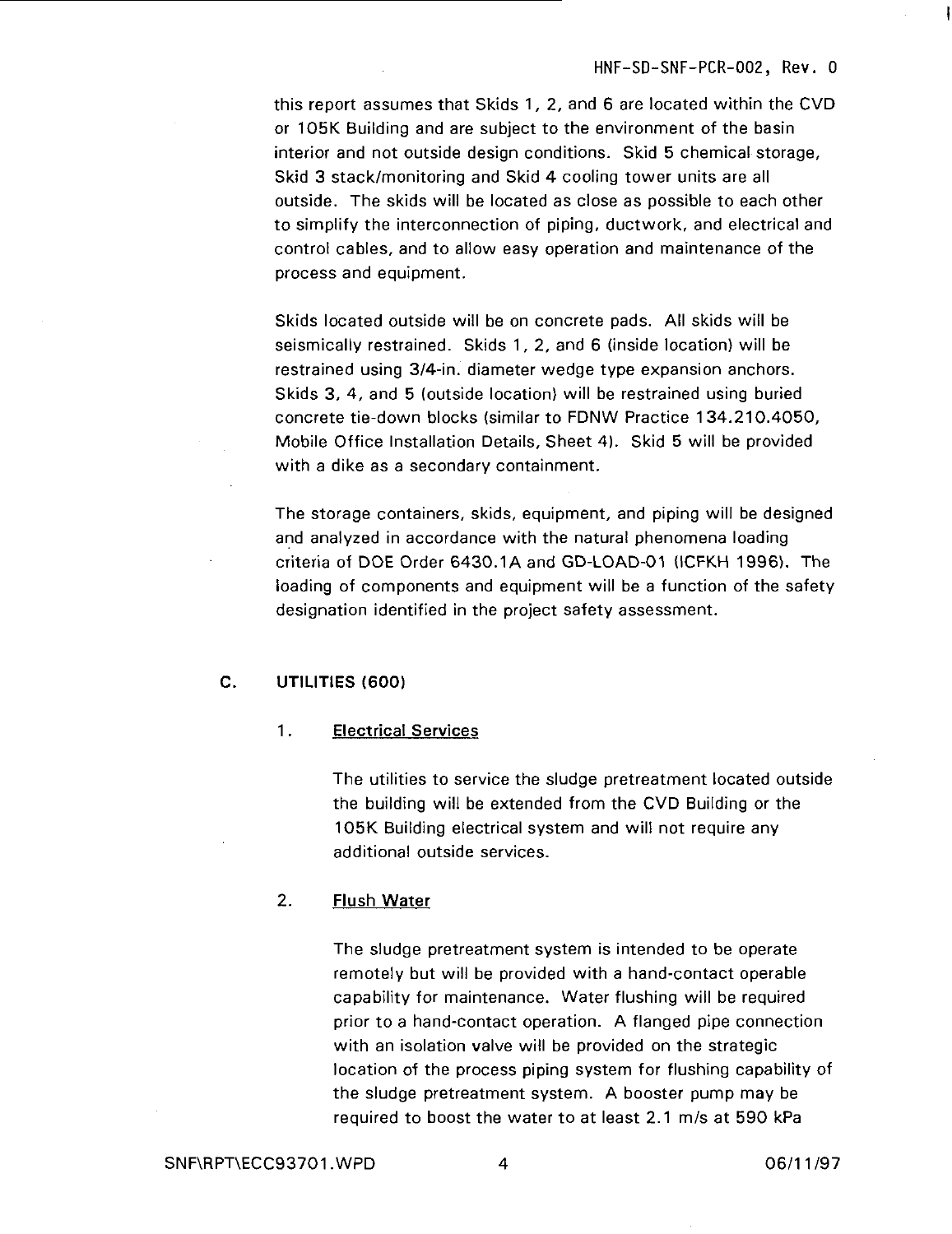(7 ft/sec at 85 psig) for effective flushing. Backflow preventers will be installed near each interface with the sludge piping. With the exception of the vent and drain valves on the sludge piping, the flush water valves are remotely operated from the programmable controller console in the control room. The quantity and location of the flush connections will be finalized during definitive design.

#### 3. **Make-up Water**

Make-up water will be required for the process system, cooling tower, and cooling circuit service.

#### 4. **Drains**

Drainage accommodations for draining the cooling tower will be provided. If existing site drainage (storm drainage) is not suitable or available, pumper trucks will be utilized for removal of nonprocess water.

#### **D. SPECIAL EQUIPMENT AND PROCESS SYSTEMS (700)**

#### 1. **Sludge Pretreatment Process**

The sludge pretreatment process system is based on the process diagrams as recommended in Alternatives 1 and 8 or 9 of document HNF-SA-SNF-ES-024, Rev. 0 (Papp 1997). The system will be designed to be operated in a batch process. Alternative 1 provides for the dissolution of metal components and associated oxides, in a nitric acid bath, for subsequent precipitation of solids with concentrated sodium hydroxide. Alternative 8 provides for a solvent extraction of PCBs, and Alternative 9 provides for PCB destruction.

• **Dissolution**

Dissolution of the fuel is achieved with nitric acid in a 10M concentration. The dissolution process will require some temperature control provided by closed heating and cooling loops. The inventory charged to the dissolver is scaled so that criticality is not a concern.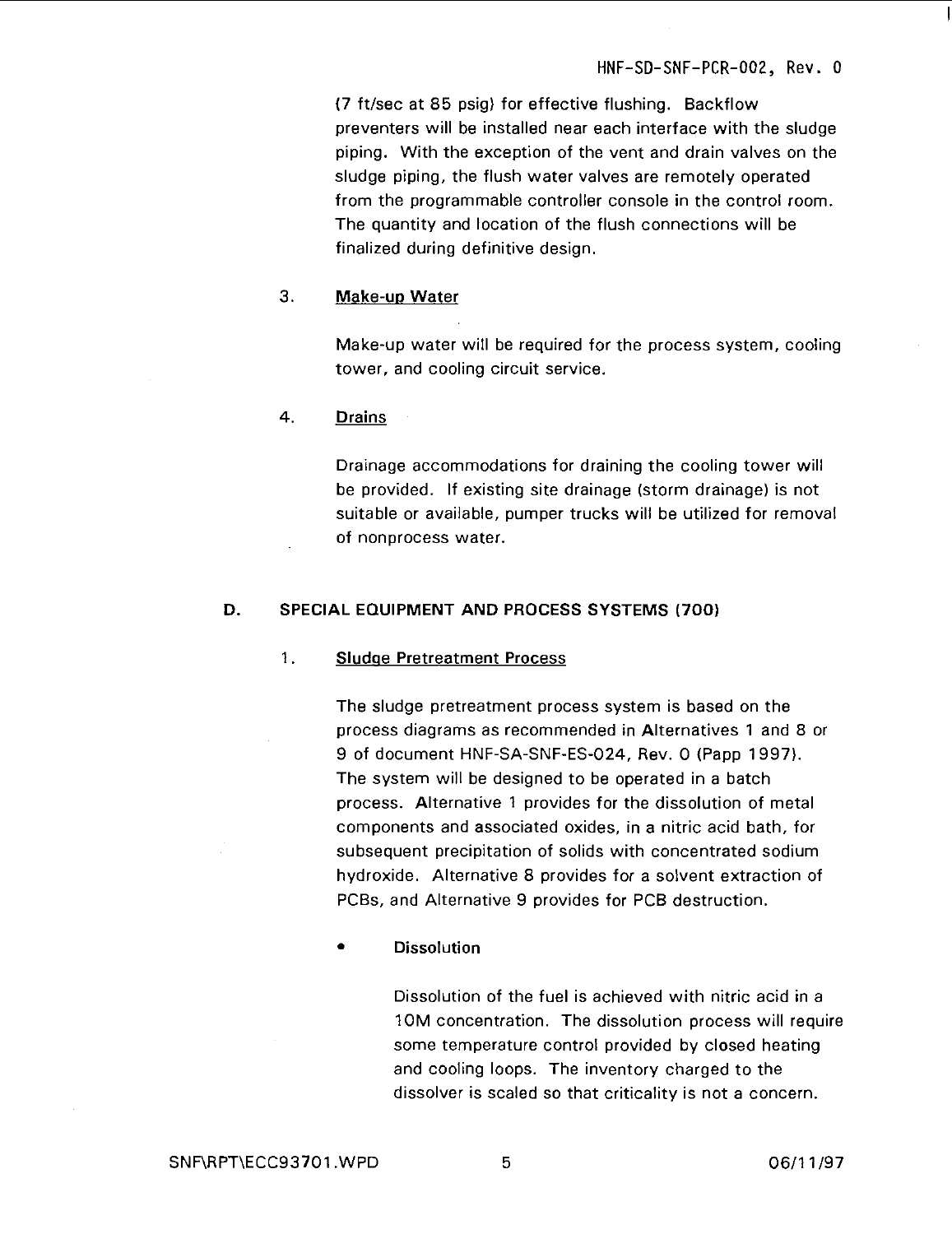ł

The dissolver solution is processed on a batch-wise basis for the purpose of inventory control.

• **Hexane Extraction of PCBs or Hydrogen Peroxide Destruction of PCBs.**

> A hexane wash process is designed to remove PCBs from the sludge solids. This process also requires identifying a PCB disposal path. An alternative approach may be to destroy the PCB using hydrogen peroxide.

• **Precipitation**

Precipitation of the dissolver solution is achieved by introducing sodium hydroxide into the solution. Some initial adjustments may be made to the concentration of the dissolver solution before caustic addition.

Dissolution of the sludge in the nitric acid and sodium hydroxide processes will result in insoluble solids and a solution bearing hydroxide. Insoluble solids may include sand and pieces of rock, as well as small pieces of cladding. Very small pieces of fractured resin may also be present. These solids will be filtered out of the process.

• **Adjustment**

Finally, a last adjustment is made before transfer for disposal. The intent of this step is to create a solution suitable for transfer and disposal meeting TWRS acceptance standards related to pH, particle size and concentration. Recycle solutions may be introduced in this step for final dilution of the product stream thus maximizing the closed loop concept for operations.

• **Offgas** System

A ventilation system will contain, route, and treat all chemically-generated process offgas, as well as provide containment and ventilation for all vessels not involved directly in the process (storage tanks, etc.). The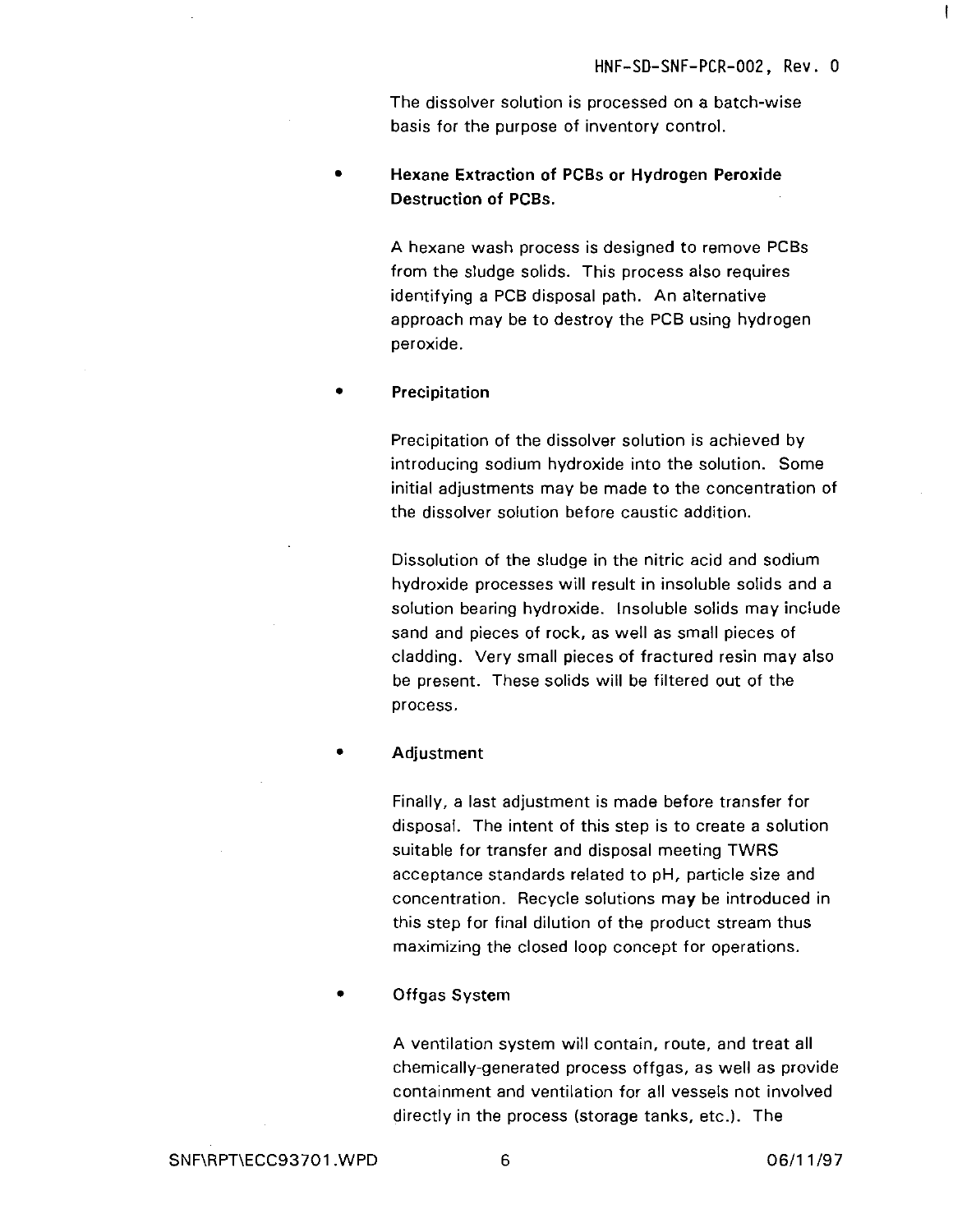pretreatment portion of the ventilation system will reduce ammonia and nitrogen oxide concentrations in the offgas during chemical processing activities. A high efficiency particulate air (HEPA) filtration system will remove radioactive nuclides in the air stream. Nitrogen oxides will be recovered as nitric acid to ensure that gaseous emission limits are not exceeded. The recovered nitric acid will be reused in the chemical processing portion of the system to reduce chemical usage requirements. This system will also provide for the monitoring of radionuclides. The offgas system will minimize hazardous gaseous discharges to the environment.

The equipment will be designed to criteria for natural phenomena so that the system can be maintained in a safe status without undue risk to public health and safety. The sludge pretreatment systems are not required to operate during or immediately following a safe shutdown earthquake.

#### 2. **Equipment Design Features**

**• Location for the Sludge Pretreatment System**

The sludge pretreatment system will be designed to be removable in skids for locating to either the 105KE Building or the CVD Building.

A building grounding grid system is available within the proposed locations of the skids.

#### • **Skids**

The design concept is that the entire sludge pretreatment system will be installed in several skids:

- Skid 1: Process equipment that will be installed inside the existing building. Skid 1 will be provided with radiation shielding.
	- Skid 2: Offgas system located inside or outside the existing building, including nitric acid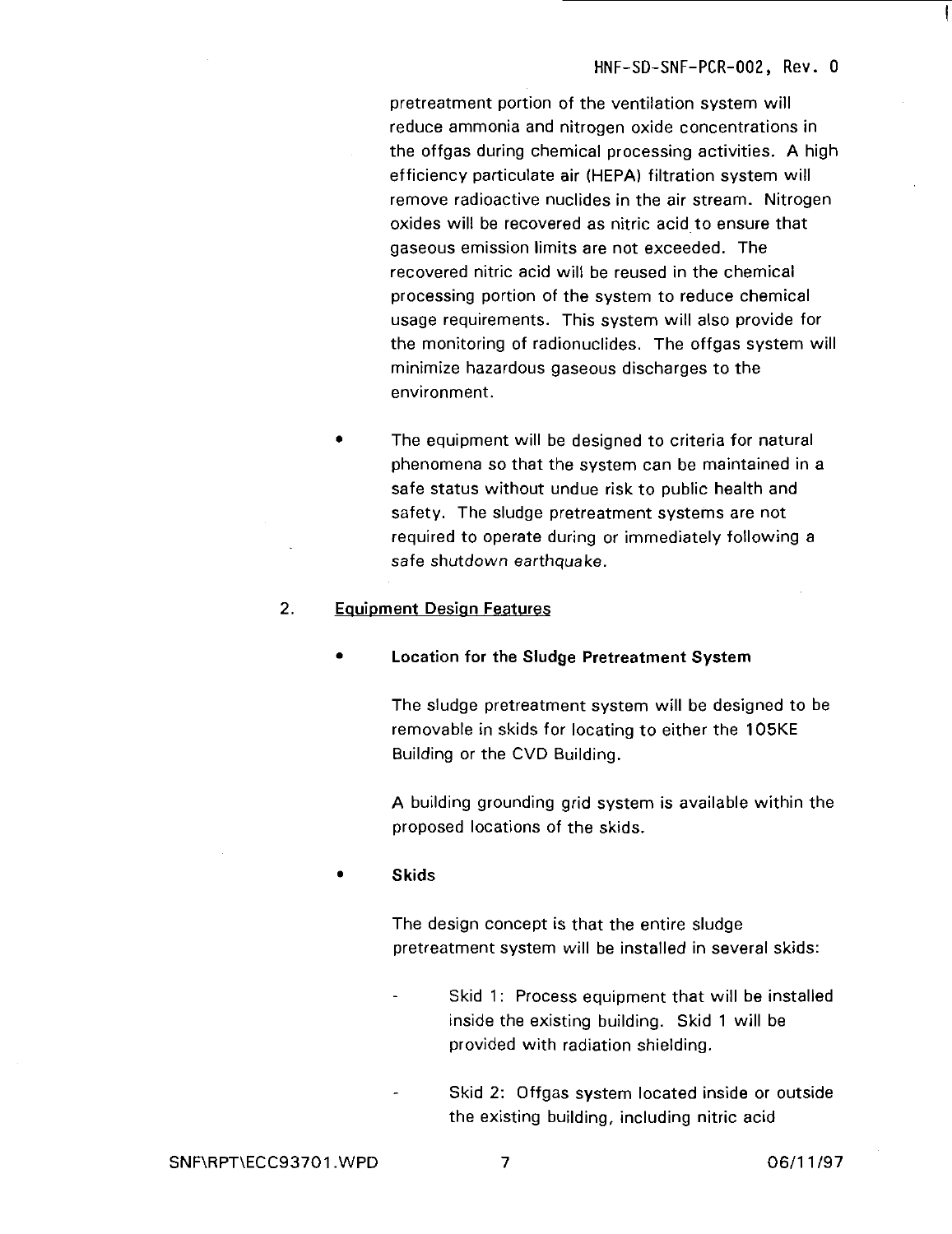recovery and offgas treatment systems. Skid 2 will be provided with radiation shielding.

- Skid 3: Stack and stack monitor system located outside the existing building in an enclosed prefab walk-in type housing.
- Skid 4: Cooling tower, located outside the existing building.
- Skid 5: Chemical feed system located outside the existing building.
- Skid 6: Control station and electrical panels, located inside the existing building in an enclosed prefab walk-in type housing.

Inter-connection pipe between the skids will be provided with an encasement pipe for leakage containment. Both ends of the encasement pipe will be provided with flanges for removal/separation of the skids prior to locating the skids to either area.

The skid concept is to accommodate moving the sludge pretreatment process system to either location.

Sample Points

Sample points will be provided at strategic locations in the process lines, as shown on sketch ES-SNF-O1, to monitor the characteristic of the process stream. Typically, the sample line coming off from the process line penetrates the shield wall to the outside of the wall to the sample pot in a contained sample hood. A remotely-operated valve operated manually in the control station will perform the sample-taking operation.

#### 3. Radiation Shielding

Removal shielding blocks will be placed over the skids to provide radiation shielding. The design objective for external exposure for the sludge pretreatment process shall be that no individual worker will receive an annual dose equivalent in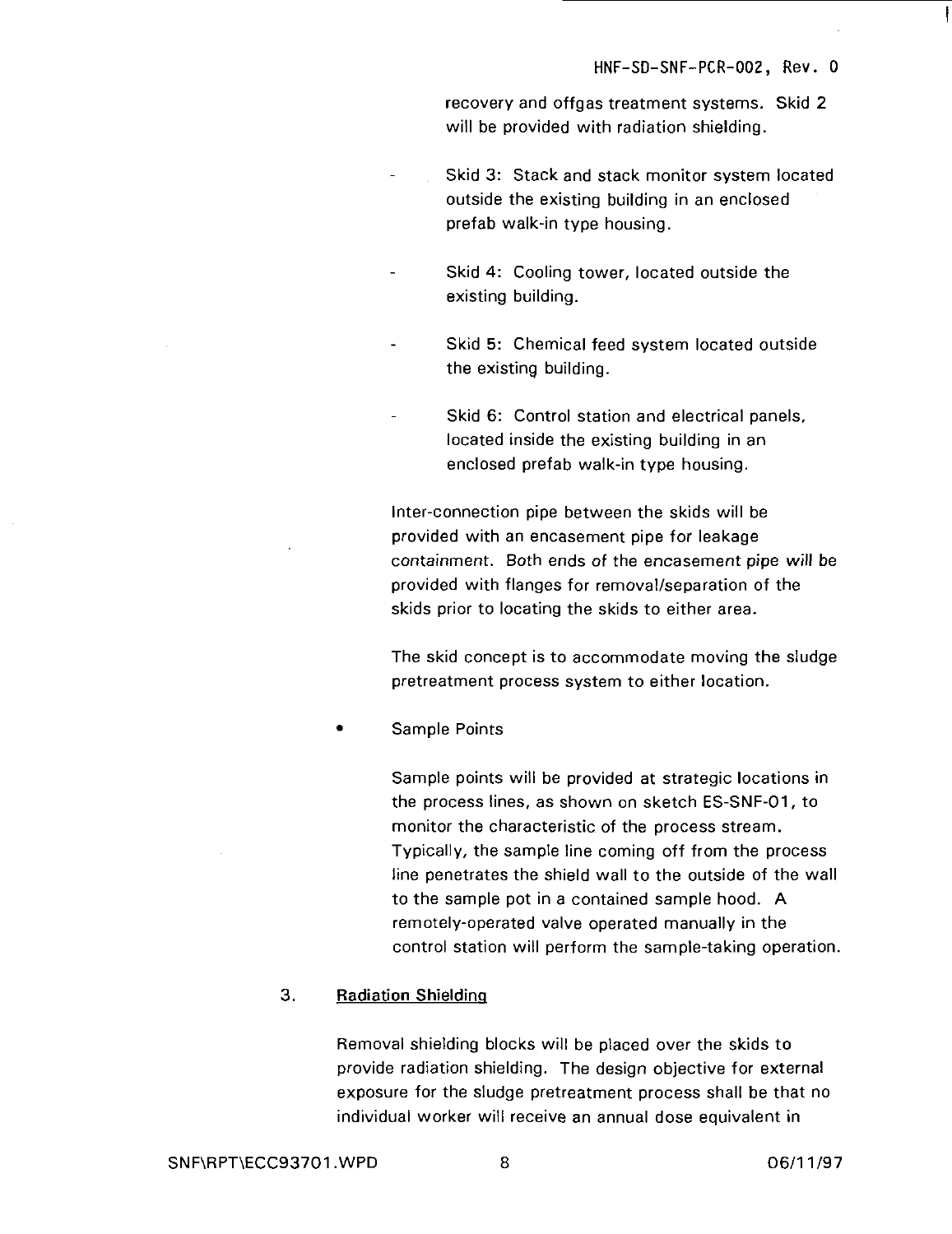excess of 0.5 rem/year from all sources based on WHC-SD-GN-DGS-30011 (Evans 1994). A final shielding analysis based on K Basin sludge characterization data will be performed during definitive design.

Shielding material in this report is based on steel, but could be other types of materials such as concrete or lead. Final shielding material determination will be made during definitive design, based on cost, space availability and delivery.

#### 4. Valves

For in-line isolation of the sludge transfer lines and flush water piping connections to the sludge lines, pneumatically or electric (via electric solenoid) motoroperated valves with mounted limit switches and position switches will be used. The solenoids will be mounted above the floor level on a panel together with the dedicated pressure regulators for the respective air supply lines, and the pneumatic lines will be routed to the submerged valve operator. Position switches will provide local panel and programmable logic controller (PLC) input.

Motor-operated valves (Electric Actuators, 120 Vac) will be used in the process where a minimal amount of radiation is present, while pneumatic-operated valves will handle operation in the high radiation, heavily shielded, separations processing area. Valves in general will be failed closed type.

The valve type will be determined during definitive design based on a survey of the available valves in the industry that meet material compatibility criteria, and suitability of handling the sludge.

#### • Backflow Preventer

For preventing backflow, a WAC-approved backflow preventer will be installed in each flush line. The backflow preventers are comprised of two in-line check valves with manually operated ball valves at each end.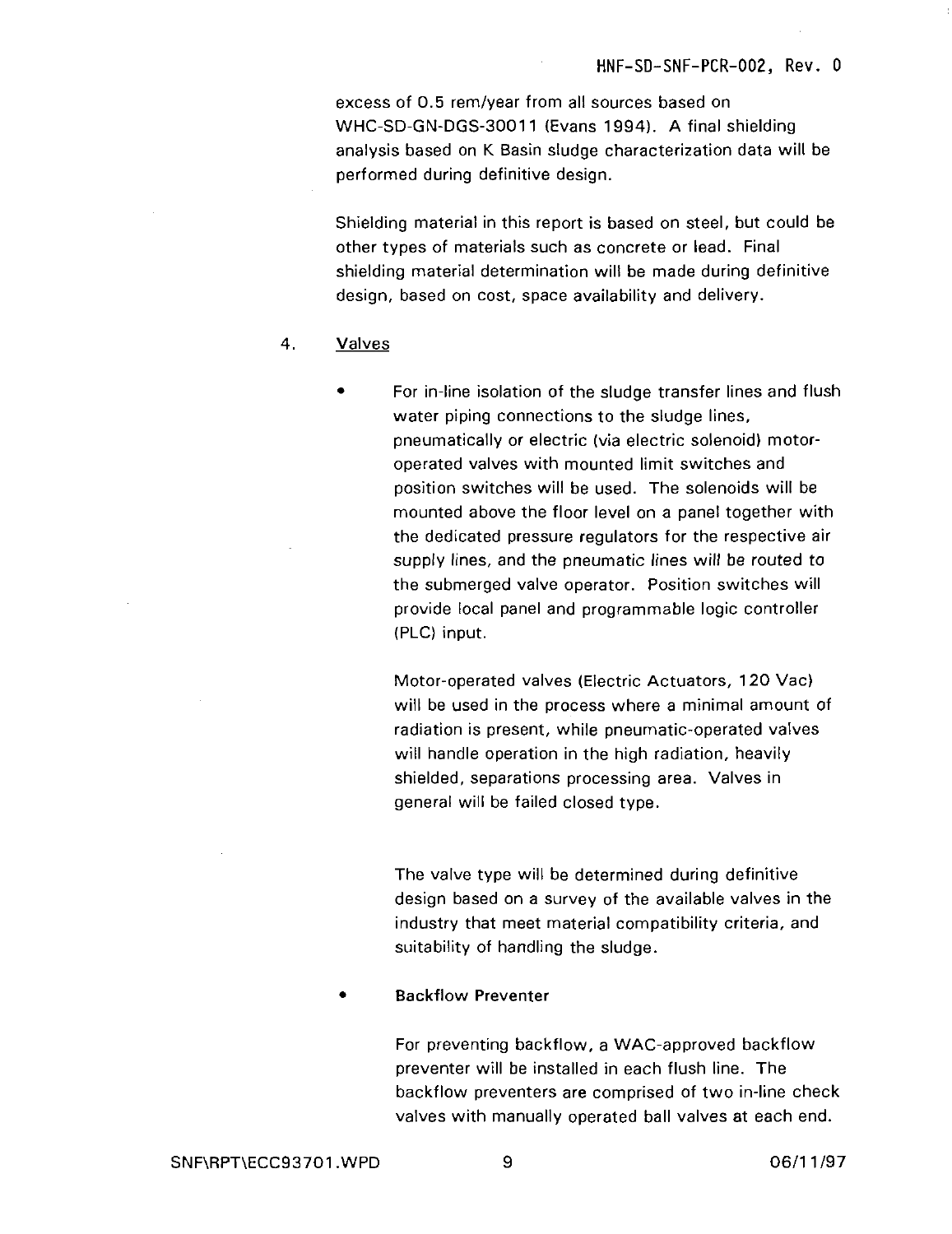A differential relief valve between the check valves diverts reverse flow that may leak past the first check valve. Further design development is required to collect potential liquid flow from the submerged backflow preventers.

#### 5. Pumps

The type of pump will be selected based on factors such as explosion-proof requirements, power sources, solid particle and size distribution, radiation level, chemical compatibility, etc. The following pumps will be used in this project:

#### Sludge Pumps

The type of pump selected for sludge transfer shall be capable of handling the 20-30% sludge, particle size up to 6.4 mm (1/4 in.) diameter, fluid characteristics and radiation level. The pump is shown in the drawing as an electric motor-driven pump; however, the final selection will be made during definitive design based on the above criteria.

The sludge pump in the sludge pretreatment system consists of pumps transferring: dissolver sludge, pH adjustment tank sludge and rework sludge. To prevent the downtime due to the system slogging/washing requirement, a backup pump for redundancy is provided.

#### • Chemical Feed Pumps

Nitric acid and sodium hydroxide feed pumps will be selected for metering service. These pumps will be located outdoors in a nonradioactive environment.

The Hexane solution pump will be an air-operated diaphragm type due to the volatile property of this chemical.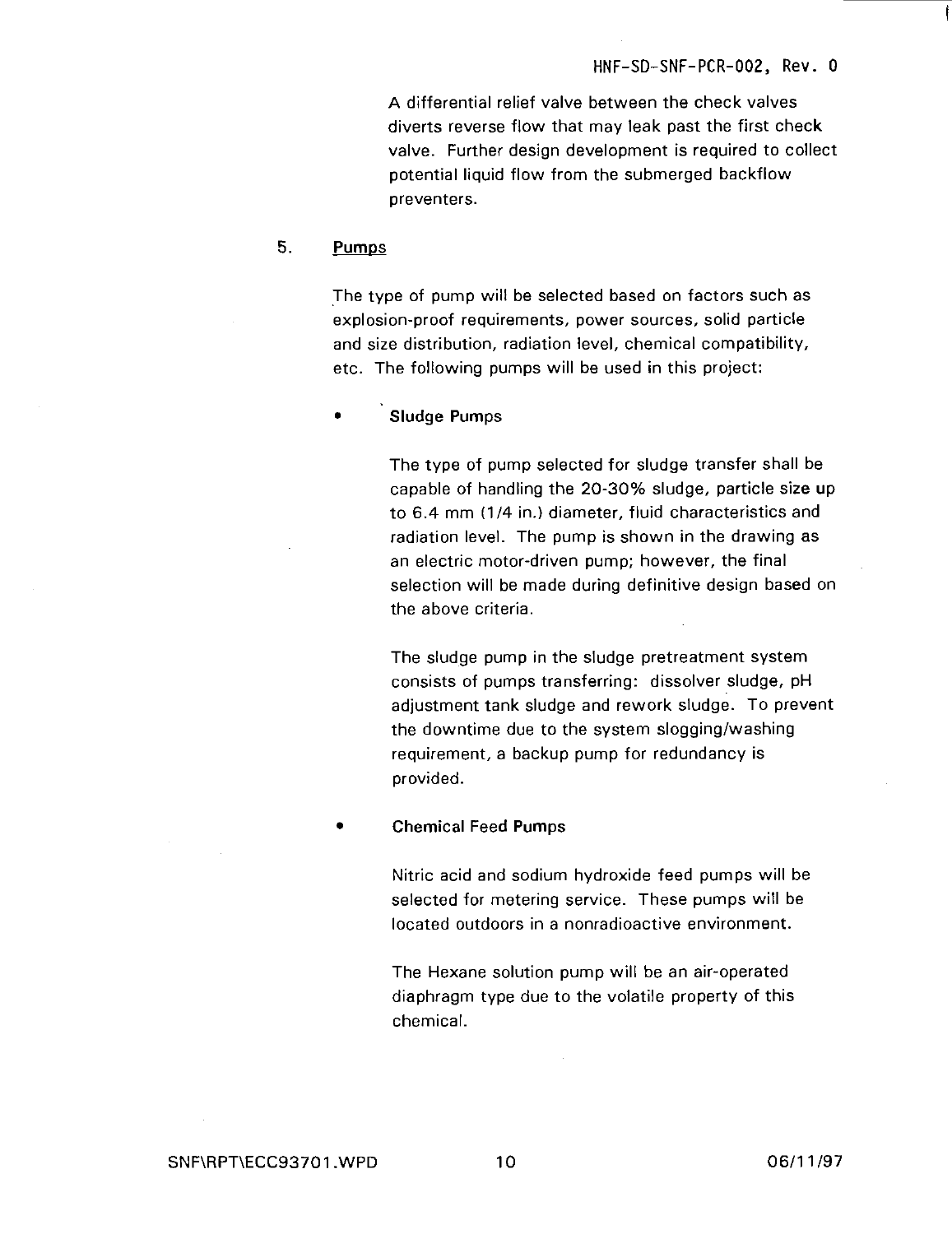1

#### **• Other Pumps**

There are other pumps that are not handling sludge, but may be radioactive with acidic or caustic fluids. The pump types will be selected during definitive design to ensure that they are adequate for the intended services.

• **Mixers**

Variable speed control will be required for the mixers only.

#### 6. **Chemical Addition Tanks**

Chemical addition tanks consists of:

- One 19 000 L (5000 gal) 50% nitric acid tank
- One 9500 L (2500 gal) 50% sodium hydroxide tank
- Hydrogen peroxide tank
- Hexane tank

These tanks will be mounted on a common skid and located outside the building. The perimeter of the skid will be walled (diked) to act as secondary containment for spillage. The tanks will be insulated and equipped with heat tracing for freeze protection.

#### **7. Offqas System**

The offgas system consists of the equipment briefly described below. The equipment is listed in sequential order as found in the actual offgas system, from the start of the system to the end. The estimated equipment sizes are shown in Appendix B.

One nitric acid and ammonia recovery condenser (downstream of dissolver) will be required. The condenser will be a vertically-mounted shell/tube heat exchanger, sized to cool 235 L/s (500 cfm) dissolver offgas from 90°C to 35°C, and will require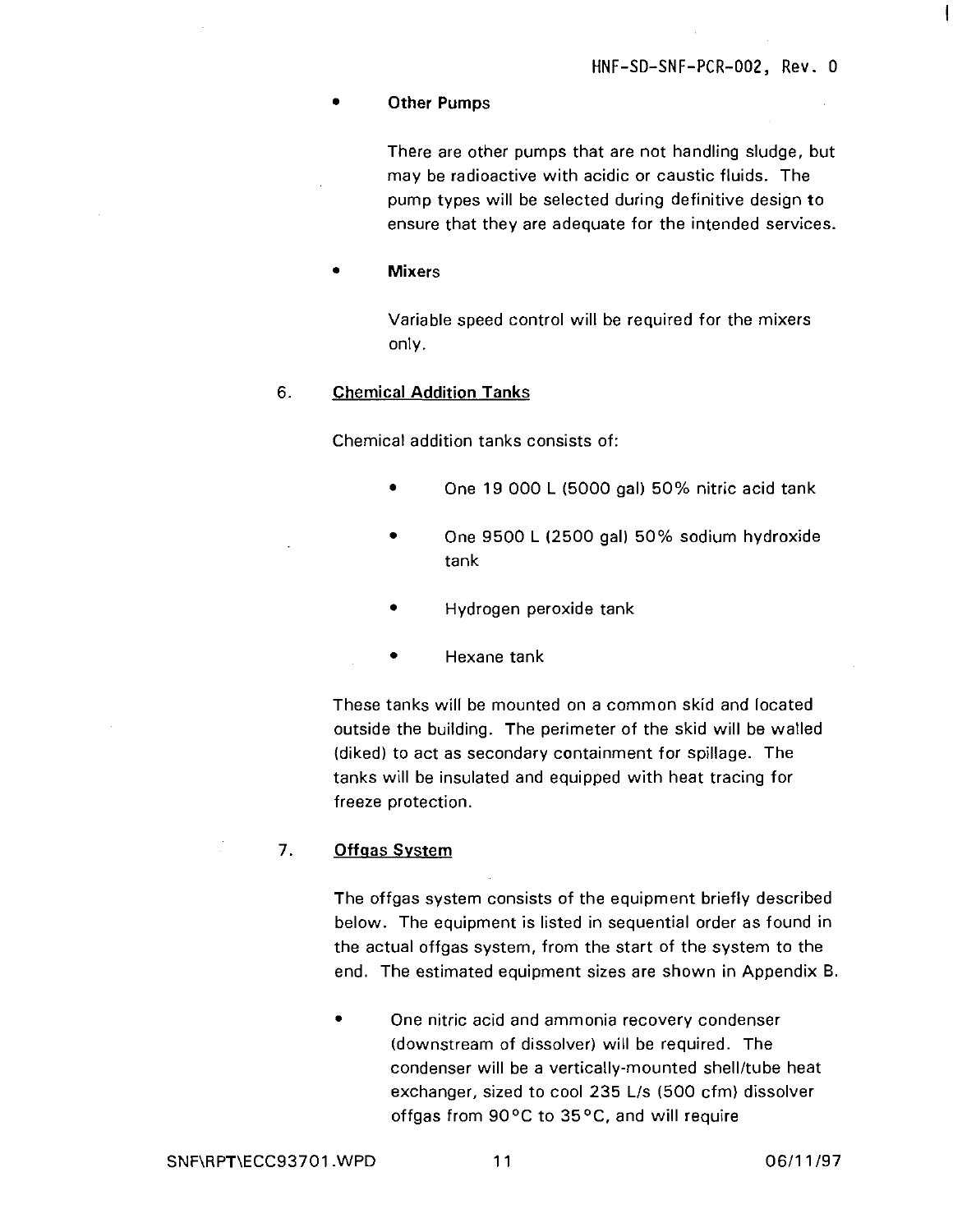approximately 15.7 kW (53,700 btu/hr) in cooling capacity.

- One ammonia scrubber will be located downstream of the condenser. The scrubber will have approximately three counter current stages with water. The actual flowrate will be determined through laboratory scale work and process optimization once definitive mass balances have been established for the entire process.
- After leaving the ammonia scrubber, the process offgas then enters two heaters staged in series (just upstream of the silver reactor). These heaters are required to keep the gas stream above it's dew point and to enhance iodine adsorption in the silver reactor. The two heaters will be high temperature air duct heaters, each having a 30 kW estimated capacity.
- The heated offgas will enter a silver reactor. The  $\blacksquare$ reactor will have an arrangement of single or multiple packed beds of silver-nitrate coated berl saddles (or other appropriate type of packing).
- Once the offgas exits the silver reactor, it enters deep bed filters.
- From the deep bed filters, the offgas then enters two acid absorbers placed in series. The gas enters near the bottom of the first absorber and flows upward, exiting at the top. The gas then enters near the bottom of the second absorber and also exits near the top. The gas is contacted with a counter-current flow of water and a dilute nitric scrub solution that has already passed through the absorber. The dilute scrub solution routed back to the absorbers will contain a small amount of hydrogen peroxide. This hydrogen peroxide bleed stream will help ensure any nitrous acid (HNO<sub>2</sub>) is oxidized to form nitric acid (HNO<sub>2</sub>).

The acid absorbers will contain about three countercurrent stages.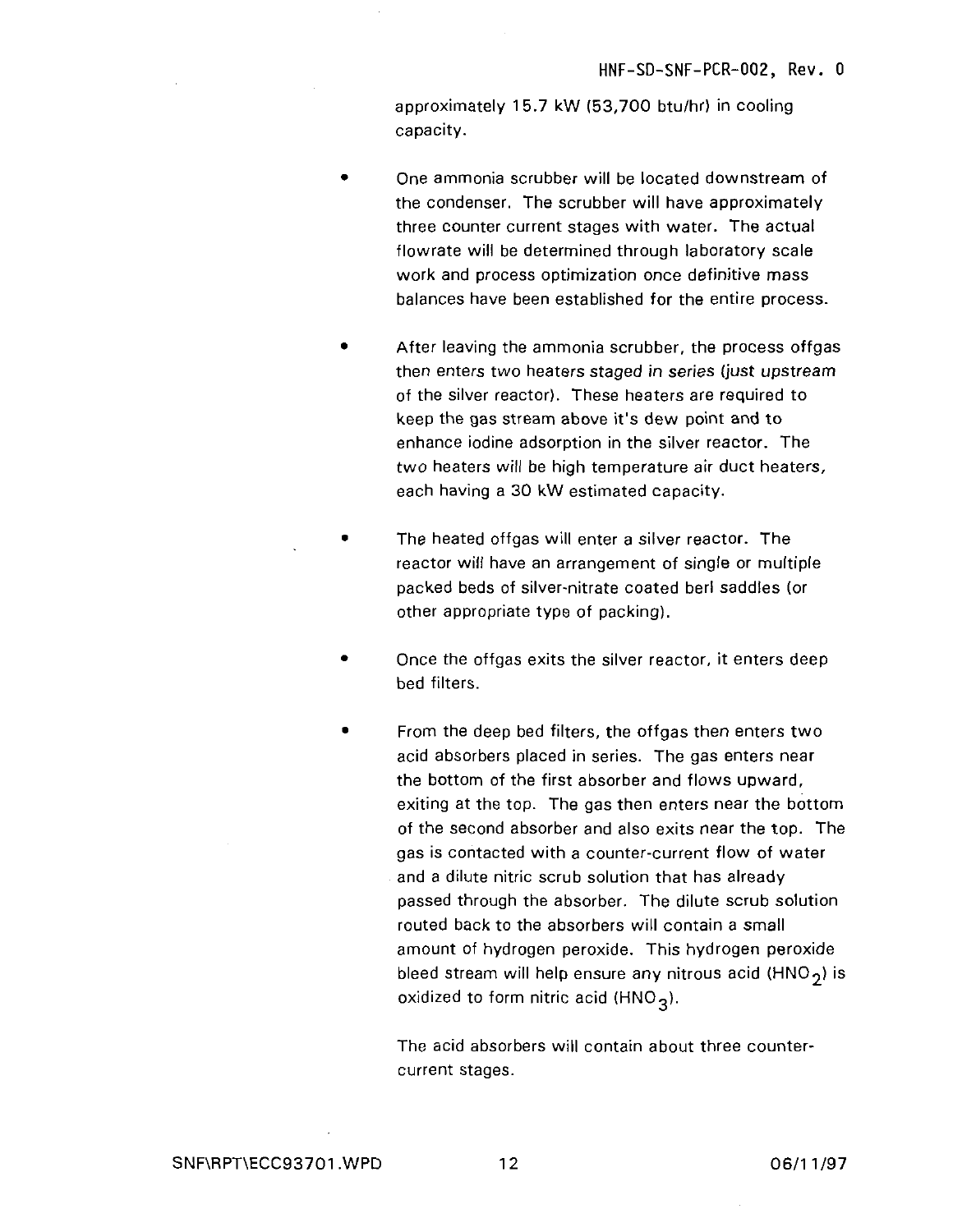The dilute nitric scrub solution from the absorbers will be routed to a nitric acid fractionator. The purpose of the fractionator is to bring the concentration of the recovered nitric acid from an estimated 25 weight percent nitric acid concentration to about 50 weight percent nitric acid. The 50 weight percent recovered nitric acid will then be routed back for reuse in the process. The fractionator is basically a distillation column combined with a reboiler. The fractionator performs a binary separation of nitric acid and water (distills off water from the nitric acid, increasing the nitric concentration to the desired weight percent).

The nitric acid fractionator column will consist of about four to five theoretical stages.

The offgas stream from the absorbers will be routed through a condenser to remove most of the moisture. The offgas will then be routed through a HEPA filtration system. The condenser will be a shell/tube type heat exchanger. The actual heat load requirements and the size of the condenser will be determined as part of the subsequent conceptual design activities.

#### 8. Piping

The sludge pretreatment system will be designed to handle flow capacities of up to 3 L/s (50 gpm) with minimum flow velocity of 2.1 m/s (7 ft/sec).

The system will be provided with flush water for removing settled solids or recovering from blockage.

The piping material will be compatible with the characteristics of the K Basins sludge. The piping connections will be self sealing and have no drip. There will be quick disconnects at the transportation vessel interface. Connection design will accommodate the use of glovebags during the offload process. A male coupler will be provided for connection to the sludge transportation system.

The sludge pretreatment system piping will comply with ASME B31.3, Process Piping.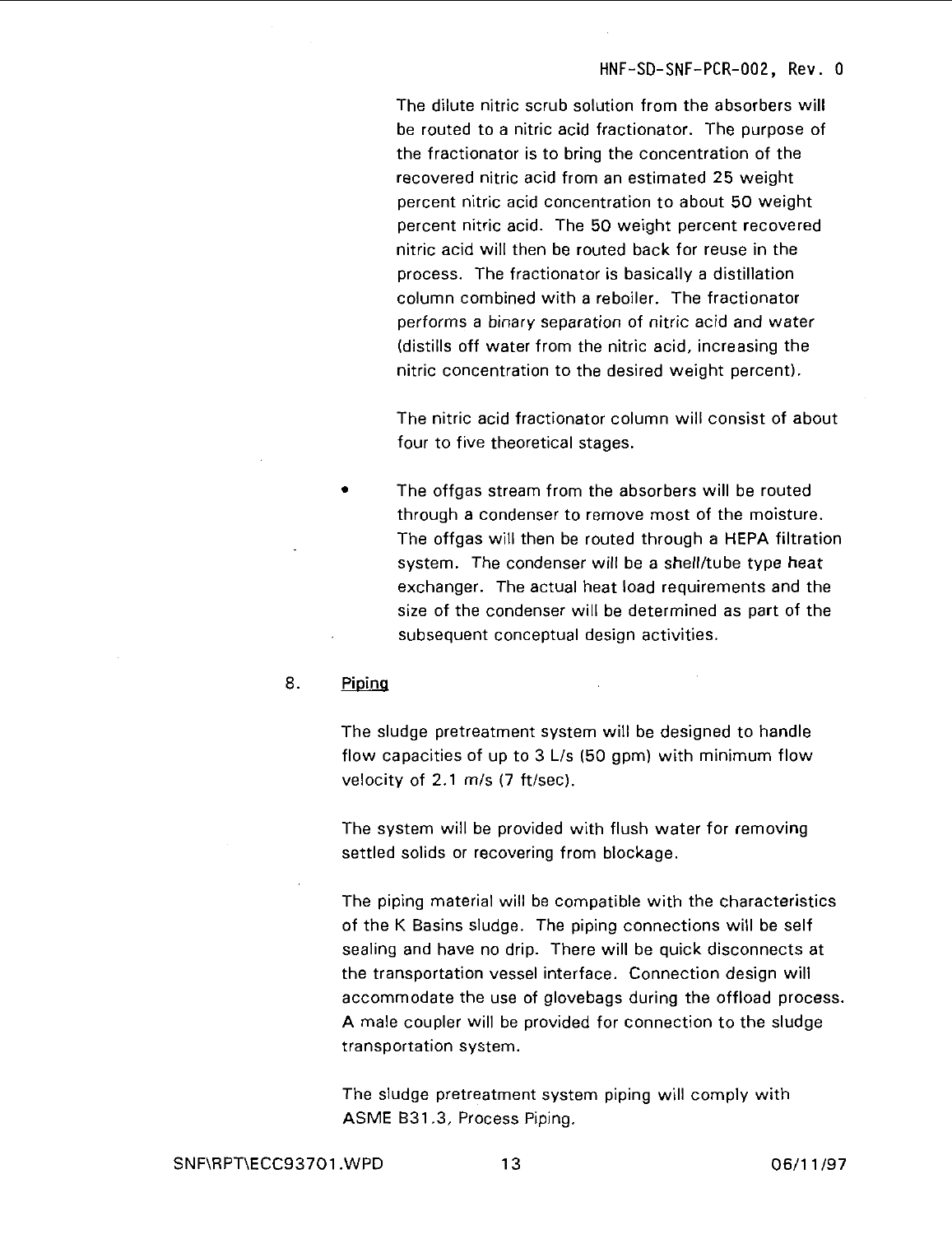Piping will be designed for the following fluid properties:

| Viscosity:             | Will be decided during         |
|------------------------|--------------------------------|
|                        | conceptual design              |
| Maximum pressure:      | 690 bPa (100 psig)             |
| Minimum flow velocity: | $2.1 \, \text{m/s}$ (7 ft/sec) |

#### 9. **Heating. Ventilating, and Air Conditioning (HVAC)**

The HVAC systems include the offgas nonprocess components (HEPA filters, heaters, stack, exhaust fans and ductwork) and air conditioning systems for all the contained areas. Key criteria are the maintenance of suitable negative pressures in radiation controlled areas, comfort conditioning, and required ventilation air for occupied spaces.

The offgas process air flow is estimated to be 235 L/s (500 cfm). An additional 140 L/s (300 cfm) of makeup air is estimated to be needed for space conditioning. Total infiltration into both the process container and the offgas container is estimated to be 47 L/s (100 cfm). Therefore, the total exhaust out the stack is 425 L/s (900 cfm). The stack and exhaust fans are sized for 470 L/s (1,000 cfm). Normal offgas contributions during sludge processing are shown in Table I.

Air is introduced into the primary process area (Skid 1) and the secondary containment area (Skid 2) via filtered air inlets on the roof of each module due to the negative pressures created in each module. Two exhaust blowers (one standby) draws air from each module, including bleed-off air flows through the three main reaction vessels, plus the fractionator in Skid 2.

The air-handling units for Skids 1 and 2 provide room air conditioning to accommodate process control as well as comfort for maintenance personnel during maintenance and operations periods.

Skid 1 is protected accordingly with HEPA filtration and the required safety and control features. Since the design life of the facilities is 1 year, the HEPA filters are disposable and sized to last for the life cycle.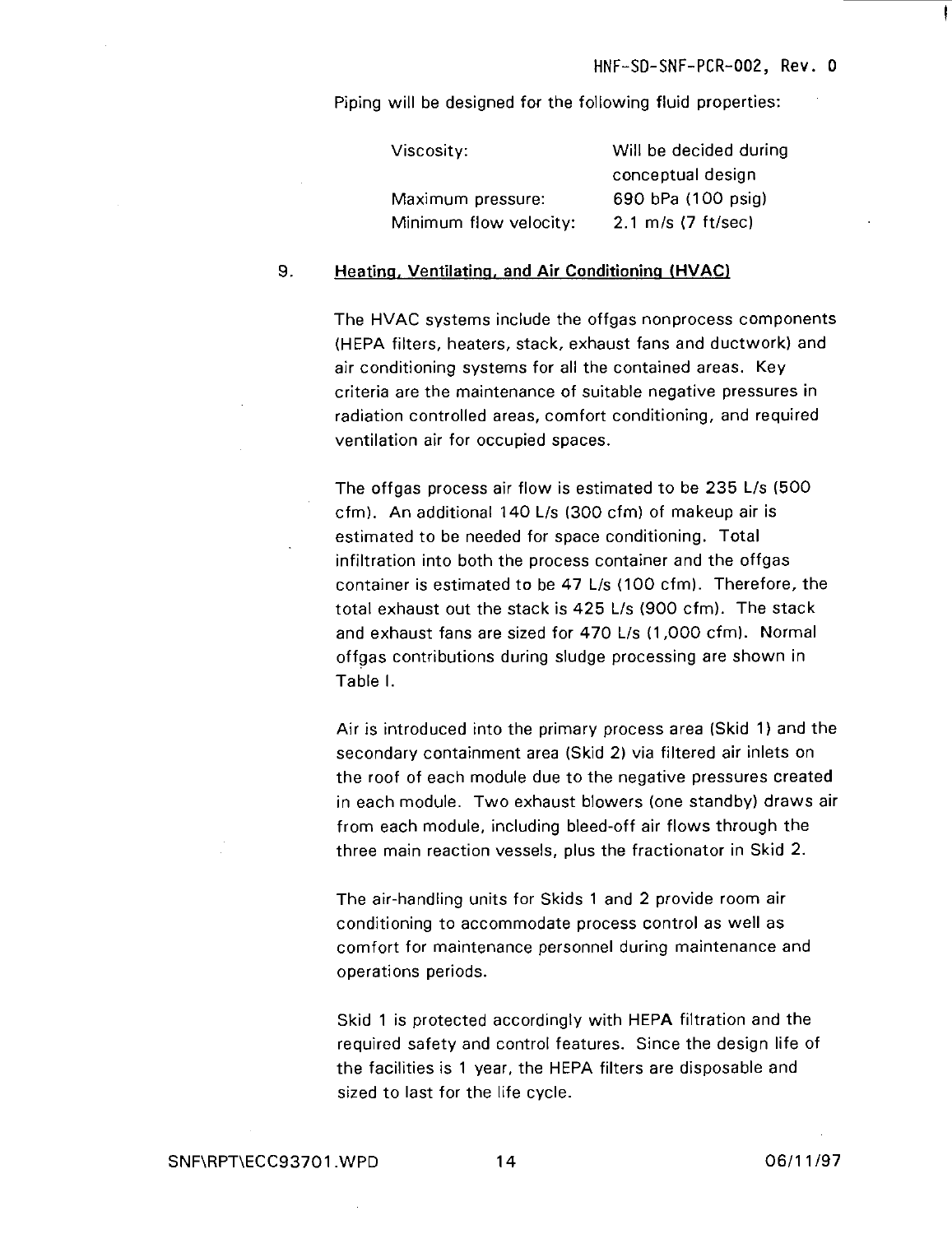HNF-SD-SNF-PCR-002, Rev. 0

 $\mathbf{I}$ 

| Dissolver                | 140 L/s (300 cfm)                                    |
|--------------------------|------------------------------------------------------|
| pH Adjust                | 36 L/s (75 cfm)                                      |
| Rework Tank              | 36 L/s (75 cfm)                                      |
| Centrifuge (C-2) Vent    | 23 L/s (50 cfm)                                      |
| <b>Total Offgas</b>      | 235 L/s (500 cfm)                                    |
|                          |                                                      |
| <b>Fractionator Vent</b> | 24 L/s (500 cfm)(recir)                              |
| Makeup Air:              |                                                      |
| $AHU-1$                  | 213 L/s (450 cfm)                                    |
| AHU-2                    | 165 L/s (350 cfm)                                    |
| Infiltration:            | 47 L/s (100 cfm)                                     |
| <b>Total Stack Cap</b>   | 425 L/s (900 cfm) (size for<br>470 L/s or 1,000 cfm) |

TABLE I

An HVAC control system will be provided to allow the air handling units, the stack exhaust fans, and motorized dampers to maintain a negative (-62 Pa or -0.25 in. wg.) in the process containment area and a negative (-37 Pa or -0.15 in. wg.) in the offgas containment area.

The HVAC system will be monitored and controlled from the same central location as the batch processing.

Since the sludge pretreatment process will operate only 8 hours a day, an exhaust bypass is included to allow the stack exhaust to bypass the process units. During conceptual design, lowered exhaust flows should be considered during nonprocessing periods to conserve energy and filter life.

Skids 3 and 6 have small occupied cubicles which will be heated and cooled with wall-mounted air-conditioning units. The electrical equipment room in Skid 6 will have an exhaust fan to keep temperatures from exceeding the operating limits of the equipment.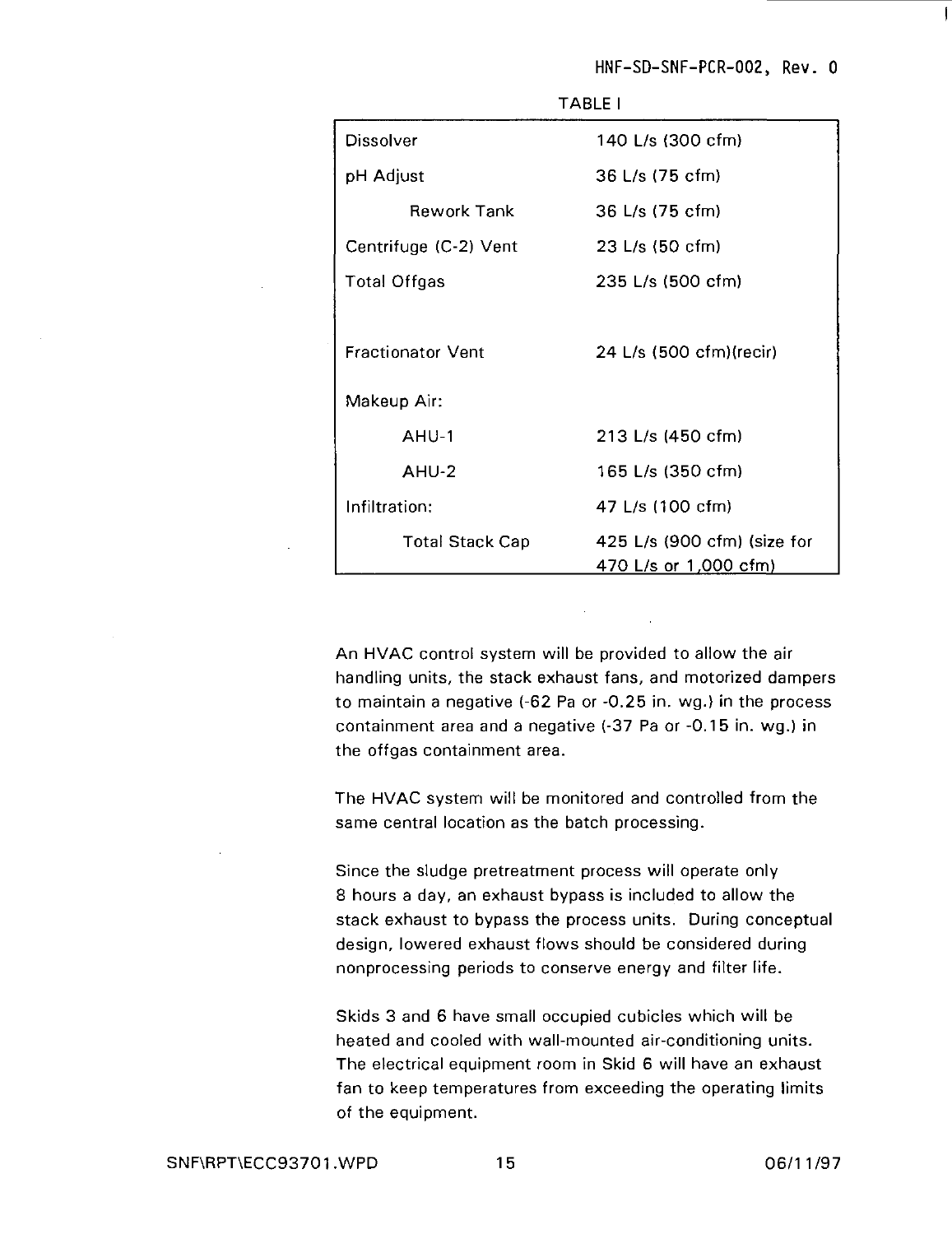The exhaust stack will be sectional and made of fiberglass to allow the stack to be disassembled and moved from one site to the other.

The exhaust stack monitoring station will be factory assembled as a complete operation unit. It will be shipped to the site for mounting on the skid, needing only electrical and probe connections.

#### 10. **Electrical**

The electrical systems will comply with the National Electrical Code (NFPA 70), ANSI C2, National Electrical Safety Code; and applicable sections of DOE Order 6430.1A.

The following electrical modifications are required to provide the 3-phase, 3-wire electrical power service to the sludge removal pretreatment system:

- A new 200. A feeder breaker will be installed at the existing switchboard "105KE SWBD 7F" located outside at a short distance from the transfer area.
- A new 200 A feeder breaker will be installed at the existing 105KW switchgear located in electrical equipment room 1.

The electrical power distribution system will serve the following sludge removal pretreatment system electrical loads:

Two rework tank transfer pumps A rework tank agitator Two stack exhaust fans An electric hot water heater A hot water circulating pump Two acid fractionater pumps Two electric duct heaters [2 stages] An electric duct heater Two centrifuges A cooling tower pump Two cooling tower fans A pH adjustment tank agitator Two pH adjustment transfer pumps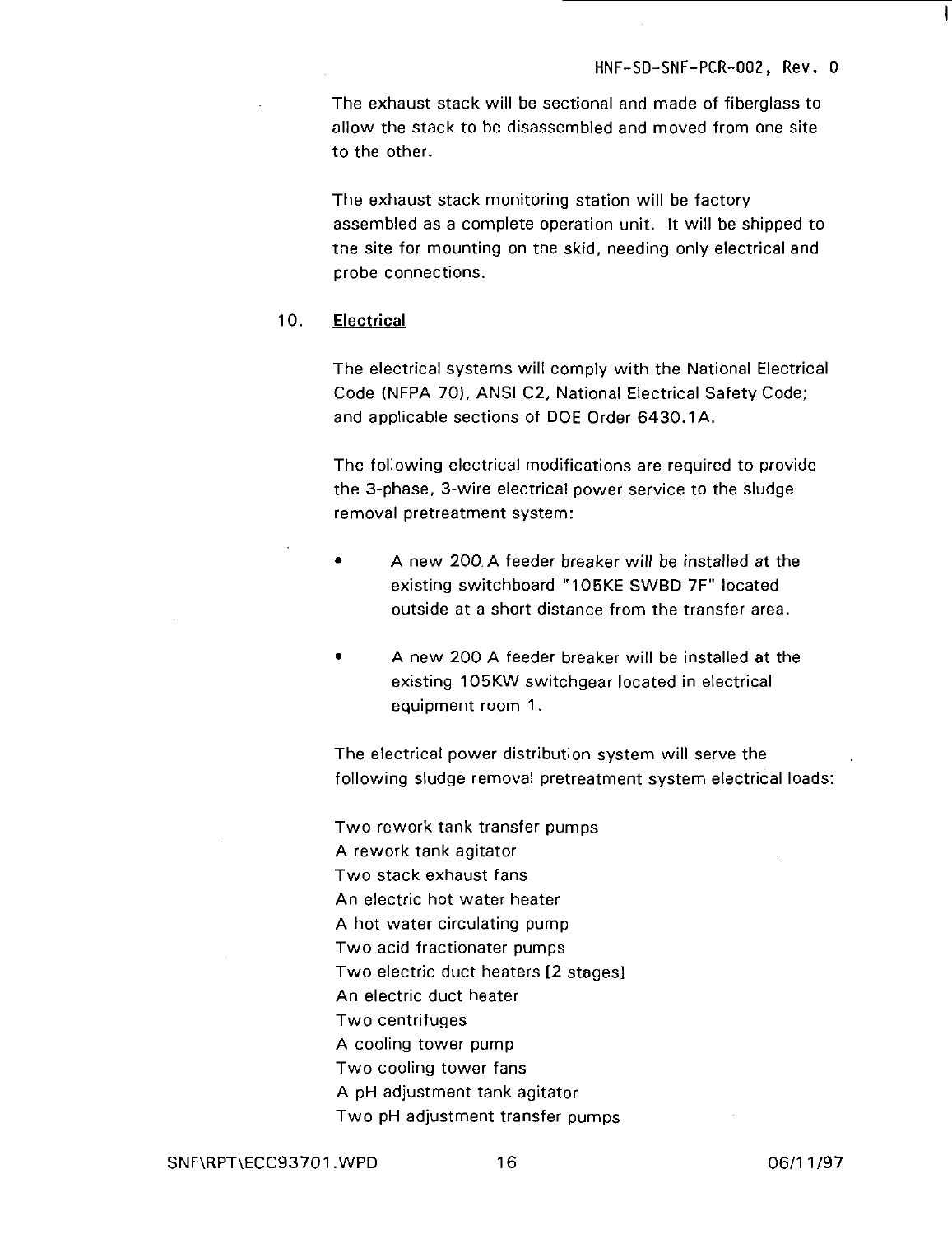A water solution tank pump A dissolver tank agitator Two dissolver fluid transfer pumps Two dissolver condensate pumps A nitric acid feed pump Four dilute acid pumps Two air-handling units AHU-1 and AHU-2 A nitric acid recovery pump Two heat pumps

A 480V-208Y/120V dry type transformer and panelboard will be provided for the following electrical loads:

An unteruptable power supply and an output panelboard for the instrumentation and control equipment.

A lot tank heat tracing (as required).

A lot pipe heat tracing (as required).

A lot lighting/receptacle (as required).

An air conditioner unit and ventilation exhaust fan for Skid 5.

A stack monitor equipment and air conditioner unit for Skid 3.

No equipment or materials, prior to installation by this project, will contain mercury or polychlorinated biphenyls.

Local safety disconnect switches will be provided near equipment served as required by NFPA 70.

Electrical installation inside the skid containing the hexane tank will be as required by the NFPA 70, Article 500 (hazardous classified location).

A motor control center, dry type transformer, and panelboard will be installed in the electrical equipment room section of Skid 6.

No emergency backup electrical power will be provided.

Heat and radiation-resistant cables will be used inside skids with radioactive environments.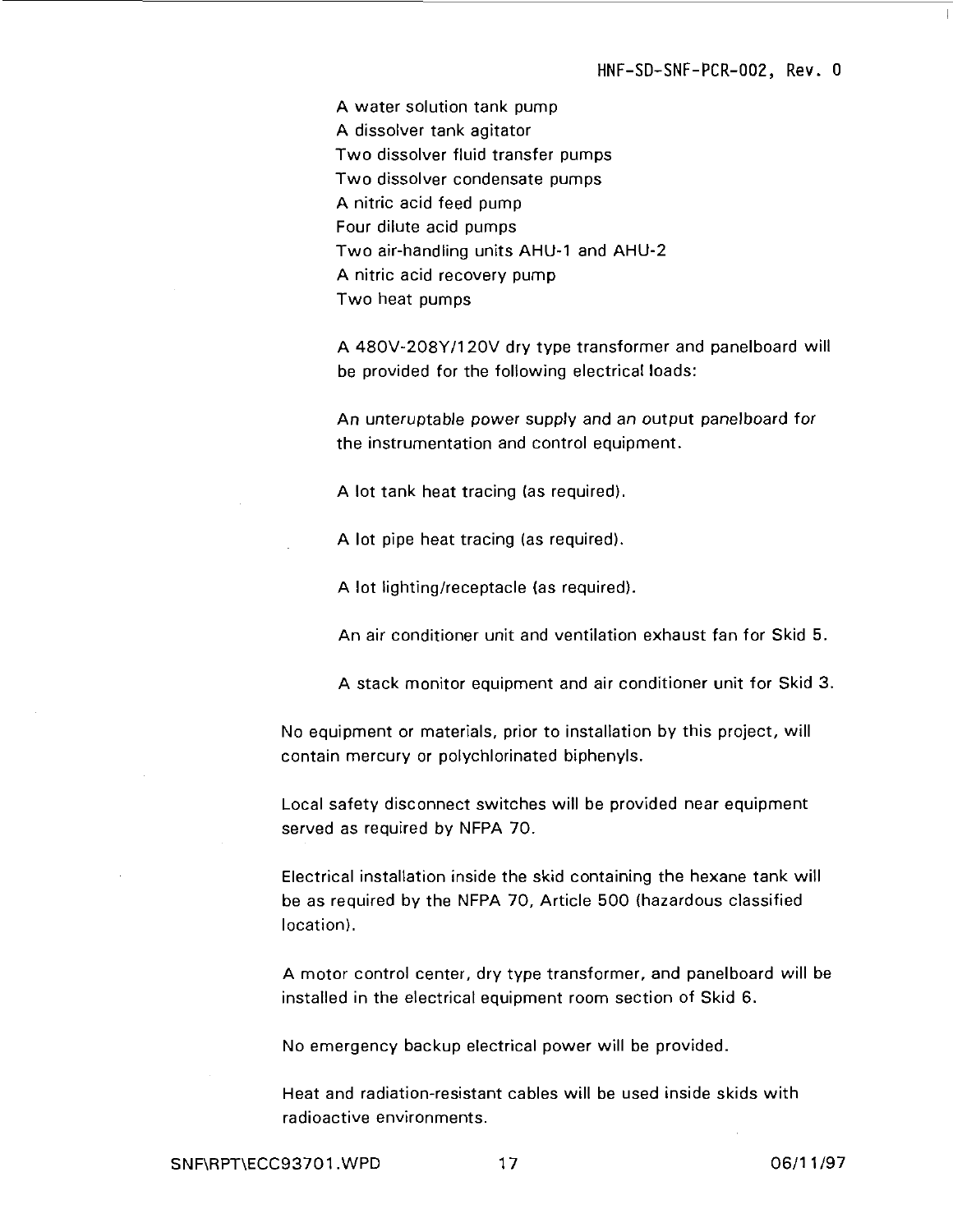Electrical circuits, exposed noncurrent metal carrying metal parts of electrical equipment, and the skids metal structures will be grounded in accordance with provisions of the NFPA 70.

#### 1 1. **Instrumentation and Controls**

The K Basin sludge pretreatment system, or sludge removal automated control system, will be a PLC-based system connected to a personal computer (PC) workstation that will remotely monitor and operate the process outside the radiation contaminated area to reduce the potential of radiation exposure to operations personnel during operation of the pretreatment process. The PC workstations operating system will be Microsoft Windows NT or Windows 95, with a human-machine-interface software package such as the Wonderware Intouch, Intellution FIX 32, or Ci Technologies CiTect handling the operator interface, alarm processing, batch processing and other functions necessary for flushing and operations recovery.

The PLC will be housed in an enclosure that will be located in a heated and ventilated skid-mounted control room. The skid-mounted control room will be located some distance away from the processing modules and will ease the accessibility and maintenance to the PLC. To keep the control room skid portable, quick disconnect instrumentation field wiring hardware will be designed into the skid.

One source of 120 Vac power with uninterruptible power supply will be provided to the PLC enclosure, then distributed throughout the unit. Prewiring of the terminal strips to the PLC modules and other instrumentation equipment inside the PLC enclosure will be done at the control system vendors facility.

A printer will be connected to the workstation to provide hard copy printouts of alarm conditions, report generation and historical trending. A second personal computer will be provided for word processing, HLAN connection and operational support.

Instrumentation will include the following:

- Tank level sensors
- Temperature sensors
- Pressure sensors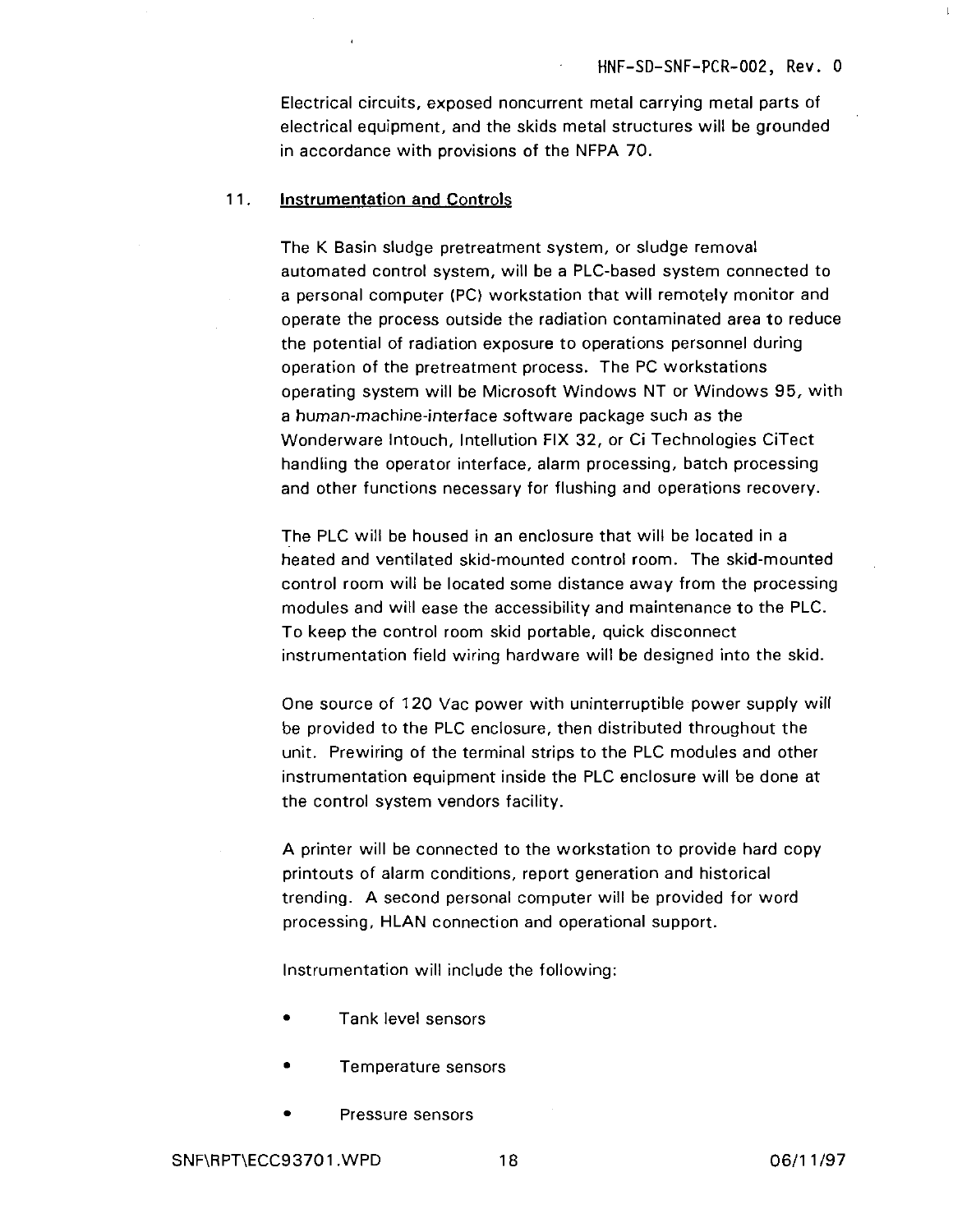- Flow measurements (flow monitoring of sludge, water, and offgas)
- Leak detection of process module sumps and transfer encasement lines
- Remotely-operated motor-actuated valves
- Remotely-operated pumps (variable speed, start/stop operation, interlocks)
- Remotely-operated mixers (variable speed, start/stop operation, interlocks)
- pH monitoring
- Radiation detection and alarms
- Criticality alarms
- Combustible gas monitoring and alarms

The exhaust stack will be monitored via a self-contained monitoring module located on Skid 3. The stack exhaust will be continuously sampled and monitored for  $NO_{x}$ , Hydrocarbons, particulate and air flow.

Radiation and criticality alarms will be required. Radiation monitoring will required for the output of the stack and for the final effluent going to disposal. Also, radiation monitoring will be required at the input feed to the pretreatment process.

A secondary containment will be required in the process modules. Along with containment, confinement control will be required using negative air pressure flow.

Instrumentation will conform to the NFPA 70, applicable sections of DOE Order 6430.1A, and applicable ANSI, Institute of Electrical and Electronics Engineers (IEEE) and Instrument Society of America (ISA) standards.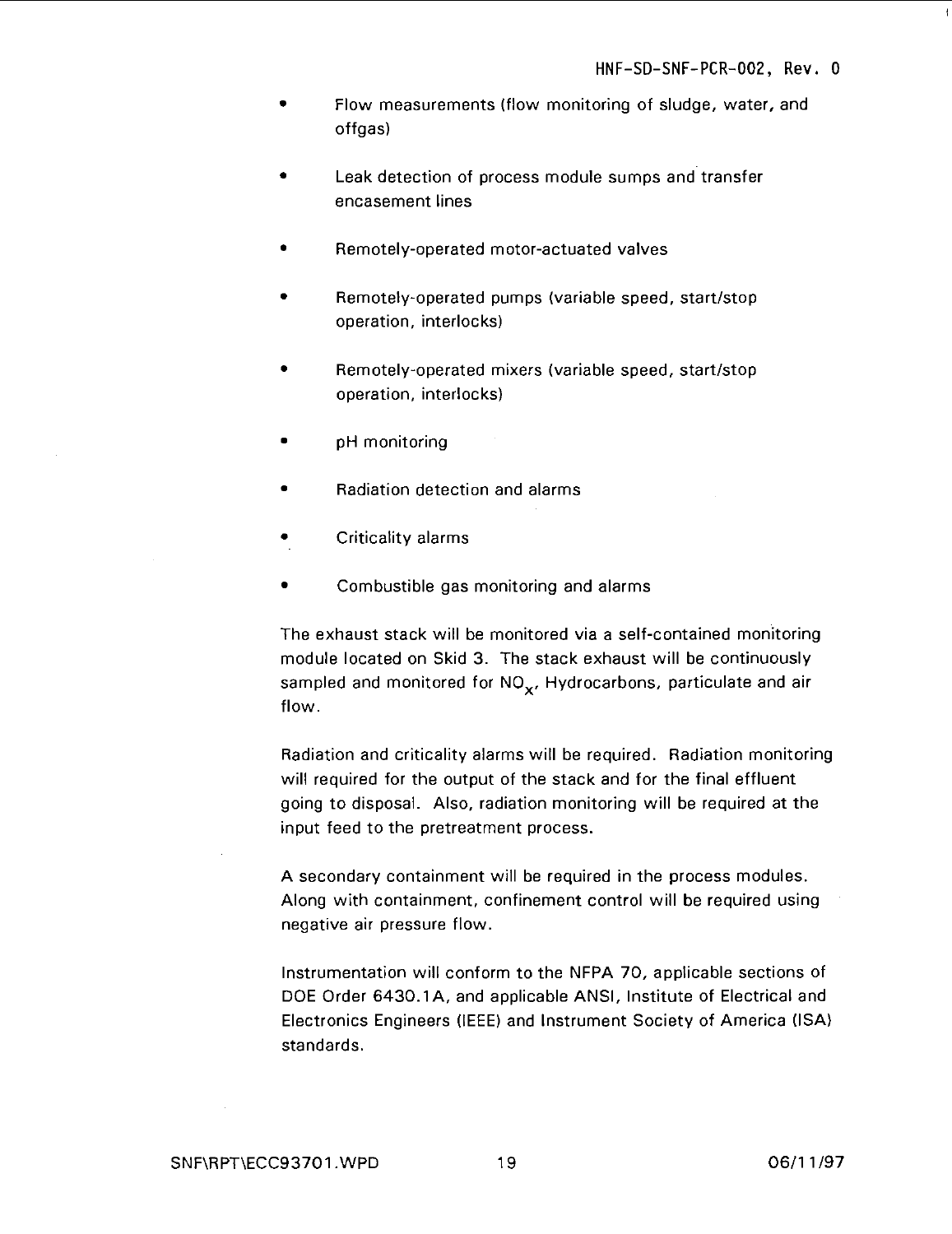#### **E. STANDARD EQUIPMENT (710 THROUGH 799)**

A dedicated compressed air system will be provided for servicing the air-operated diaphragm pumps and the pneumatic operating valves. The air compressor will be installed in a skid outside the building.

#### **F. OTHER PROJECT COSTS (900)**

#### 1. **Construction Support**

To support onsite construction in the K Basin, the job control system will be utilized to authorize work. The job control system work packages will be generated, reviewed and approved, and issued to the construction crews for implementation. In addition, radiological control technicians will be utilized to support work in radiation zones. Operations will, as required, provide engineering and nuclear operators support as work progresses.

#### 2. **Start-up Support**

Upon completion of construction, an acceptance test and operational test will be conducted to verify construction adequacy and to address testing requirements. This will require operations engineers and maintenance to support these tests. An operational readiness review/assessment will be conducted to ensure that the system has met all requirements and that the operations group is adequately prepared to initiate transfer activities.

#### G. **DESIGN COMPLIANCE**

The latest edition/revision of all applicable codes, standards, and manuals will be used.

### V. METHODS OF PERFORMANCE

The methods of performance will be addressed during definitive design.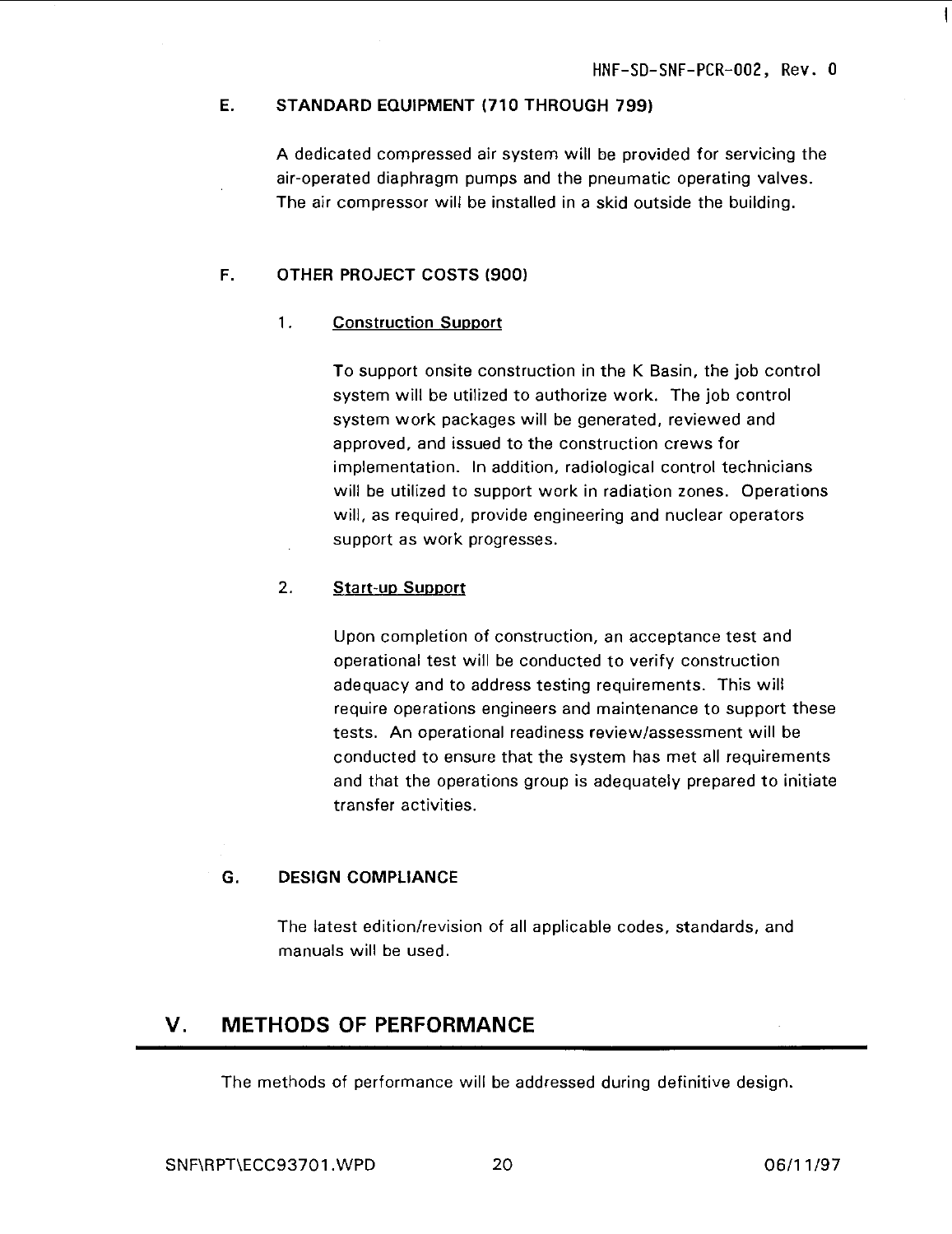#### VI. REQUIREMENTS AND ASSESSMENTS

#### **A. SAFEGUARDS AND SECURITY**

To be addressed during definitive design.

#### **B. HEALTH AND SAFETY**

Radiation exposure to workers will be minimized and radiation protection measures will comply with 10 CFR 835, Occupational Radiation Protection, as implemented by the Hanford Site Radiological Control Manual, HSRCM-1. Consideration will be given to Radiological Design Guide, WHC-SD-GN-DGS-30011.

Equipment will be designed so that no single failure of equipment will cause a loss of control that will result in an unrecoverable condition. Features will be provided that will facilitate placement of the equipment in the appropriate position to establish a safe configuration.

The system will be designed to permit routine maintenance activities with minimum operator exposure to hazardous or radioactive environments. ALARA practices will be used in all maintenance activities. The system will be designed to be operated and maintained in a radiation zone and operated under contaminated conditions.

Shielding design will include the ease of removal of shielding for subsequent removal of the transfer line at the end of the project, or whenever required.

The design objective for external exposure of the system will be that no individual worker will receive an annual dose equivalent in excess of 5 millisieverts (0.5 rem per year) from all sources.

#### **C. DECONTAMINATION AND DECOMMISSIONING**

Sludge pretreatment system piping and concrete shielding will be decontaminated to ALARA, decommissioned, and disposed.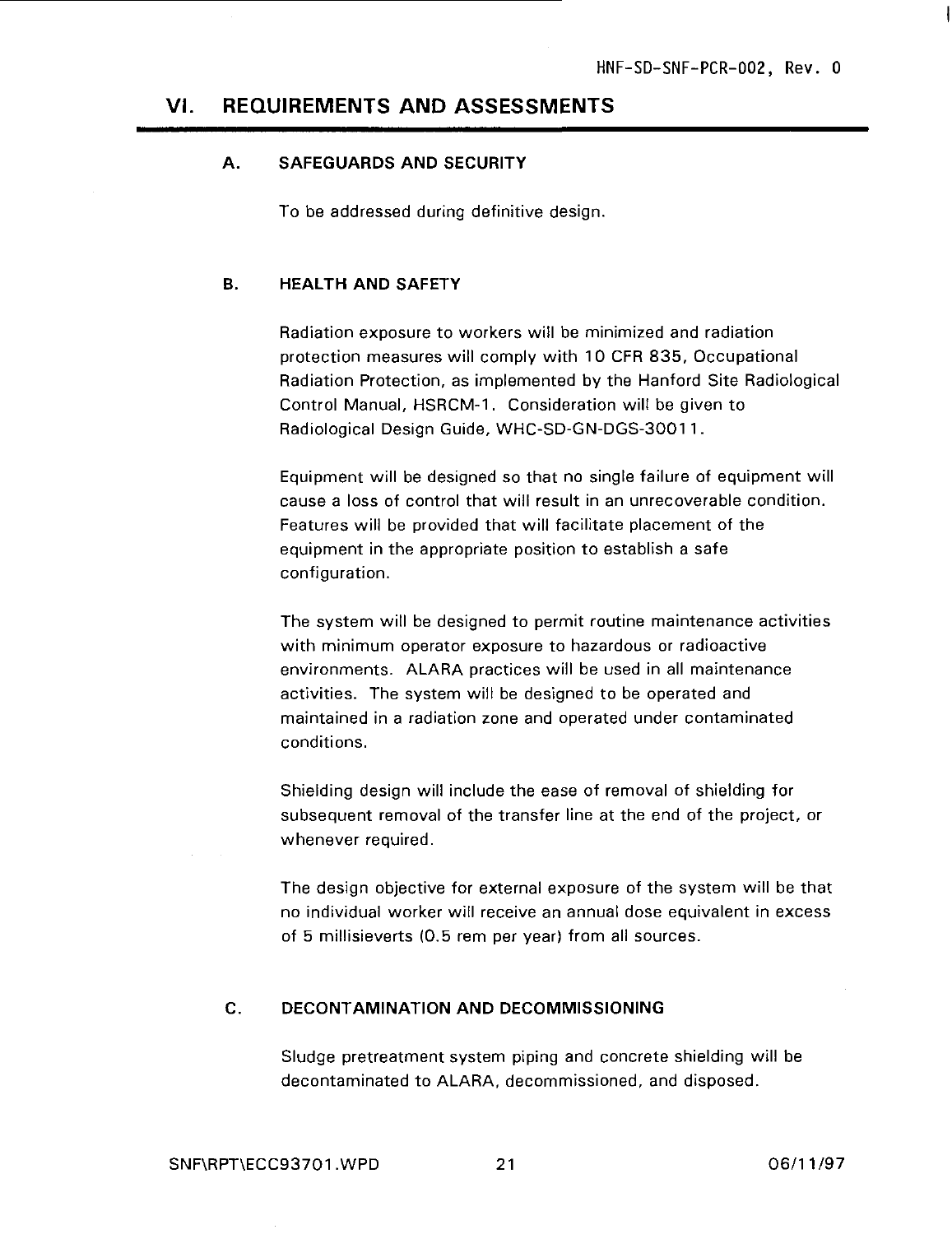The sludge pretreatment system will include provisions for water flushing.

Decontamination and decommissioning will comply with DOE Order 6430.1 A, Section 0205 and 1300-11, and DOE Order 5820.2A, Chapter V requirements.

#### **D. PROVISIONS FOR FALLOUT SHELTERS**

There will be no provisions for fallout shelters as part of this project.

#### **E. MAINTENANCE AND OPERATION REQUIREMENTS**

The sludge pretreatment system will include features to allow for unplugging the transfer line.

The design life of the sludge pretreatment system will be 1 year. Design and material selection will include features that facilitate maintenance of the equipment and the facility (10 CFR 835.1002(d)).

Particular attention will be paid to minimization of liquid retention and ease of replacing valves, connectors, and any equipment in high or very high radiation areas.

Operation of the sludge pretreatment system will require K Basin operators and radiological control support.

#### **F. AUTOMATED DATA PROCESSING EQUIPMENT**

No new automated data processing/telecommunications equipment is required for this project.

#### **G. QUALITY ASSURANCE AND SAFETY CLASSIFICATION**

Quality assurance will be addressed during definitive design. The equipment/components of the system will be classified as safety significant.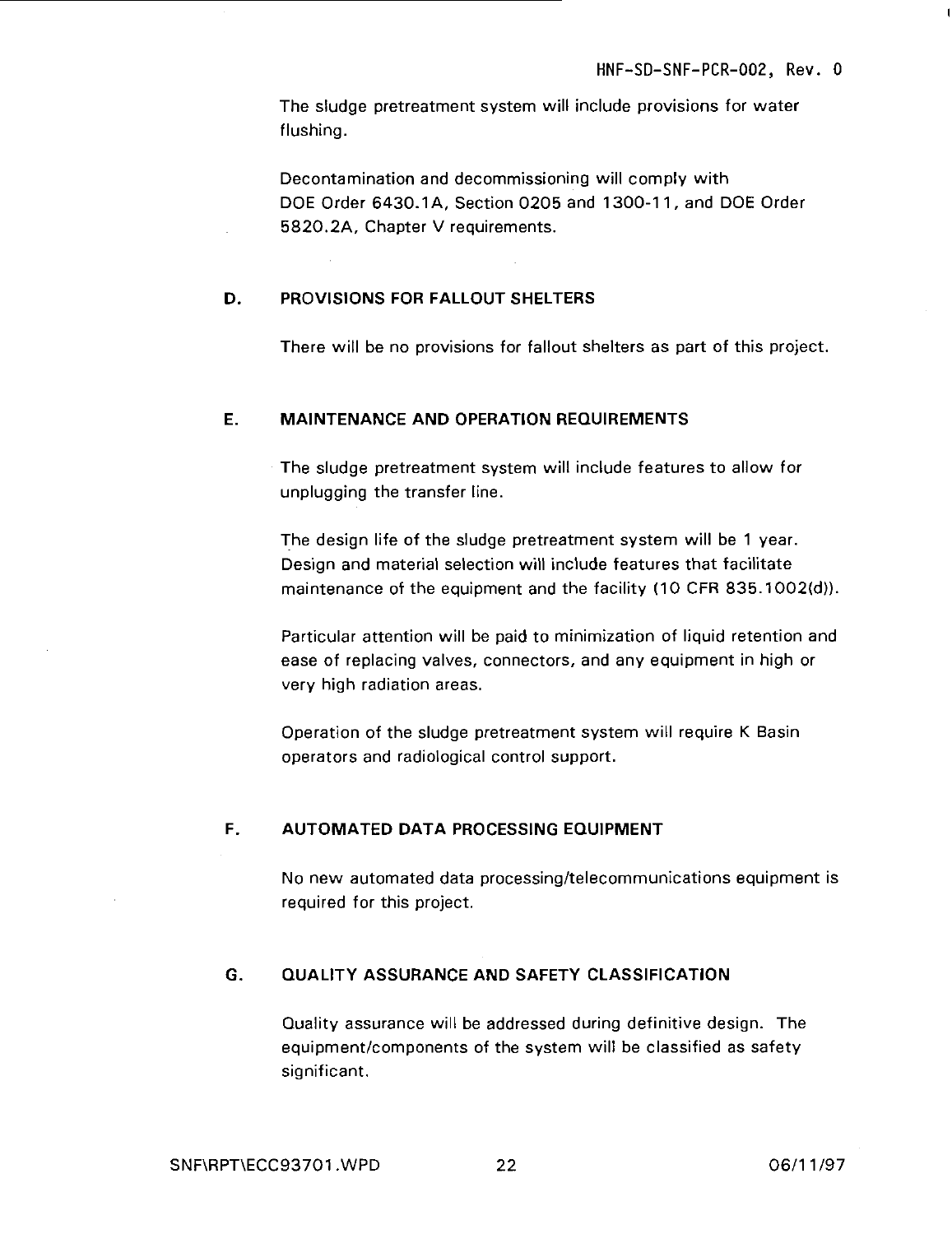#### **H. ENVIRONMENTAL COMPLIANCE**

An environmental requirements checklist covering removal, transport, and storage of K Basin sludge has been prepared by Environmental Services (Tollefson 1995), through the SNF Regulatory Integration/Public Involvement group.

#### **I. PERMITS**

The performance contractor will provide all permits.

### **VII. IDENTIFICATION AND ANALYSIS OF UNCERTAINTIES**

#### **A. CIVIL/STRUCTURAL**

Siting inside skids is contingent upon the size of skids and the layout of available rooms inside the existing building that is chosen for pretreatment system location. Outside skid siting is contingent upon the interface with existing aboveground and below ground site features.

#### **B. SLUDGE PRETREATMENT PROCESS**

Some of the K Basin sludge pretreatment processes are undergoing laboratory testing to verify the validity of the recommended processes. This preconceptual design is based upon preliminary flowsheet configurations and data. Mass and heat balance data for a variety of process flow sheet values are not currently available. Where this is the case, assumed equipment sizes were used based strictly on engineering experience and judgement.

Optimization of equipment and of the process has not been done; these tasks are outside the scope of this preconceptual design. In most cases, process data for the various process streams was not available. Once the laboratory testing and flow sheet mass balance has been completed and all process parameters are known for the process streams, a conceptual design may be started and a more refined concept produced.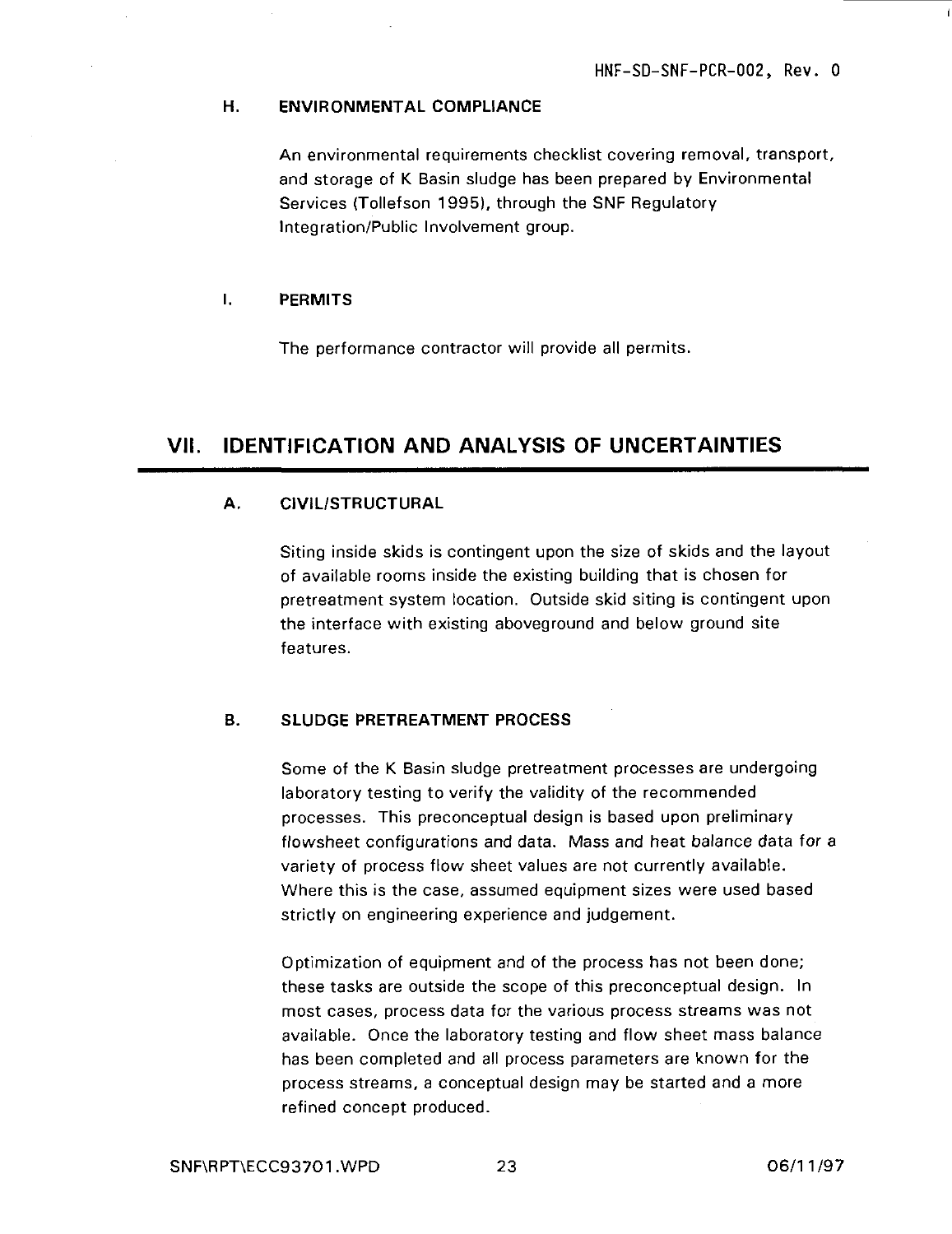#### • Type of Equipment

Process equipment optimization was not performed because it is beyond the scope of the preconceptual design. Offgas system equipment was chosen based on discussions with the process technical lead as well as what is depicted in the currently available flowsheet baseline. Absorption and recovery of nitric acid, for example, could potentially be accomplished using other technology than the simple water/gas absorption tower. This is especially true in the case of iodine absorption in the silver reactor.

The type of pumps and valves for handling the sludge will be evaluated in more detail during definitive design.

It is unknown if duct heaters with coils placed in the air stream will operate as intended without knowing if crystallization, for example, will accumulate on the coils.

The dissolver tower condenser, a vertical shell and tube type, may need to be specially fabricated. A vendor who provides these as a standard (although not necessarily off-the-shelf) could not be located in the time allotted to accomplish this task.

Details on the ventilation system and it's operation, need to be further developed. This includes consideration of utilizing a separate vessel, condenser, and process ventilation systems (all discharging into the same stack). Because of the vast differences in the required flowrate and vacuum in each of the systems, and the control requirements, it is recommended that ventilation for these systems be kept separate.

• Size of Equipment

As stated previously, the size of equipment, in most cases, is a very rough estimate based on limited information. In other cases, it is strictly an assumption which may or may not be valid. This is especially the case regarding the silver reactor, dissolver condenser, and nitric acid absorber condenser. The silver reactor has the best basis of the three, being based on the PUREX silver reactor and the relative process offgas it was required to accommodate.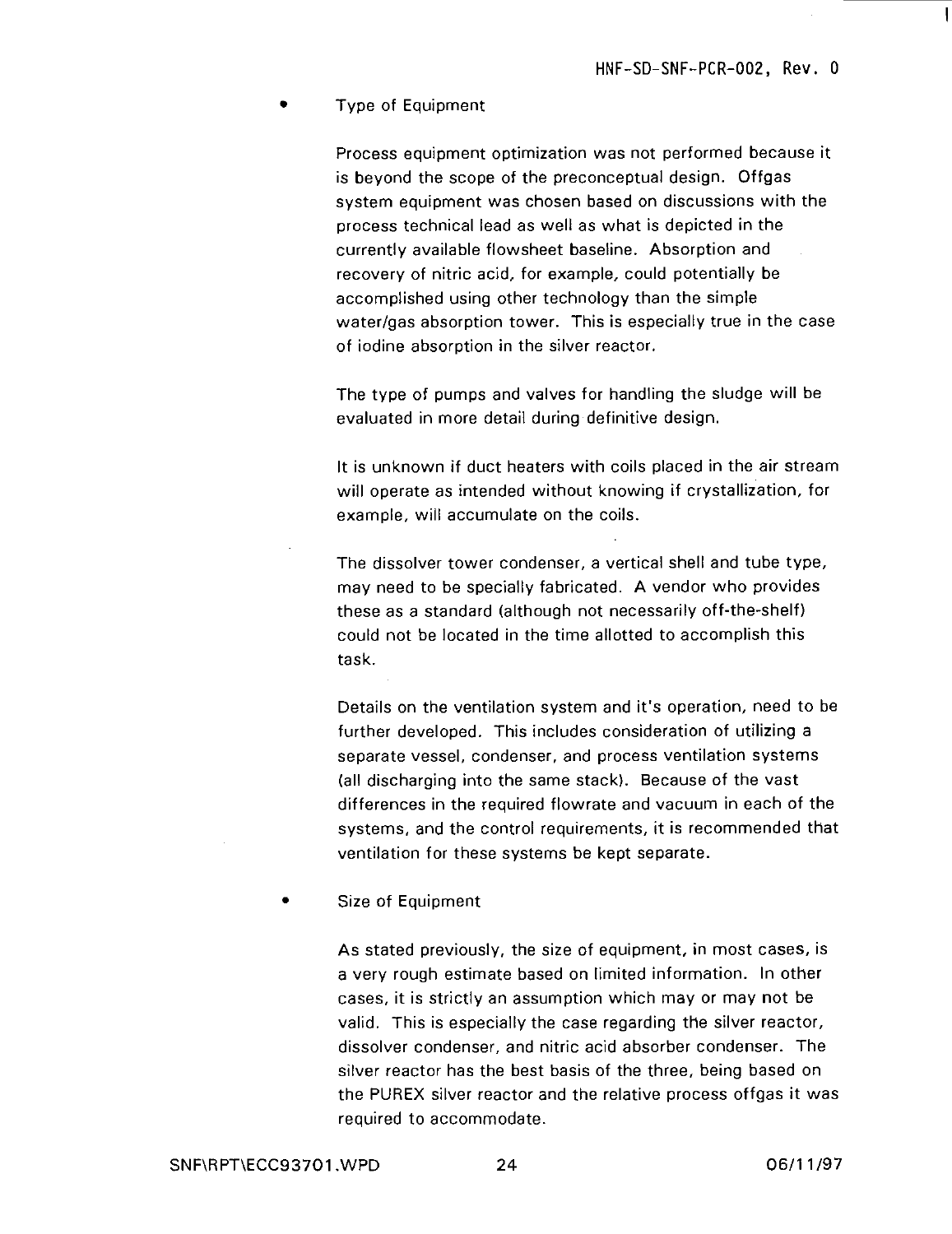Another area of uncertainty is in the choice of the centrifuge. Because the nature of the equipment is susceptible to failure and its gravity feed requirement and above dissolver design (space limitations), further investigation into the appropriateness of the type/model chosen is required. Its overall size, configuration, as well as rotor/cake holding capacity may need to be refined as well. Development/design of the interface between it's discharge and the vessel it connects to below, as well as its venting capabilities, also needs to be addressed.

The dissolver, like the centrifuge, is a key piece of equipment in the process. Once all the processing parameters and control/measurement operation functions are fully defined, this piece of equipment should be reinvestigated.

Process optimization, when accomplished, will also potentially effect the size of tanks as well as other pieces of equipment.

In summary, all process related equipment cannot be effectively sized until the flow configuration and the mass/energy balance is completed.

#### • Centrifuge/Filter

There are two centrifuges and one filter provided in the process system for solids/liquid separation. The first centrifuge, located upstream of the dissolver is to separate the solids for discharging into the dissolver, the second centrifuge located upstream of the pH adjustment tank is to remove the excess water in the filter cake for drum disposal. The filter located upstream of the pH adjustment tank separates and delivers the slurry carrying smaller than 50  $\mu$ m particles to the pH adjustment tank and the larger particles to the second cer.trifuge.

The centrifuges shown on sketch ES-SNF-01 are considered to be too large. There is a possibility that solids will overload and plug up the filter mesh. Further research of the centrifuge type is required.

Uncertainties regarding the equipment selection are the establishment of the characteristics of the slurry, particle size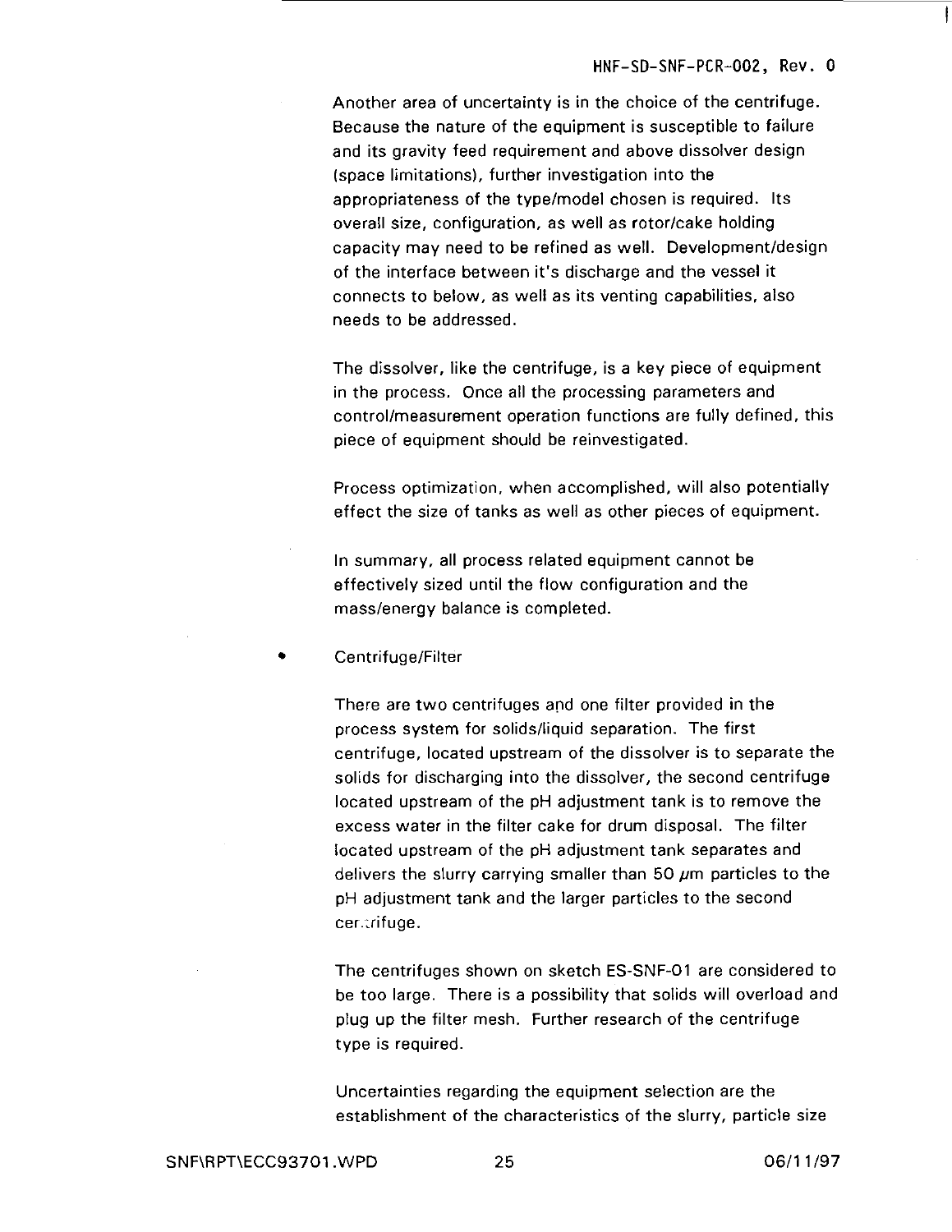distribution, solid liquid ratio in the slurry, and total quantity of solids to be removed in the slurry. A conservative assumption will result in over-designing the equipment, an under-design will result in equipment being under sized, either way may render the equipment inoperative. A final selection of the equipment will require an in-depth study of the slurry characteristics and laboratory testing of different types of filters/centrifuges available on the market due to uncertainties.

Offgas/NO<sub>x</sub> Control

Site limits require annual  $NO<sub>x</sub>$  emissions of less than 36 400 bg (40 tons) per year. There are three widely used technologies for  $NO_x$  control in industry: selective catalytic reduction, selective non-catalytic reduction, and reburn (nonstoichiometric firing) process. Advances in  $NO<sub>x</sub>$  treatment technologies have focused on optimizing the technologies and in combining these technologies with treatments for other pollutants. Some of these technologies involve treatment of  $NO_{x}$ , SO<sub>x</sub>, and particulates and are smaller and less expensive than using separate systems for each treatment. Most of these technologies are under development but should be fairly advanced by the time the low-level vitrification facility begins operation.

The offgas/NO<sub> $\sim$ </sub> control method for this project will be further evaluated prior to the definitive design.

#### **C. HVAC/STACK**

It is assumed that Skids 1, 2, and 6 will be located inside an enclosed heated and cooled building similar to the 105-K Buildings. If these units are located outside, they should be roofed for solar protection and the air conditioning increased accordingly.

#### **D. ELECTRICAL**

Cable trays will be used instead of conduits for protection of wiring between the skids, if the skid locations are not too far apart. Multiconductor power cable suitable for installation in cable trays will be used instead of single individual wires installed in conduits.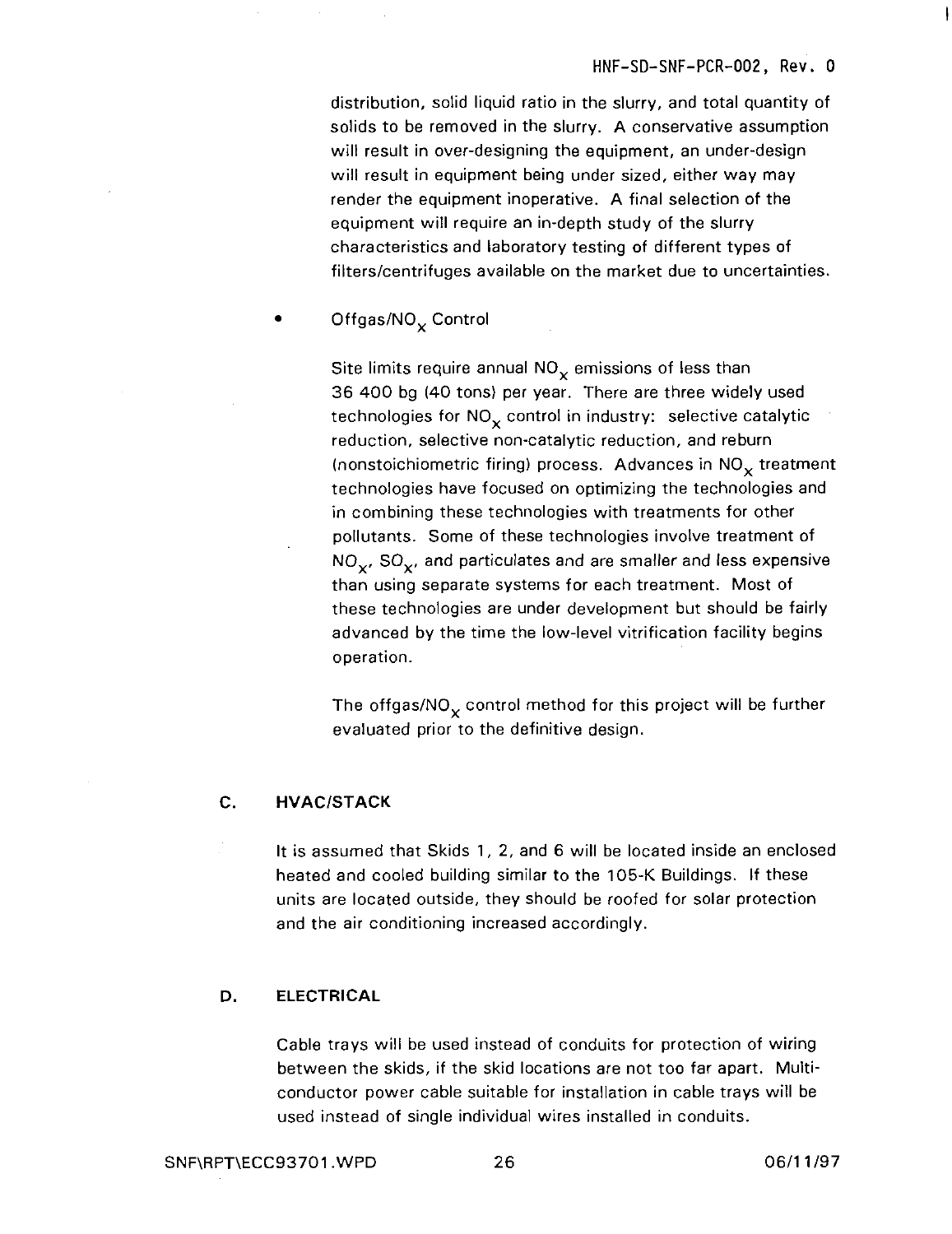ţ

The proposed source of electrical power service (1O5KE "SWBD 7F" and 105KW "480V Switchgear") is acceptable with the K Basins cognizant engineering. It would have been an ideal situation, if 105KW has a switchboard location similar to 1O5KE "SWBD 7F".

The proposed source for electrical power applies to the 105K Buildings only. It is assumed that the electrical power source for the CVD Building will be equally as convenient.

#### **E. INSTRUMENTATION AND CONTROLS**

Leak detection will be necessary on each process module sump and possibly transfer encasement lines.

The type of tank level sensor best suited for this work will be determined during conceptual design.

#### **VIM. REFERENCES**

#### **A. DOCUMENTS**

- 1. Papp, I. G., March 1997, Evaluation to Disposition Components of K Basin Fuel Sludge, HNF-SD-SNF-ES-024, Rev. 0, Numatec Hanford Corporation.
- 2. Alderman, C. J. 1995, Westinghouse Hanford Company Recommended Strategy for K Basin Sludge Disposition, WHC-SD-SNF-SP-001, Rev. 0, Westinghouse Hanford Company.
- 3. Bason, R. F., 1996, Preliminary Acceptance Recommendation for KE Floor Sludge Waste, Internal Memo R. F. Bason to J. C. Fulton.
- 4. Evans, R. A. 1994, Radiological Design Guide, WHC-SD-GN-DGS-30011, Westinghouse Hanford Company.
- 5. Fowler, K. D., 1995, K Basin Sludge to TWRS: Transfer Feasibility, Internal Memo, Westinghouse Hanford Company.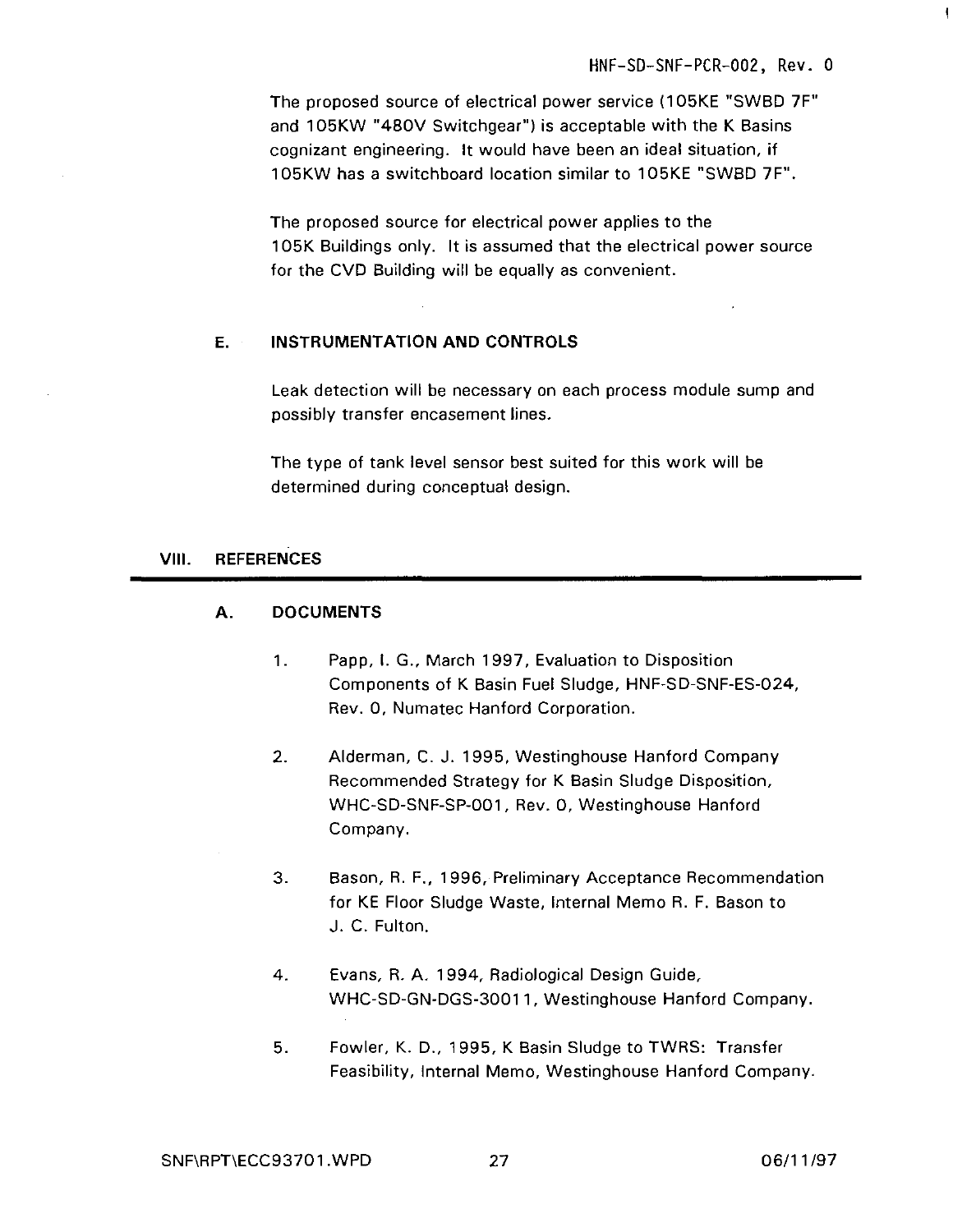- 6. Precechtel, D. R., and M. J. Monthey, 1996, Functional Design Criteria for the K Basin Sludge Removal System, WHC-SD-SNF-FDC-004, Westinghouse Hanford Company.
- 7. FDNW Practice 134.210.4050, Mobile Office Installation Details, Sheet 4.
- 8. DOE Order 6430.1A, General Design Criteria.
- 9. GC-LOAD-01 (ICFKH 1996), Design Load for Facilities.
- 10. SNF-96-067, Resolution of Just-in-Time Sludge Removal and Sludge Storage to IWTS.
- 11. Tollefson, K. S., 1995, Environmental Requirements Checklist for Removal, Transport, and Storage of 105 KE and KW Basins Sludge, Internal Memo, 95-POC-036, Westinghouse Hanford Company, November 2, 1995.

#### **B. CORRESPONDENCE**

- 1. Letter of Instruction, DESH-9753917, Work Order E33937, Project A. 13 - K Basins Sludge Removal Pretreatment Preconceptual Design, May 1, 1997.
- 2. 8M730-RAS-96-006, Letter from Criticality and Shielding to D. R. Precechtel, Dose Rates for Sludge Inside a Pipe, August 1996.
- 3. K. L. Pearce, Letter DESH-9752731, March 1997, Attachment 1, K Basins Sludge Inventory Determination and Values.
- 4. D. J. Trimble, Attachment to Letter, An Estimate of K West Basin Canister Sludge Inventory, January 1997.
- 5. Request for Approval of Second Revision of Memorandum of Understanding, Letter 9652070, Westinghouse Hanford Company, Richland, Washington, dated May 6, 1996.
- 6. M. J. Wiemers, Westinghouse Hanford Company, to E. D. Sellers, U. S. Department of Energy, Richland Operations Office, "Completion of Spent Nuclear Fuel Project Milestone S04-96-11 2," 9653704, August 30, 1996.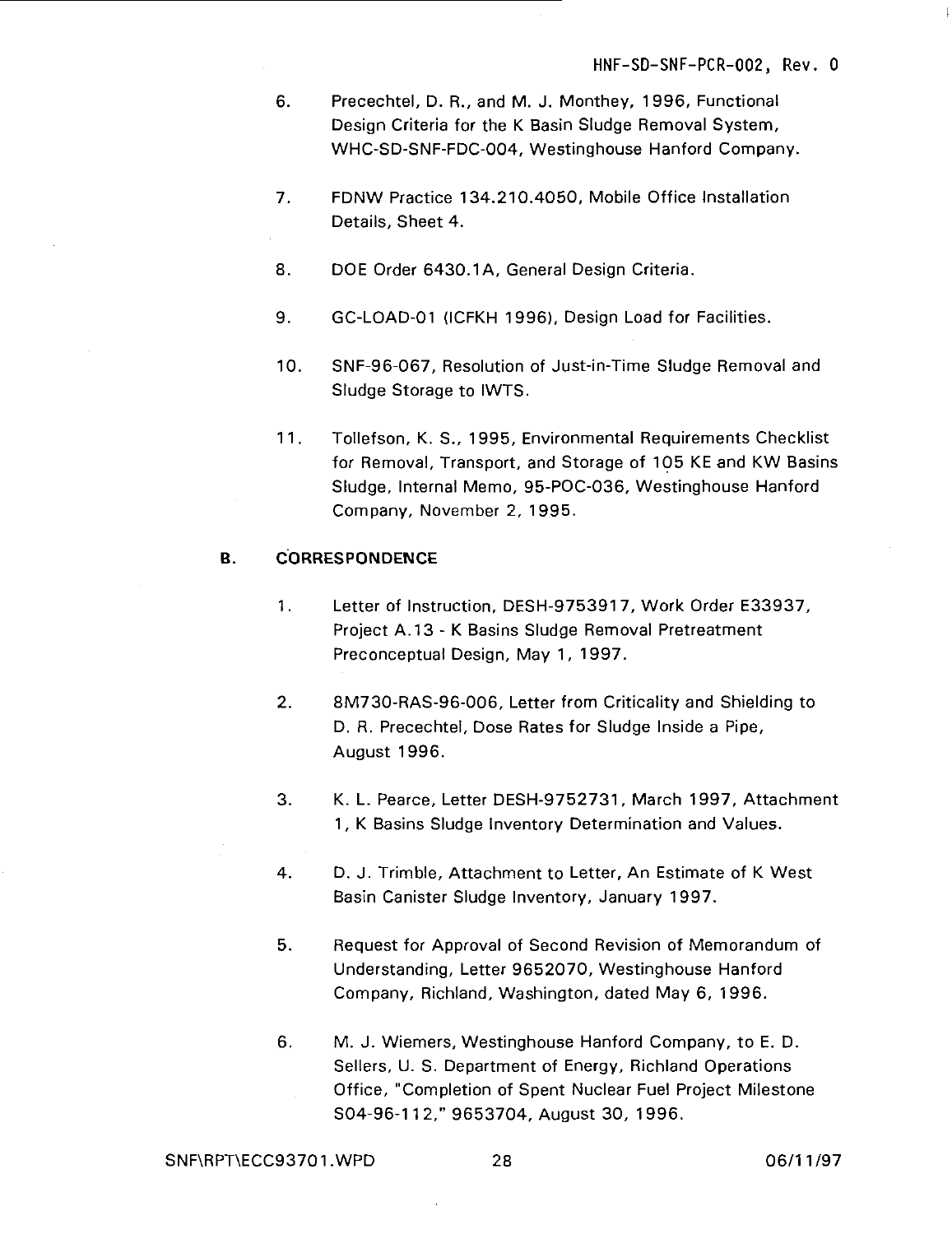## APPENDIX A

 $\sim 10$ 

 $\mathcal{L}(\mathcal{L}^{\text{max}})$  and  $\mathcal{L}^{\text{max}}$ 

 $\sim$   $\sim$ 

Cost Estimate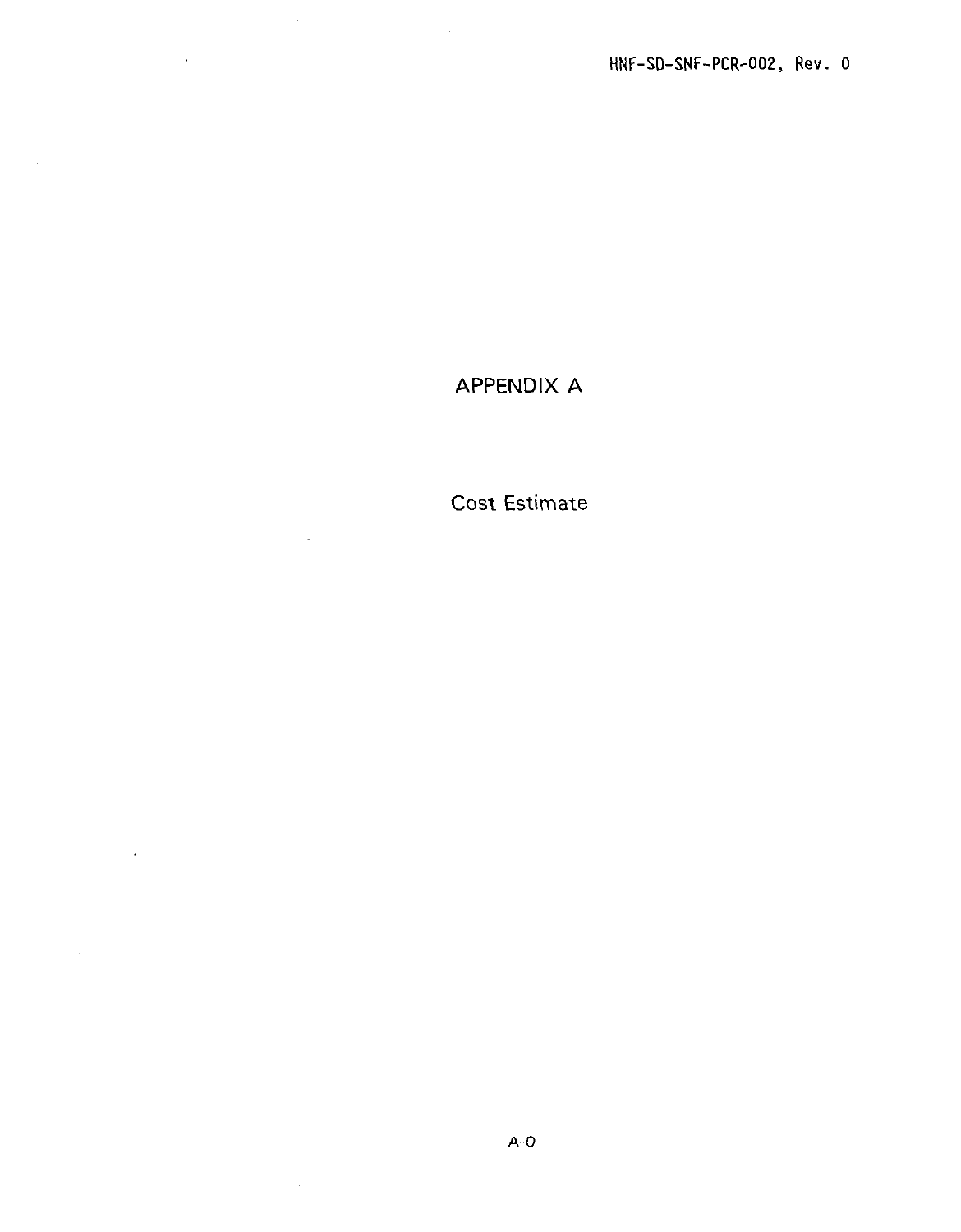|             |                                 | ESCALATED    |       | <b>CONTINGENCY</b> | TOTAL       |  |
|-------------|---------------------------------|--------------|-------|--------------------|-------------|--|
| SORT        | DESCRIPTION                     | TOTAL COST   |       | <b>TOTAL</b>       | DOLLARS     |  |
|             | ******************************* | -----------  | 22555 | -----------        | ----------- |  |
| <b>FDNU</b> | FLUOR DANIEL NORTHWEST          | 10, 250, 000 | 42    | 4,280,000          | 14,530,000  |  |
|             | (ADJUSTED TO MEET DOE 5100.4)   |              |       |                    |             |  |
|             |                                 |              |       |                    |             |  |

PROJECT TOTAL 10,250,000 42 4,280,000 14,530,000



(ROUKDED/ADJUSTED TO THE NEAREST " 10,000 / 100,000 " - PERCENTAGES NOT RECALCULATED TO REFLECT ROUNDING)

D-SNF-PCR-002, I

 $\ddot{\circ}$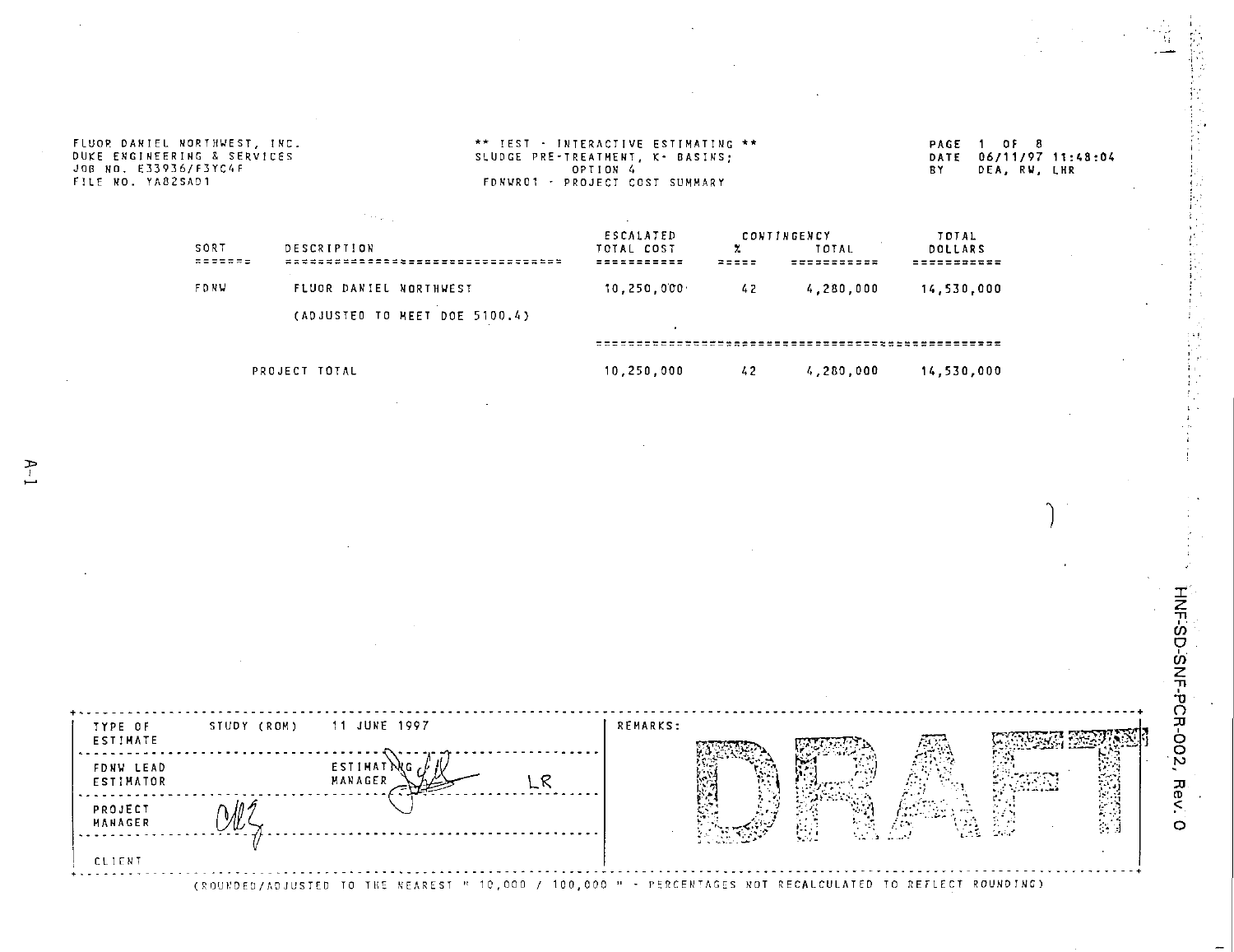| FLUOR DANIEL NORTHWEST, INC.<br>DUKE ENGINEERING & SERVICES<br>JOB NO. E33936/F3YC4F<br>FILE NO. YAB2SAD1 | FONWROZ - WORK BREAKDOWN STRUCTURE (WBS) SUNMARY | ** IEST - INTERACTIVE ESTIMATING **<br>SLUDGE PRE-TREATMENT, K- BASINS;<br>OPTION 4 |                                         |      |                                              |                     | PAGE<br>DATE<br>BY | 2 OF 8<br>06/11/97 11:48:08<br>DEA, RV, LHR       |                               |
|-----------------------------------------------------------------------------------------------------------|--------------------------------------------------|-------------------------------------------------------------------------------------|-----------------------------------------|------|----------------------------------------------|---------------------|--------------------|---------------------------------------------------|-------------------------------|
| <b>VBS</b><br><b>DESCRIPTION</b>                                                                          | ESTIMATE<br><b>SUBTOTAL</b><br><b>BEEDDDR</b>    | CONSTRUCT<br><b>NGMNT</b><br>=========                                              | <b>SUB</b><br>TOTAL<br><b>SHEERSSES</b> | z.   | <b>ESCALATION</b><br>TOTAL<br>sabeet saddeed | <b>SUB</b><br>TOTAL | z                  | CONTINGENCY<br>TOTAL<br>********* ***** ********* | TOTAL<br>DOLLARS<br>********* |
| 111100 DEFINITIVE DESIGN-CAT 1-ONSITE E/C                                                                 | 952000                                           | 0                                                                                   | 952000                                  | 0.00 | $\mathbf 0$                                  | 952000              | 50                 | 476000                                            | 1428000                       |
| DEFINITIVE DESIGN-CAT 1<br>SUBTOTAL 111                                                                   | 952000                                           | 0                                                                                   | 952000                                  | 0.00 | 0                                            | 952000              | 50                 | 476000                                            | 1428000                       |
| DEFINITIVE DESIGN<br>SUBTOTAL 11                                                                          | 952000                                           | 0                                                                                   | 952000                                  | 0.00 | 0                                            | 952000              | 50                 | 476000                                            | 1428000                       |
| 121000 ENGINEERING/INSPECTION-ONSITE E/C                                                                  | 408000                                           | 0                                                                                   | 408000                                  | 0.00 | 0                                            | 408000              | 50                 | 204000                                            | 612000                        |
| SUBTOTAL 121<br>ENGINEERING/INSPECTION-ONSI                                                               | 408000                                           | 0                                                                                   | 408000                                  | 0.00 | 0                                            | 408000              | 50                 | 204000                                            | 612000                        |
| ENGINEERING/INSPECTION<br>SUBTOTAL 12                                                                     | 408000                                           | n                                                                                   | 408000                                  | 0.00 | 0                                            | 408000              | 50                 | 204000                                            | 612000                        |
| <b>ENGINEERING</b><br>SUBTOTAL 1                                                                          | 1360000                                          | 0                                                                                   | 1360000                                 | 0.00 | 0                                            | 1360000             | 50                 | 680000                                            | 2040000                       |
| 220000 PROCUREMENT-0/C                                                                                    | 5650319                                          | 0                                                                                   | 5650319                                 | 0.00 | $\mathbf{0}$                                 | 5650319             | 35                 | 1977611                                           | 7627930                       |
| SUBTOTAL 22<br>PROCUREMENT-O/C                                                                            | 5650319                                          | 0                                                                                   | 5650319                                 | 0.00 | 0                                            | 5650319             | 35.                | 1977611                                           | 7627930                       |
| SUBTOTAL 2<br>PROCUREMENT                                                                                 | 5650319                                          | 0                                                                                   | 5650319                                 | 0.00 | 0                                            | 5650319             | -35                | 1977611                                           | 7627930                       |
| 320000 CONSTRUCTION-FIXED PRICE                                                                           | 2725413                                          | 511016                                                                              | 3236429                                 | 0.00 | 0                                            | 3236429             | 50                 | 1618216                                           | 4854645                       |
| CONSTRUCTION-FIXED PRICE<br>SUBTOTAL 32                                                                   | 2725413                                          | 511016                                                                              | 3236429                                 | 0.00 | o                                            | 3236429             | 50                 | 1618216                                           | 4854645                       |
| <b>CONSTRUCTION</b><br>SUBTOTAL 3                                                                         | 2725413                                          | 511016                                                                              | 3236429                                 | 0.00 | $\mathbf{0}$                                 | 3236429             | 50                 | 1618216                                           | 4854645                       |
| PROJECT TOTAL                                                                                             | 9,735,732                                        | 511.016                                                                             | 10.246.748                              | 0.00 | $\Omega$                                     | 10,246.748          | 42                 | 4,275.827                                         | 14.522.575                    |

 $\cdot$ 

 $\bar{z}$ 

X **:-SD "0** n **3J.** 6. o

 $\boldsymbol{\beta}$ 

 $\mathbf{r}$ 

Ó.

ý,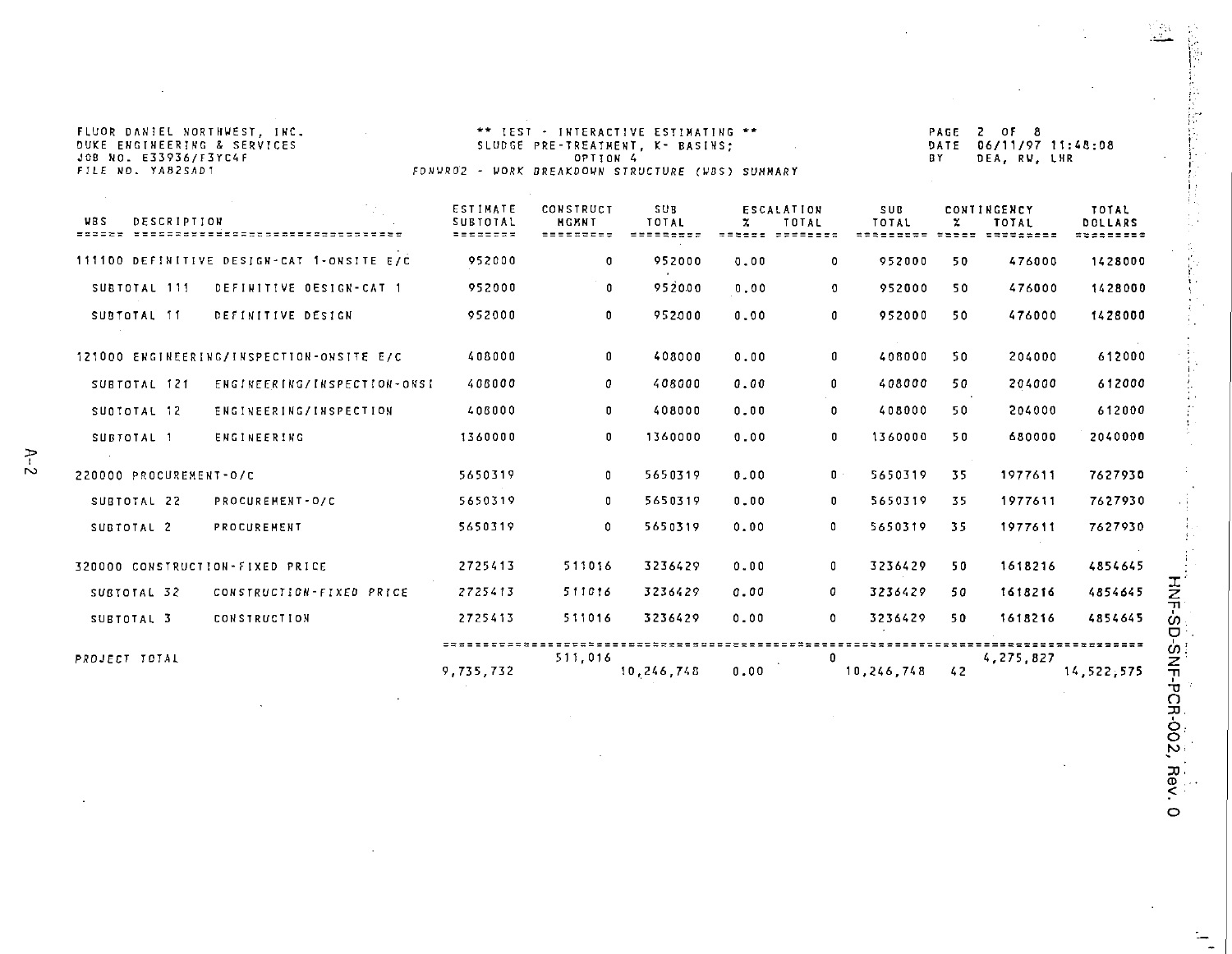JOB NO. E33936/F3YC4F<br>Filf No. Ya82SAD1

FLUO R DANIE L NORTHUEST , INC . \*\* 1ES T - INTERACTIV E ESTIHATIK G \*\* PAG E 3 O F 8 OUDGE PRE-TREATHENT, K- BASINS;<br>
OPTION 4<br>
OPTION 4<br>
OPTION 4 FDNWR03 - ESTIMATE BASIS

1. ESTIMATE PURPOSE -----------------ORDER OF MAGNITUDE ESTIMATE: THIS ESTIMATE WILL TO BE USED FOR BUDGETING PURPOSES ONLY.

2. ESTIMATE TECHNICAL BASIS

- A. THIS ESTIMATE HAS BEEN PREPARED FOR THE K-BASINS TEMPORARY SLUDGE PRETREATMENT PROJECT AS REQUESTED BY DE&S HANFORD, INC.
- B. A DESCRIPTION OF THE TECHNICAL SCOPE OF WORK MAY BE FOUND IN THE FOLLOWING REFERENCE DOCUMENTS:
	- LETTER OF INSTRUCTION (LOI) #E33936. REQUEST FOR ESTIMATE DATED 13 MAY 1997.
	-
	- PRE-CONCEPTUAL DESIGN REPORT "SLUDGE PRE-TREATMENT FOR K-BASINS, DATED HAY 1997.
- C . THIS ESTIMATE ALSO UTILIZES A STANDARD FDNU DEFINED CODE OF ACCOUNTS.

#### 3. ESTIMATE METHODOLOGY

#### ----------------------------------

A. DIRECT COSTS:

 $\Rightarrow$ å.

- A SPECIFIC ANALOGY TECHNIQUE AND EXPERT OPINION TECHNIQUE HAS BEEN UTILIZED IN THE PREPARATION OF THIS ESTIMATE.
- (1) CONSTRUCTION LABOR, MATERIAL AND EQUIPMENT UNITS HAVE REEN ESTIMATED BASED UPON SIMILAR WORK ON OTHER PROJECTS. THE UNITS MAY HAVE BEEN FACTORED/ADJUSTED BY THE ESTIMATOR AS APPROPRIATE TO REFLECT INFLUENCES BY CONTRACT, WORK<br>SITE, OR OTHER IDENTIFIED PROJECT OR SPECIAL CONDITIONS.
- (2) FLUOR DANIEL HANFORD & PROJECT HANFORD MANAGEMENT (PHMC) SUBCONTRACTOR DIRECT COSTS FOR DUKE ENGINEERING & HANFORD, INC. HAVE BEEN PROVIDED BY FDNU PROJECT MANAGEMENT FOR INCLUSION INTO THIS ESTIMATE.
- B. DIRECT COST FACTORS
	- C D SALES TAX HAS BEEN APPLIED TO ALL MATERIALS AND EQUIPMENT PURCHASES AT 8%.
	- (5) CONTRACT ADMINISTRATION FACTOR OF 18.75% HAS BEEN APPLIED TO THE DIRECT CONTRACT VALUE WHICH INCLUDES COSTS FOR RID PACKAGE PREPARATION, CONTRACT MANAGEMENT & ADMINISTRATION AND PROJECT MANGEMENT & PLANNING SUPPORT.
- 

C. INDIRECT COSTS<br>FIXED PRICE CONTRACTOR OVERHEAD, PROFIT, BOND AND INSURANCE COSTS HAVE BEEN APPLIED ARE THE FOLLWOING PERCENTAGES: LABOR = 25.0 %, EQUIMENT USE = 25.0 %, MATERIAL = 25.0 %, SUBCONTRACT = 10.0 %, AND EQUIPMENT = 0%, AND ARE REFLECTED IN THE "OH&P/B&I" COLUMN OF THE ESTIMATE DETAIL REPORT.

D. RATES<br>(!) FLUOR DANIEL NORTHWEST LABOR RATES ARE BASED UPON THE FLUOR DAINEL FEDERAL OPERATIONS (FEDFO) DISCLOSURE STATEMENT - LA AND APPROVED PROVISIONAL BILLING RATES. FOR ESTIMATING PURPOSES, AVERAGE RATES BY OPERATIONS CODE HAVE BEEN DEVELOPED BASED UPON RECENT COST HISTORY.

ESCALATION CONTINUES ON A CONTINUES OF CONTINUES ON A CONTINUES OF CONTINUES OF CONTINUES OF CONTINUES OF CONTINUES OF CONTINUES OF CONTINUES OF CONTINUES OF CONTINUES OF CONTINUES OF CONTINUES OF CONTINUES OF CONTINUES OF

NO ESCALATION HAS BEEN INCLUDED SINCE A SCHEDULE WAS NOT PROVIDED.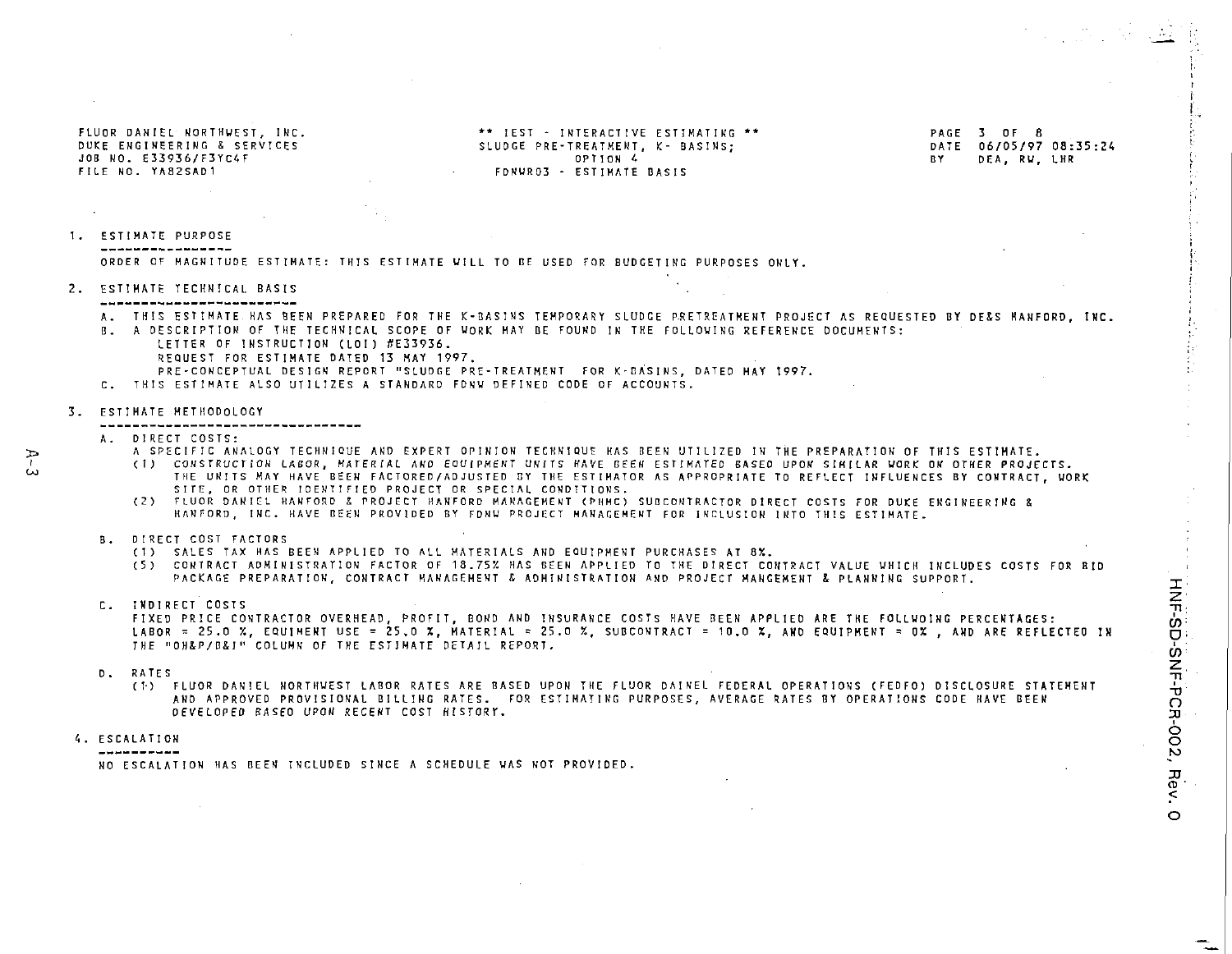JOB NO. E33936/F3YC4F<br>FILE NO. YA82SAD1

FLUO R DANIE L NORTHWEST , INC . " IES T - INTERACTIV E ESTIMATIN G •\* PAG E 4 O F 8 SLUDGE PRE-TREATHENT, K- BASINS;<br>
OPTION 4<br>
BY DEA, RW, LHR FONWRO3 - ESTIMATE BASIS SHEET

#### 5 . CONTIWGEHC Y -----------

A CONTINGENCY ANALYSIS HAS BEEN PERFORMED AND IS DOCUMENTED IN FDNWRO6 REPORT OF THIS ESTIMATE.

#### 6 . REMARK S --------

MAJOR ASSUMPTIONS WHICH HAVE BEEN MADE IN THE PREPARATION OF THIS ESTIMATE ARE AS FOLLOWS:

A. SITE ALLOCATIONS ARE NOT INCLUDED IN THIS ESTIMATE AT THE CUSTOMERS (DESH) REQUEST.

B. OTHER PROJECT COSTS (OPC) ARE NOT INCLUDED IN THIS ESTIMATE AT THE CUSTOMERS (DESH) REQUEST.

C. THE ESTIMATE IS BASED ON THE DESIGN AND INSTALLATION K-BASINS SLUDGE PRE-TREATMENT.

D. THE ESTIMATE ASSUMES ENGINEERING, DESIGN, AND E&I DURING CONSTRUCTION PERFORMED BY FDNW.

E. CONSTRUCTION WORK TO BE ACCOMPLISHED DURING NORMAL WORKING HOURS BY A FIXED PRICE CONSTRACTOR.

F. NO HAZARDOUS WASTE REMOVAL OR DISPOSAL COSTS ARE INCLUDED.

G. THE ESTIMATE ASSUMES NO RADIATION WORK WILL BE ENCOUNTERED.

 $\circ$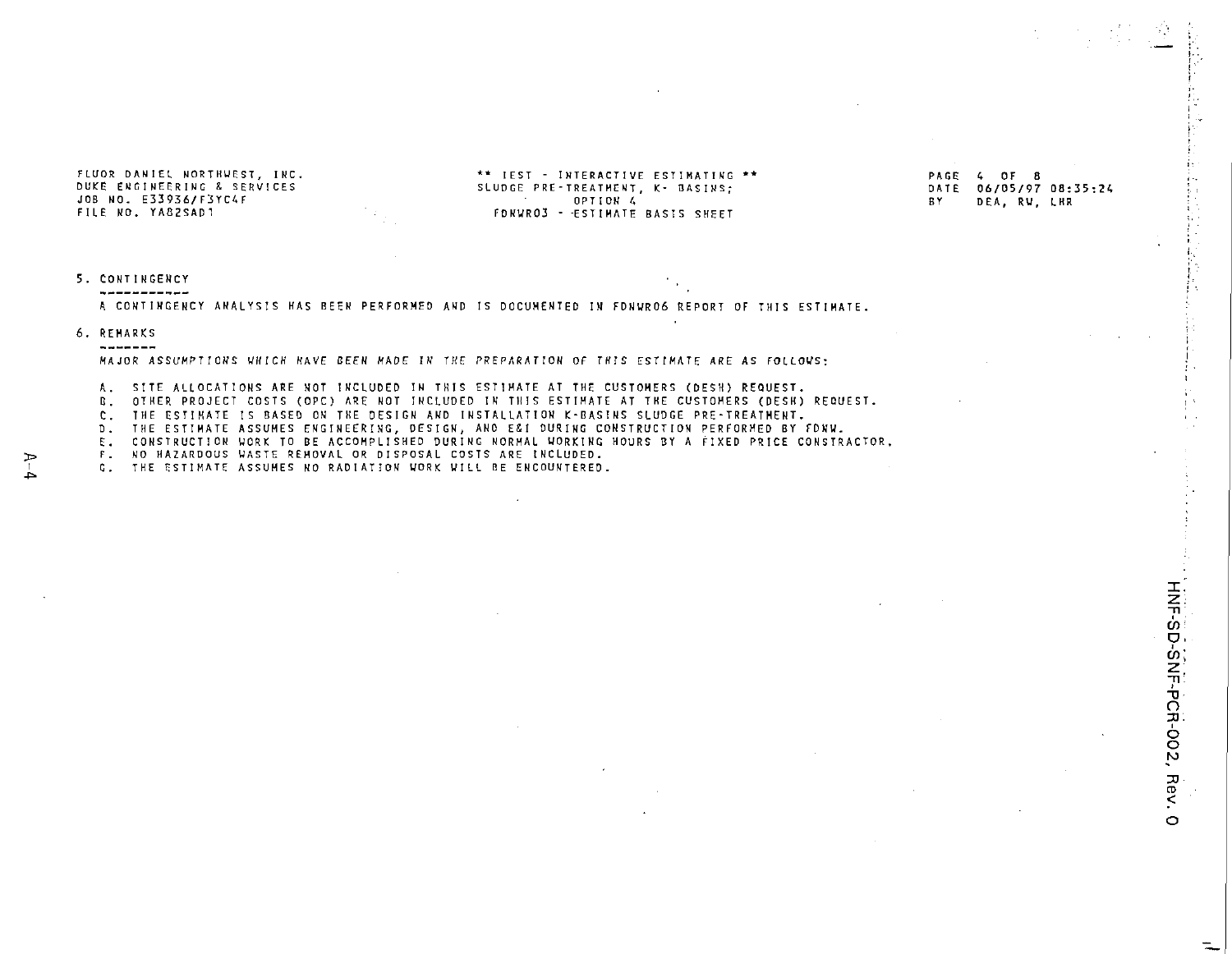| FLUOR DANIEL NORTHWEST. INC.<br><b>DUKE ENGINEERING &amp; SERVICES</b><br>JOB NO. E33936/F3YC4F<br>FILE NO. YA82SAD1 | ** IEST - INTERACTIVE ESTIMATING **<br>SLUDGE PRE-TREATMENT, K- BASINS;<br>FDNWR04 - DOE COST CODE ACCOUNT SUMMARY | PAGE<br>5.<br><b>OF 8</b><br>06/11/97 11:48:11<br>DATE<br><b>BY</b><br>DEA, RV, LHR |                    |              |                            |                     |           |                             |                                              |
|----------------------------------------------------------------------------------------------------------------------|--------------------------------------------------------------------------------------------------------------------|-------------------------------------------------------------------------------------|--------------------|--------------|----------------------------|---------------------|-----------|-----------------------------|----------------------------------------------|
| COST<br>CODE/VBS<br><b>DESCRIPTION</b>                                                                               | <b>ESTIMATE</b><br>SUBTOTAL<br>--------                                                                            | CONSTRUCT<br>MGMNT                                                                  | SUB<br>TOTAL       | z.           | <b>ESCALATION</b><br>TOTAL | <b>SUB</b><br>TOTAL | x.        | <b>CONTINGENCY</b><br>TOTAL | TOTAL<br>DOLLARS<br>, , , , , <b>, , , ,</b> |
| 000 ENGINEERING                                                                                                      |                                                                                                                    |                                                                                     |                    |              |                            |                     |           |                             |                                              |
| 111100<br>DEFINITIVE DESIGN-CAT 1-ONSITE E/C<br>121000<br>ENGINEERING/INSPECTION-ONSITE E/C                          | 952000<br>408000                                                                                                   |                                                                                     | 952000<br>408000   | 0.00<br>0.00 | 0<br>0                     | 952000<br>408000    | 50<br>50  | 476000<br>204000            | 1428000<br>612000                            |
| TOTAL 000<br>ENGINEERING                                                                                             | 1360000                                                                                                            | 0                                                                                   | 1360000            | 0.00         | 0                          | 1360000             | 50        | 680000                      | 2040000                                      |
| 700 SPECIAL EQUIP/PROCESS SYSTEMS                                                                                    |                                                                                                                    |                                                                                     |                    |              |                            |                     |           |                             |                                              |
| 220000<br>PROCURFMENT-0/C<br>320000<br>CONSTRUCTION-FIXED PRICE                                                      | 5650319<br>2725413                                                                                                 | 0<br>511016                                                                         | 5650319<br>3236429 | 0.00<br>0.00 | 0<br>0                     | 5650319<br>3236429  | 35.<br>50 | 1977611<br>1618216          | 7627930<br>4854645                           |
| <b>TOTAL 700</b><br>SPECIAL EQUIP/PROCESS SYSTEM                                                                     | 8375732                                                                                                            | 511016                                                                              | 8886748            | 0.00         | 0                          | 8886748             | $40 -$    | 3595827                     | 12482575                                     |
|                                                                                                                      |                                                                                                                    |                                                                                     |                    |              | 0                          |                     |           |                             |                                              |
| PROJECT TOTAL                                                                                                        | 9,735,732                                                                                                          | 511.016                                                                             | 10.246.748         | D.00         |                            | 10,246,748          | 42        | 4,275,827                   | 14,522,575                                   |

V.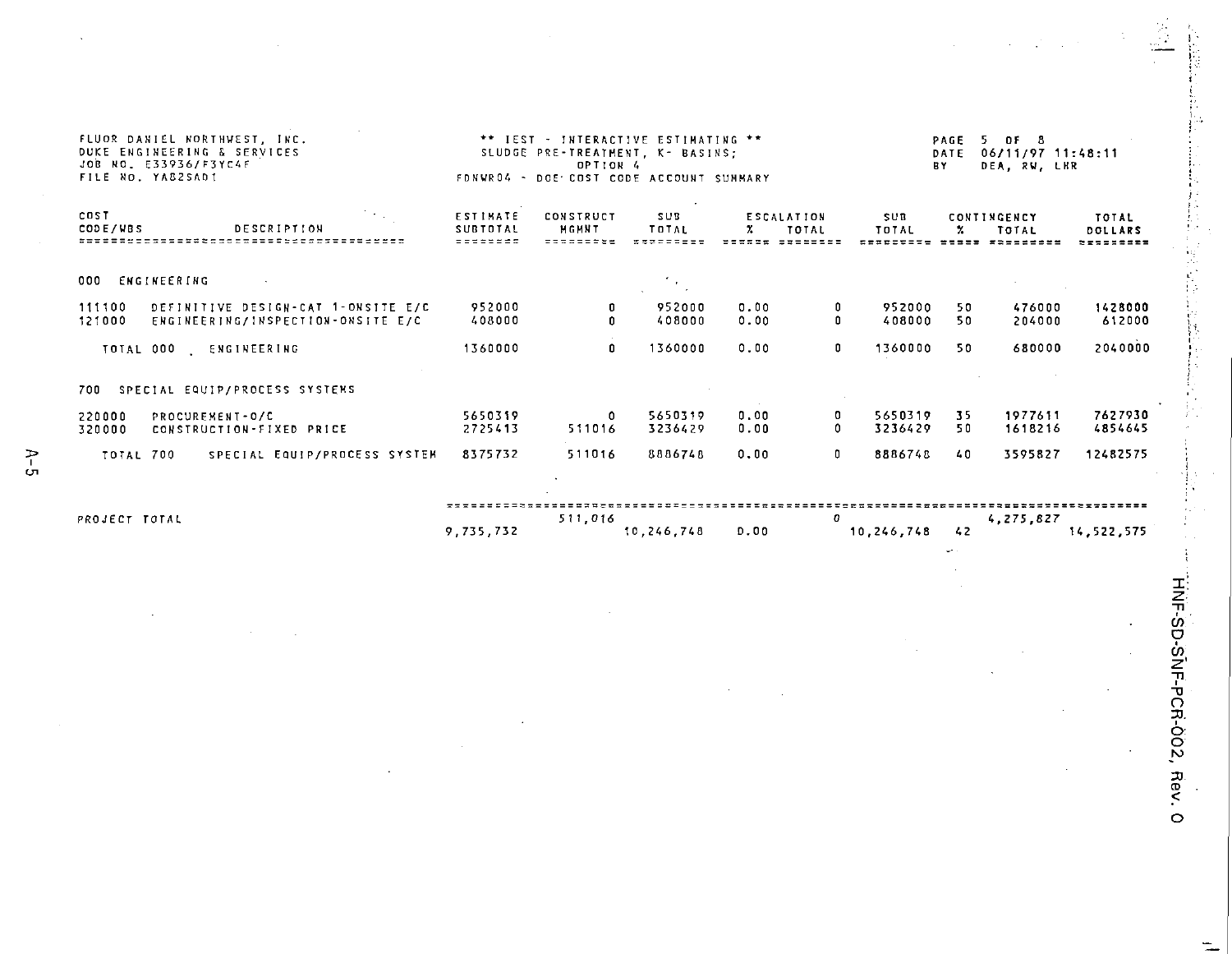| FLUOR DANIEL NORTHWEST, INC.<br>DUKE ENGINEERING & SERVICES<br>JOB NO. E33936/F3YC4F<br>FILE NO. YAB2SAD1                        | ** IEST - INTERACTIVE ESTIMATING **<br>SLUDGE PRE-TREATMENT, K- BASINS:<br>OPTION 4<br>FONUROS - ESTIMATE SUMMARY BY CSI DIVISION |                                                        |                                                            |                                              |                              |                                                            | PAGE<br>6 OF 8<br>06/11/97 11:49:15<br>DATE<br>DEA, RV, LKR<br><b>BY</b> |                                                         |                                                             |  |
|----------------------------------------------------------------------------------------------------------------------------------|-----------------------------------------------------------------------------------------------------------------------------------|--------------------------------------------------------|------------------------------------------------------------|----------------------------------------------|------------------------------|------------------------------------------------------------|--------------------------------------------------------------------------|---------------------------------------------------------|-------------------------------------------------------------|--|
| CS I<br><b>DESCRIPTION</b>                                                                                                       | ESTINATE<br><b>SUSTOTAL</b><br>=======                                                                                            | <b>CONSTRUCT</b><br>MCMNT                              | <b>SUB</b><br>TOTAL                                        | x.                                           | <b>ESCALATION</b><br>TOTAL   | SUB<br>TOTAL                                               | Y.                                                                       | CONTINGENCY<br>TOTAL                                    | TOTAL.<br>DOLLARS<br>=======                                |  |
| <b>ENGINEERING</b>                                                                                                               |                                                                                                                                   |                                                        |                                                            |                                              |                              |                                                            |                                                                          |                                                         |                                                             |  |
| TECHNICAL SERVICES<br>00<br>01<br>GENERAL REQUIRMENTS                                                                            | 952000<br>408000                                                                                                                  | 0<br>n                                                 | 952000<br>408000                                           | 0.00<br>0.00                                 | 0<br>$\mathbf{0}$            | 952000<br>408000                                           | 50<br>50                                                                 | 476000<br>204000                                        | 1428000<br>612000                                           |  |
| TOTAL ENGINEERING                                                                                                                | 1,360,000                                                                                                                         | 0                                                      | 1.360.000                                                  | 0.00                                         | $\circ$                      | 1,360,000                                                  | 50                                                                       | 680,000                                                 | 2,040,000                                                   |  |
| CONSTRUCTION                                                                                                                     |                                                                                                                                   |                                                        |                                                            |                                              |                              |                                                            |                                                                          |                                                         |                                                             |  |
| 03<br>CONCRETE<br>05<br><b>NETALS</b><br>09<br><b>FINISHES</b><br>11<br><b>EQUIPHENT</b><br>15<br>MECHANICAL<br>16<br>ELECTRICAL | 20668<br>3117891<br>108030<br>2443652<br>824963<br>1860528                                                                        | 3875<br>161555<br>20256<br>$\Omega$<br>69631<br>255699 | 24543<br>3279446<br>128286<br>2443652<br>894594<br>2116227 | 0.00<br>0.00<br>0.00<br>0.00<br>0.00<br>0.00 | 0<br>o<br>n<br>o<br>$\Omega$ | 24543<br>3279446<br>128286<br>2443652<br>894594<br>2116227 | 50<br>40<br>50<br>35<br>42<br>46                                         | 12272<br>1301283<br>64143<br>855278<br>379257<br>983594 | 36815<br>4580729<br>192429<br>3298930<br>1273851<br>3099821 |  |
| TOTAL CONSTRUCTION                                                                                                               | 8.375.732                                                                                                                         | 511,016                                                | 8.886.748                                                  | 0.00                                         | $^{\circ}$                   | 8.886.748                                                  | 40                                                                       | 3.595.827                                               | 12.482.575                                                  |  |
| PROJECT TOTAL                                                                                                                    | 9,735.732                                                                                                                         | 511,016                                                | 10,246,748                                                 | 0.00                                         | 0                            | 10,246,748                                                 | 42                                                                       |                                                         | $4, 275, 827$<br>14,522,575                                 |  |

**D** CR-002,

 $\label{eq:2.1} \begin{array}{ccc} \mathbb{E} \mathcal{E} & \mathbb{E} \left[ \mathcal{E} \right] & \mathbb{E} \left[ \mathcal{E} \right] \\ \mathbb{E} \left[ \mathcal{E} \right] & \mathbb{E} \left[ \mathcal{E} \right] & \mathbb{E} \left[ \mathcal{E} \right] \\ \mathbb{E} \left[ \mathcal{E} \right] & \mathbb{E} \left[ \mathcal{E} \right] & \mathbb{E} \left[ \mathcal{E} \right] \\ \mathbb{E} \left[ \mathcal{E} \right] & \mathbb{E} \left[ \mathcal{E} \right] & \$ 

 $\sim$ 

 $A - 6$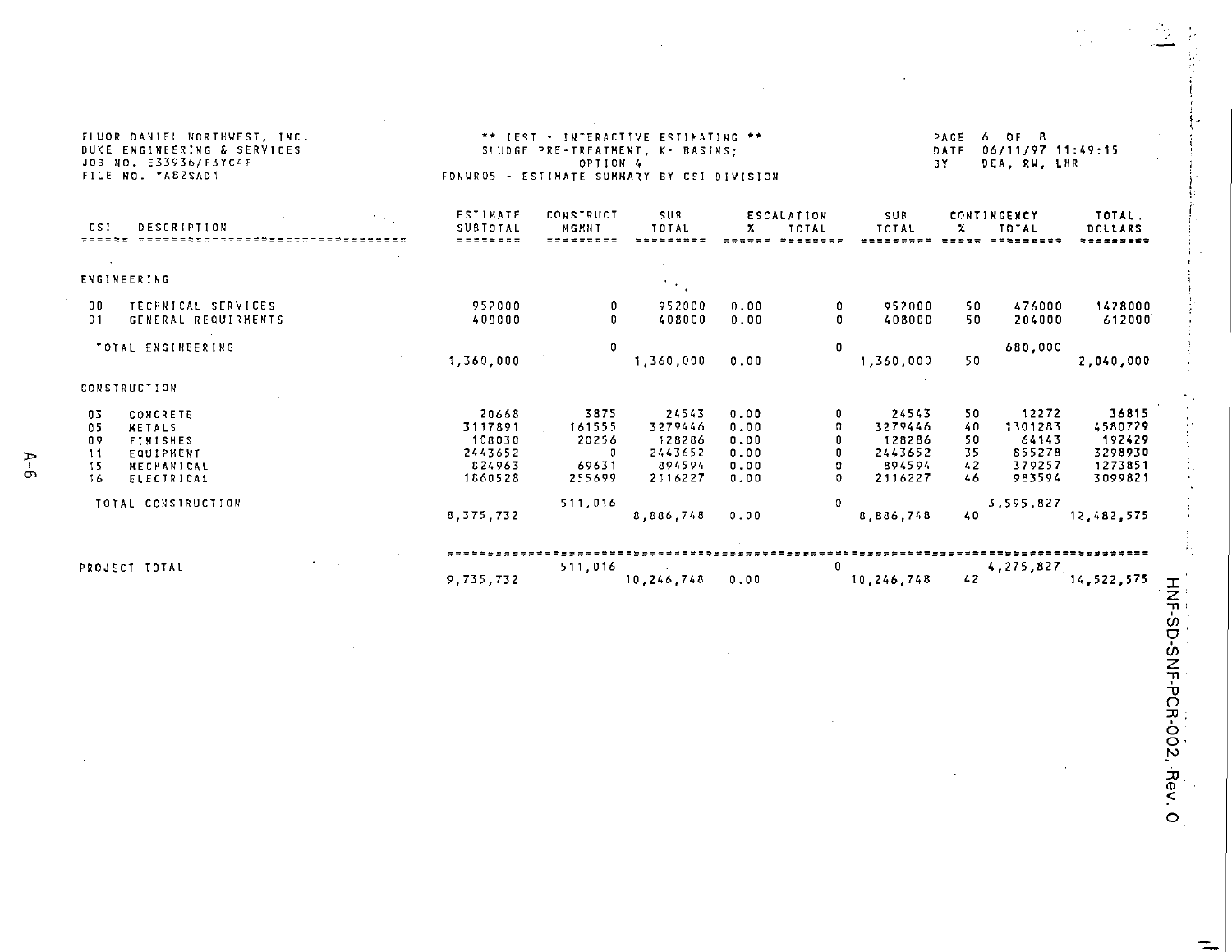FLUOR DANIEL NORTHWEST, INC. DUKE ENGINEERING & SERVICES JOR NO. F33936/F3YC4F FILE NO. YA82SAD1

\*\* TEST - INTERACTIVE ESTIMATING \*\* SLUDGE PRE-TREATMENT, K- BASINS; OPTION 4 FONUROG - CONTINGENCY ANALYSIS RASIS SHEET PAGE 7 OF 8 DATE 06/05/97 08:35:24 RY. DEA. RV. LHR

#### Revised 3/25/97 14:14

1. DEFINITION OF CONTINGENCY AS PROVIDED BY DOE "CONTINGENCY COVERS COSTS THAT HAY RESULT FROM INCOMPLETE DESIGN, UNFORESEEN AND UNPREDICTABLE CONDITIONS, OR UNCERTAINTIES WITHIN THE DEFINED PROJECT SCOPE. THE ANOUNT OF CONTINGENCY WILL DEPEND ON THE STATUS OF DESIGN. PROCURENENT, AND CONSTRUCTION: AND THE COMPLEXITY AND UNCERTAINTIES OF THE COMPONENT PARTS OF THE PROJECT. CONTINGENCY IS NOT TO BE USED TO AVOID MAKING AN ACCURATE ASSESSMENT OF EXPECTED COST" (OFFICE OF WASTE MANAGEMENT (EM-30) COST AND SCHEDULE GUIDE).

2. CONTINGENCY ALLOWANCE GUIDELINES THE DOE GUIDELINE CONTINGENCY ALLOWANCE FOR A ROUGH ORDER OF MAGNITUDE ESTIMATE: PLANNING ESITMATE - EXPERIMENTAL/SPECIAL CONDITIONS = UP TO 50%

#### 2. HETHODOLOGY

#### **ECSEPTORES**

CONTINGENCY IS EVALUATED AT THE LOWEST WORK BREAKDOWN STRUCTURE (WBS) LEVEL WITHIN THE COST ESTIMATE DETAILS. IT IS SUMMARIZED AT UPPER WBS LEVELS AND REPORTED ON THE SUMMARY REPORTS.

#### 3. ANALYSIS *<u><u>---------</u>***</u>**

AN ASSESSMENT OF DESIGN MATURITY, WORK COMPLEXITY AND PROJECT UNCERTAINTIES HAS BEEN PERFORMED. AN EXPLAINATION OF THIS ASSESSMENT AND CONTIGENCY RATES WHICH HAVE BEEN ADDED TO THE COST OF WORK ARE AS FOLLDWS:

WES II DEFINITIVE DESIGN, CONTINGENCY OF 50% HAS BEEN APPLIED.

- WBS 12 ENGINEERING/INSPECTION, A CONTINGENCY OF 50% HAS BEEN APPLIED.
- VBS 22 PROCUREMENT, A CONTINGENCY OF 35% HAS BEEN APPLIED.

WBS 32 FIXED PRICE CONTRACTOR, CONTINGENCY OF 50% HAS BEEN APPLIED.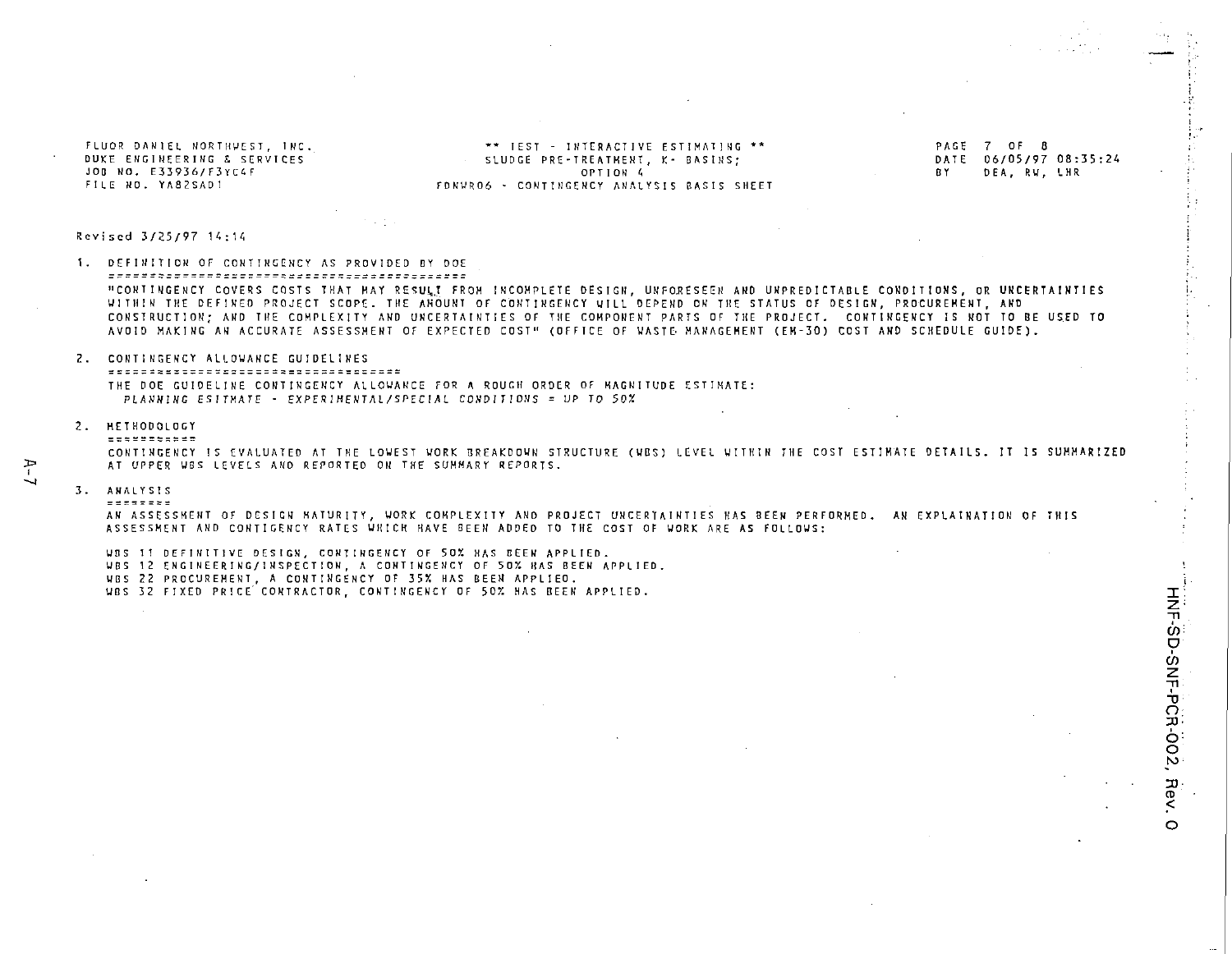| FLUOR DANIEL NORTHWEST, INC.<br>DUKE ENGINEERING & SERVICES<br>JOB NO. E33936/F3YC4F<br>FILE NO. YASZSAD1                                          | FDNWR07 - CONSTRUCTION HANAGEMENT/OTHER COST SUMMARY | ** IEST - INTERACTIVE ESTIMATING **<br>SLUDGE PRE-TREATHENT, K- BASINS;<br>OPTION 4 |                                               | DATE<br><b>BY</b>                        | PAGE 8 OF 8<br>06/11/97 11:48:47<br>DEA. RW. LHR |
|----------------------------------------------------------------------------------------------------------------------------------------------------|------------------------------------------------------|-------------------------------------------------------------------------------------|-----------------------------------------------|------------------------------------------|--------------------------------------------------|
| <b>DESCRIPTION</b><br><b>NBS</b><br>********************************                                                                               | <b>ESTIMATE</b><br>SUBTOTAL<br>22222322              | =====                                                                               | CONSTRUCTION MANAGEMENT<br>TOTAL<br>********* | OTHER<br><b>COSTS</b><br><b>********</b> | SUB<br>TOTAL<br>---------                        |
| 111100 DEFINITIVE DESIGN-CAT 1-ONSITE E/C<br>121000 ENGINEERING/INSPECTION-ONSITE E/C<br>220000 PROCUREMENT-0/C<br>320000 CONSTRUCTION-FIXED PRICE | 952000<br>408000<br>5650319<br>2725413               | 0.00<br>0.00<br>0.00<br>18.75                                                       | 511016                                        |                                          | 511016                                           |
| PROJECT TOTAL                                                                                                                                      | 9,735.732                                            |                                                                                     | 511.016                                       |                                          | 511.016                                          |

J.

**z** -T1 •TJ **n6 o**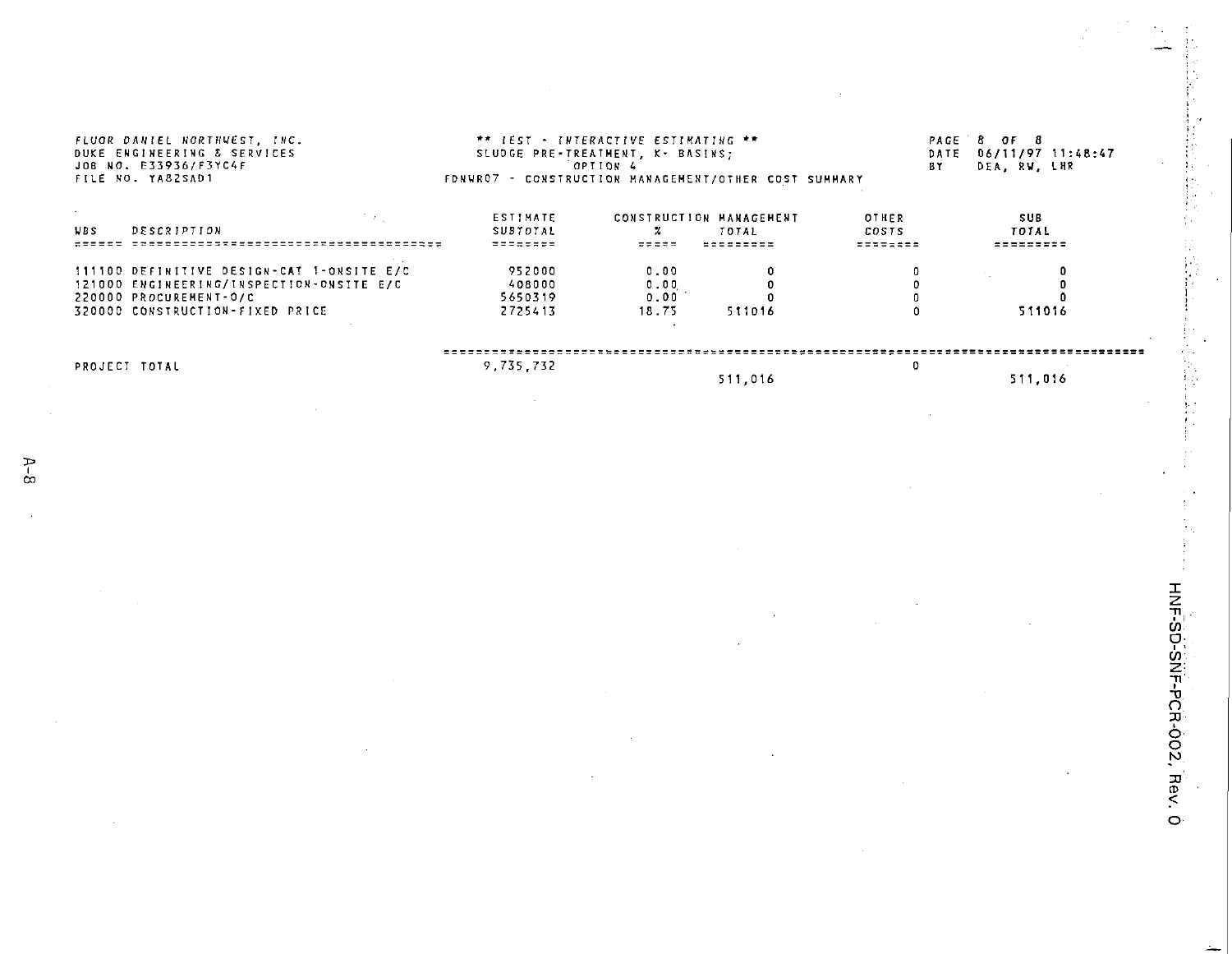## APPENDIX B

Equipment List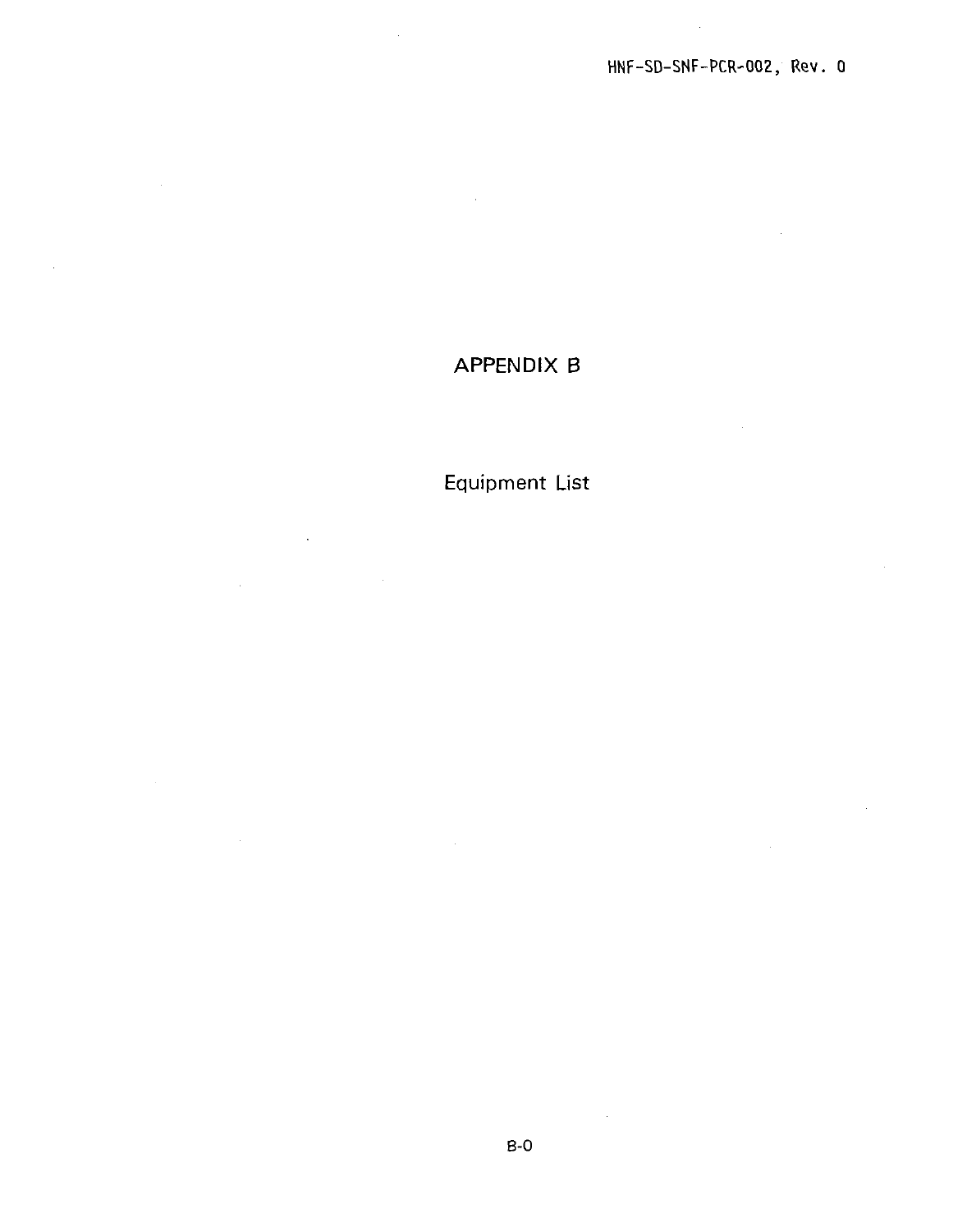### Appendix B: Equipment List

### EQUIPMENT LIST K BASIN SLUDGE REMOVAL PRETREATMENT PROJECT WORK ORDER E33937

**June 5. 1997**

| QT'Y | <b>DESCRIPTION</b>               | EQUIPMENT<br>NO. | <b>SPECIFICATION</b>                                                                                            |
|------|----------------------------------|------------------|-----------------------------------------------------------------------------------------------------------------|
|      | <b>DISSOLVER</b>                 | $T-1$            | 1,000 GALLON, 5'-0" D X 7'-6" H, WITH AGITATOR AND<br>COOLING/HEATING COIL, 304L STAINLESS, 15 PSIG AT<br>200F. |
|      | pH ADJUSTMENT<br><b>TANK</b>     | $T-2$            | 800 gallon, 4'-6"D X 8'-6"H, WITH AGITATOR, 304L<br>STAINLESS, 15 PSIG AT 200F.                                 |
|      | <b>REWORK TANK</b>               | $T-3$            | 500 GALLON, 4'-0"D X 7'-6"H, WITH AGITATOR, 304L<br>STAINLESS, 15 PSIG AT 200F.                                 |
|      | 50% NITRIC ACID<br>RECOVERY TANK | $T - 4$          | 400 GALLON, 2'-6"D X 5'-0"H, 304L STAINLESS, 15 PSIG<br>AT 200F.                                                |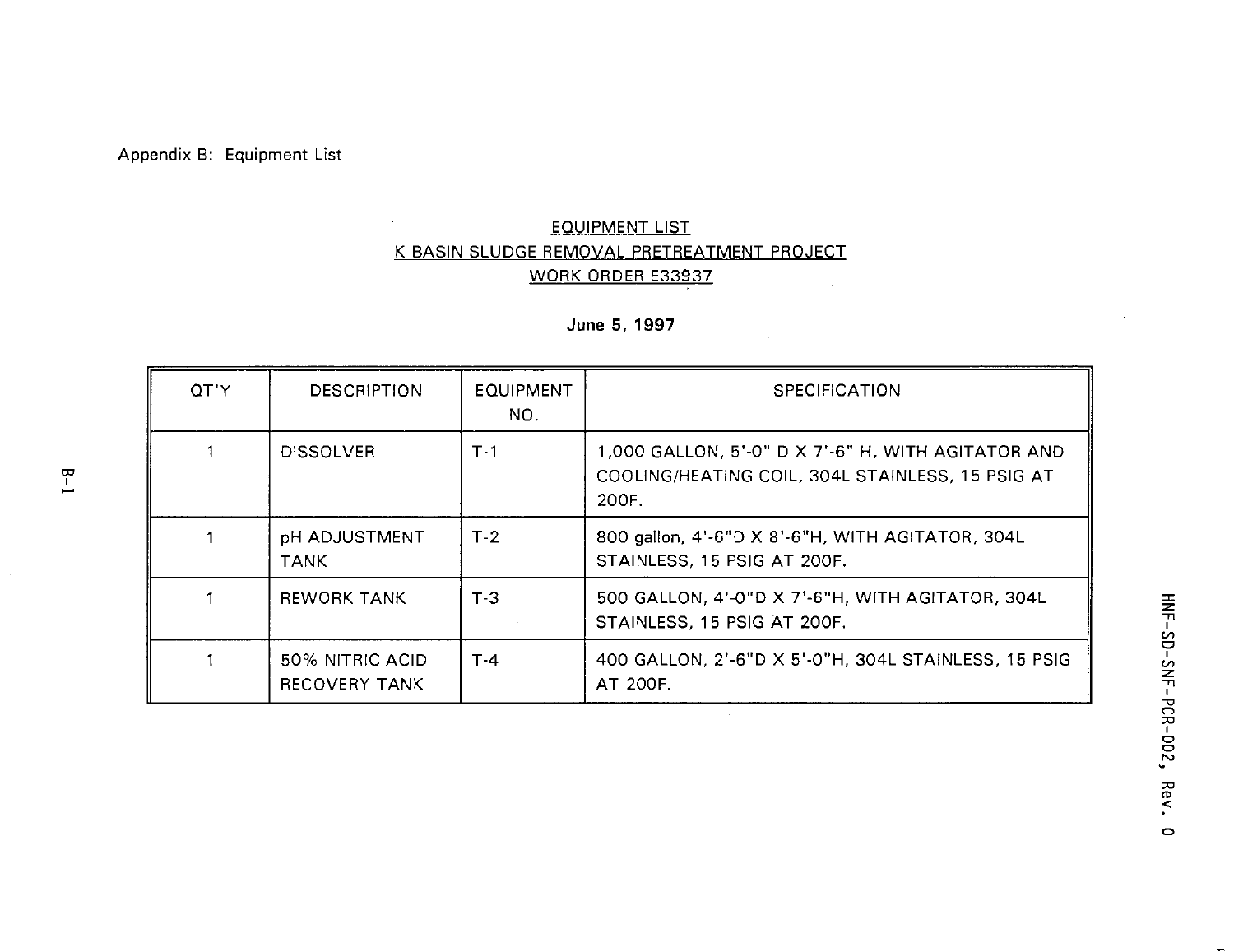| OT'Y         | <b>DESCRIPTION</b>                                 | <b>EQUIPMENT</b><br>NO. | <b>SPECIFICATION</b>                                                                                                                                                                                                                                                                                                                   |
|--------------|----------------------------------------------------|-------------------------|----------------------------------------------------------------------------------------------------------------------------------------------------------------------------------------------------------------------------------------------------------------------------------------------------------------------------------------|
| 1            | SODIUM<br><b>HYDROXIDE</b><br><b>SOLUTION TANK</b> | $T-5$                   | 2,500 GALLON, 6'-6"D X 13'-0"H, 304L STAINLESS, 15<br>PSIG AT 120F, OUTDOOR TANK. MAINTAIN TANK<br>SOLUTION AT 60 F OR HIGHER WITH HEAT TRACING.<br>CHROMALOX SL-48-24-480V-200W, 480V 3 PH 200W.<br>SRL-10-2CT SELF REGULATING HEAT TRACE 10W/FT AT<br>50-F 240V.                                                                     |
| $\mathbf{1}$ | HOT WATER TANK<br><b>WITH HEATER</b>               | $T-6$                   | 250 GALLOON, 3'-0" D X 6'-0" H, WITH 1" INSULATION<br>AND IMMERSION HEATER INSIDE THE TANK, 304L<br>STAINLESS, 15 PSIG AT 200F. IMMERSION HEATER<br>CHROMALOX, COPPER ELEMENTS, TM-36125E4XX 480V<br>3PH 125KW, 4432-36111 CONTACTOR PANEL, NEMA 12<br>ENCLOSURE 2104 TEM CONTROLLER 3101 OVERTEMP<br>CONTROLLER, 1 225 AMP CONTACTOR. |
| $\mathbf{1}$ | NITRIC ACID<br><b>STORAGE TANK</b>                 | $T-7$                   | 5,000 GALLON, 8'-6"D X 16'-6"H, FIBERGLASS,<br>ATMOSPHERIC, 120 F WITH 1" INSULATION.                                                                                                                                                                                                                                                  |
| 4            | DILUTE NITRIC ACID<br><b>TANKS</b>                 | $T-8$                   | 100 GALLON, 2'-6" H X 5'-0" H, 304L STAINLESS, 15<br><b>PSIG AT 200F.</b>                                                                                                                                                                                                                                                              |
| $\mathbf{1}$ | <b>HYDROGEN</b><br>PEROXIDE STORAGE<br><b>TANK</b> | $T-9$                   | 2.500 GALLON, 6'-6"D X 13'-0"H, 304L STAINLESS, 15<br>PSIG AT 120F WITH 1" INSULATION.                                                                                                                                                                                                                                                 |
| 1            | <b>HEXANE TANK</b>                                 | $T-10$                  | 600 GALLON, 4'-0" X 8'-0" H, 304L STAINLESS STEEL, 15<br>PSIG AT 120 F WITH 1" INSULATION.                                                                                                                                                                                                                                             |

HNF-SD-SNF-PCR-002, Rev. 0

 $\equiv$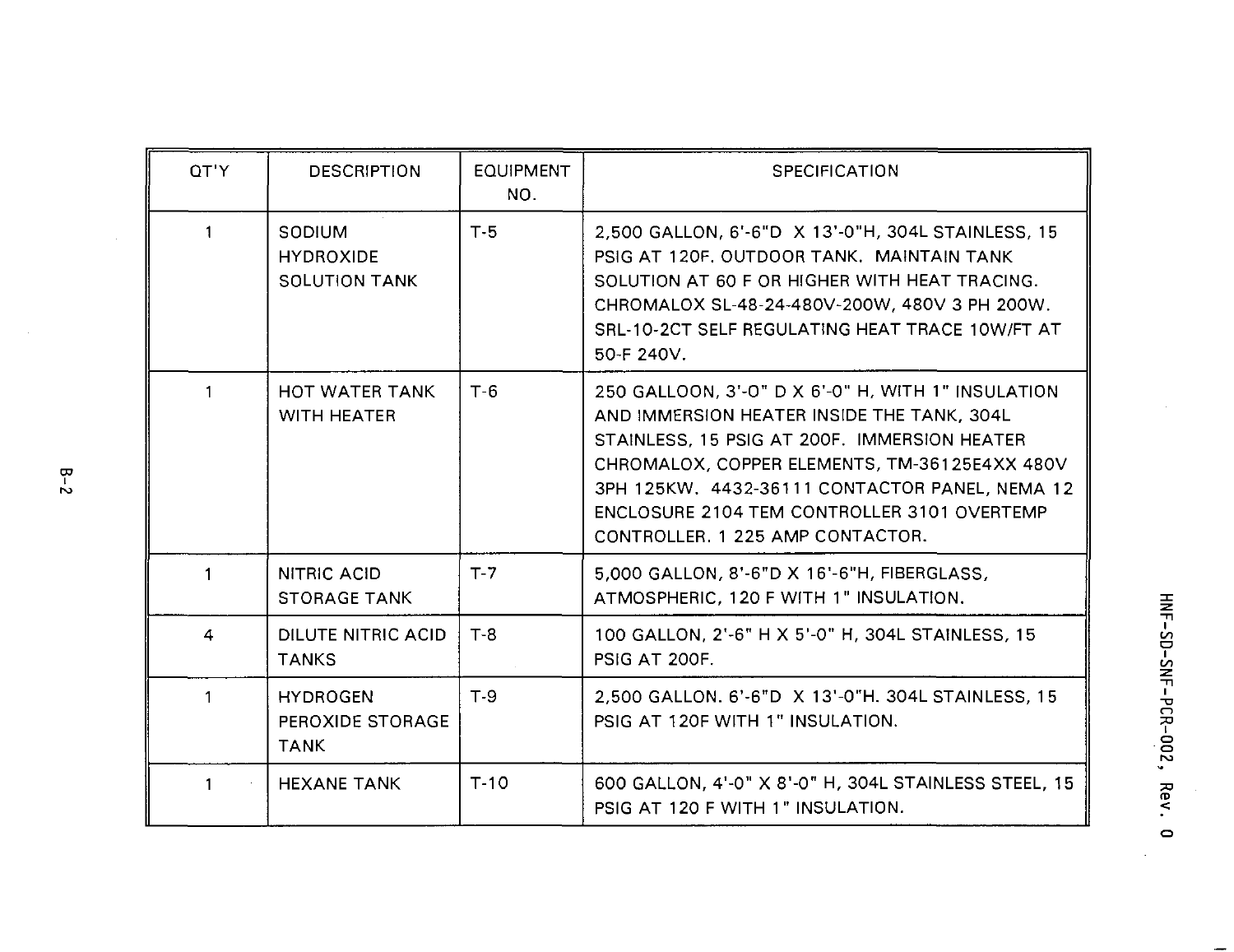| OT'Y | <b>DESCRIPTION</b>                                 | <b>EQUIPMENT</b><br>NO. | <b>SPECIFICATION</b>                                                                                                                                                                                                                                    |
|------|----------------------------------------------------|-------------------------|---------------------------------------------------------------------------------------------------------------------------------------------------------------------------------------------------------------------------------------------------------|
| 1    | <b>WATER SOLUTION</b><br><b>TANK</b>               | $T - 11$                | 1000 GALLON, 1,000 GALLON, 5'-0" D X 7'-6" H, 304L<br>STAINLESS, 15 PSIG AT 120F.                                                                                                                                                                       |
| -1   | <b>WATER CATCH</b><br><b>TANK</b>                  | $T-12$                  | 20 GALLON, 2'-0"D X 1'-0" H, 304 STAINLESS STEEL                                                                                                                                                                                                        |
|      | DISSOLVER TOWER<br><b>CONDENSATE TANK</b>          | $T-13$                  | 100 GALLON, 2'-6" H X 5'-0" H, 304L STAINLESS, 15<br>PSIG AT 200F.                                                                                                                                                                                      |
|      | <b>CENTRIFUGE</b><br>(UPSTREAM OF<br>DISSOLVER)    | $C-1$                   | 6 GALLON ROTOR CAPACITY, BOTTOM GRAVITY CAKE<br>DISCHARGE, WITH OVERALL DIMENSIONS OF 24" X 52"<br>X 70" TALL, 460 V 3 PHASE 5 HP MOTOR, PLC<br>CONTROLLED, BAZELL TECHNOLOGIES<br>'MICROSEPERATOR', MODEL TSK 150A2, APPROXIMATE<br><b>COST \$62K.</b> |
|      | <b>CENTRIFUGE</b><br>(UPSTREAM OF PH<br>ADJ. TANK) | $C-2$                   | 6 GALLON ROTOR CAPACITY, BOTTOM GRAVITY CAKE<br>DISCHARGE, WITH OVERALL DIMENSIONS OF 24" X 52"<br>X 70" TALL, 460 V 3 PHASE 5 HP MOTOR, PLC<br>CONTROLLED, BAZELL TECHNOLOGIES<br>'MICROSEPERATOR', MODEL TSK 150A2, APPROXIMATE<br>COST \$62K.        |
|      |                                                    |                         |                                                                                                                                                                                                                                                         |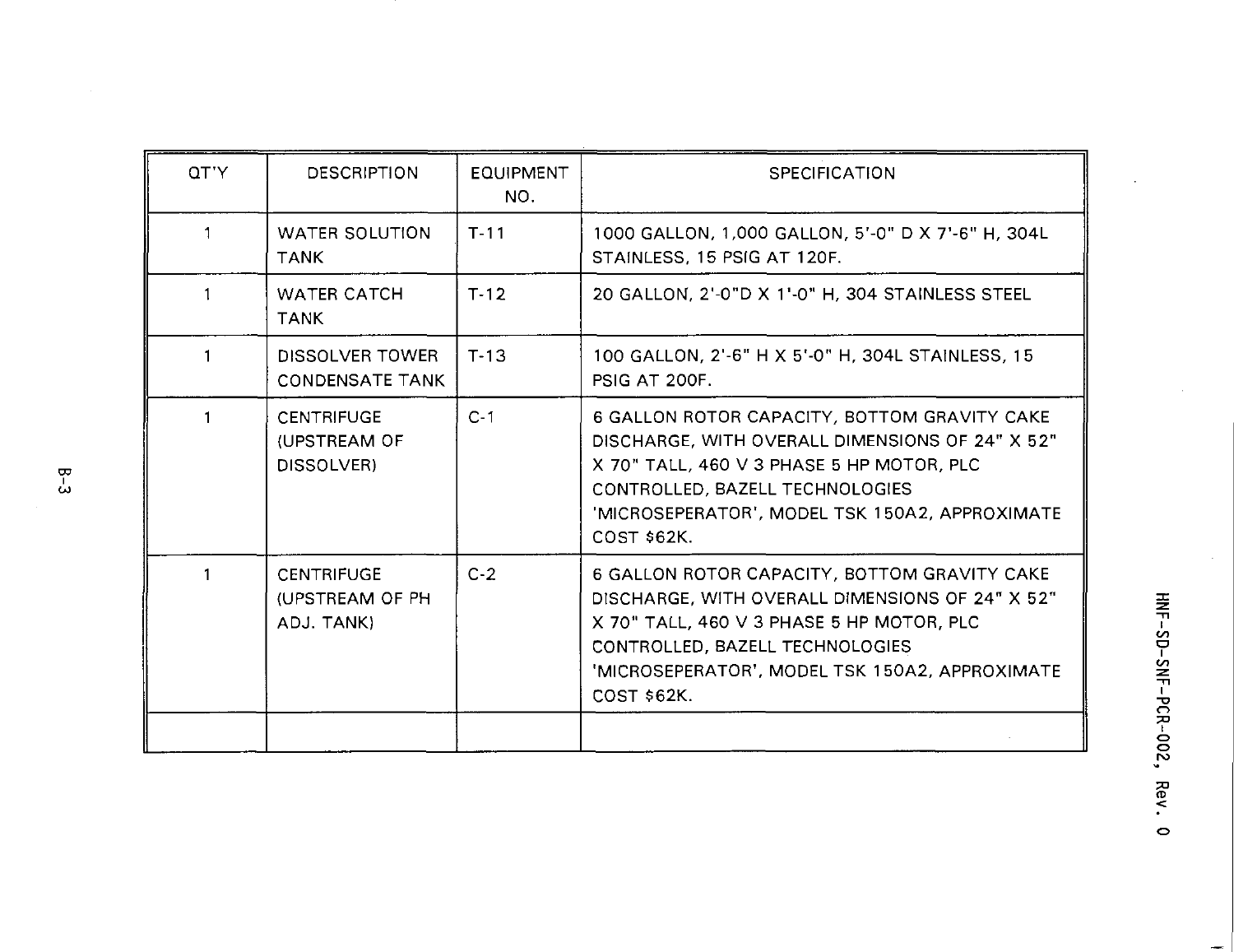| QT'Y | <b>DESCRIPTION</b>                                                                 | <b>EQUIPMENT</b><br>NO. | <b>SPECIFICATION</b>                                                                                                                                                     |
|------|------------------------------------------------------------------------------------|-------------------------|--------------------------------------------------------------------------------------------------------------------------------------------------------------------------|
| 1    | <b>ACID ABSORBERS</b>                                                              | $AB-1$                  | 3 FT DIA X 14 FT, 3 COUNTER CURRENT STAGES, ALL<br>316 STAINLESS STEEL, TWO ABSORBERS IN SERIES,<br>SUPPLIED BY AEA TECHNOLOGY, TOTAL COST APPROX<br>\$800.              |
|      | NITRIC ACID<br><b>RECOVERY</b><br><b>CONDENSER</b><br>(DOWNSTREAM OF<br>DISSOLVER) | $HX-1$                  | VERTICALLY MOUNTED SHELL/TUBE HEAT EXCHANGER.<br>SIZED TO COOL 500 CFM DISSOLVER OFF-GAS FROM<br>90°C TO 35°C, OR APPROX 53,700 BTU/HR. PHYSICAL<br>SIZE 3' OD X 8' H.   |
| 1    | HEATER(UPSTREAM<br>OF SILVER<br>REACTOR)                                           | $HX-2$                  | HIGH TEMPERATURE AIR DUCT HEATER, TWO IN SERIES,<br>30 KW EACH, APPROX 15" X 11" X 28" LONG,<br>CHROMALOX MODEL ADH-030.                                                 |
|      | <b>AMMONIA</b><br><b>SCRUBBER</b>                                                  | $SC-1$                  | 3 FT DIA X 14 FT, 3 COUNTER CURRENT STAGES WITH A<br>WATER FLOW RATE OF 25 TO 75 GPM, ALL 316<br>STAINLESS STEEL, SUPPLIED BY AEA TECHNOLOGY.<br>APPROX \$400K.          |
| 1    | NITRIC ACID<br>CONDENSER<br>(DOWNSTREAM OF<br>ABSORBER)                            | $HX-3$                  | SHELL/TUBE HEAT EXCHANGER, ASSUMED SIZE: 4" DIA<br>FLANGE CONN, APPROX 1 FT X 1 FT 4 IN X 11 FT LONG,<br>BALTIMORE AIRCOIL HIGH-K HEAT EXCHANGER, MODEL<br>$HK-6-9-1-1.$ |

÷,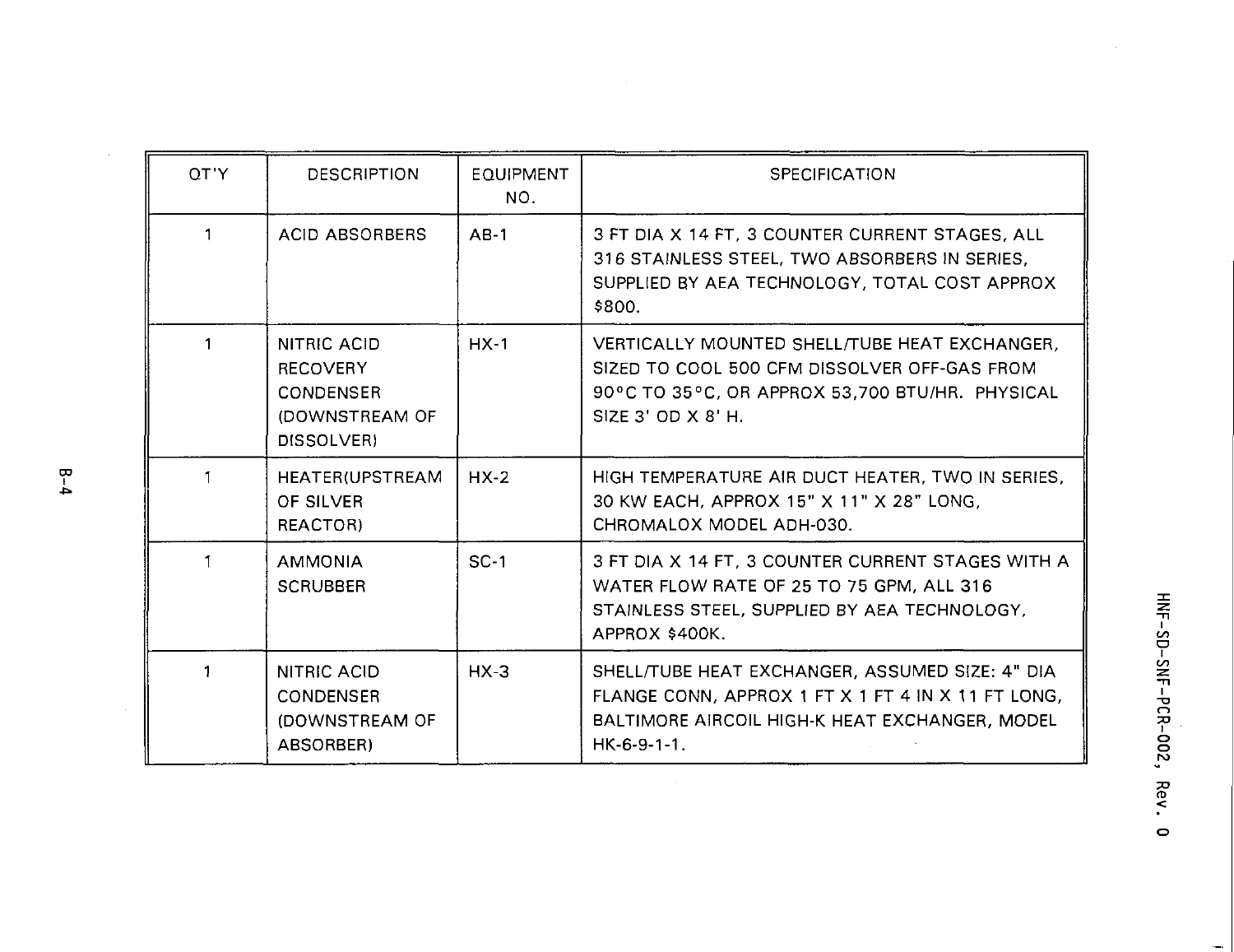| OT'Y           | <b>DESCRIPTION</b>                                                        | <b>EQUIPMENT</b><br>NO. | <b>SPECIFICATION</b>                                                                                                        |
|----------------|---------------------------------------------------------------------------|-------------------------|-----------------------------------------------------------------------------------------------------------------------------|
| 1              | <b>SLURRY FILTER</b><br>(DOWNSTREAM OF<br>DISSOLVER)                      | $SF-1$                  | TO SEPARATE PARTICLES LARGER THAN 50 µM SIZE TO<br>CENTRIFUGE AND SLURRY DISCHARGES TO DH<br>ADJUSTMENT TANK.               |
| 1              | NITRIC ACID<br><b>FRACTIONATOR</b><br><b>INCLUDING</b><br><b>REBOILER</b> | <b>FR-1</b>             | 2 FT DIA X 10 FT, WITH 4 TO 5 THEORETICAL STAGES.<br>ALL 316 STAINLESS STEEL, SUPPLIED BY AEA<br>TECHNOLOGY, APPROX \$500K. |
| 1              | <b>SLUDGE PUMP</b><br>(EXISTING)                                          | N/A                     | 50 GPM, 30 VOL % SLUDGE FROM LOADOUT BIN. AIR<br>OPERATED DIAPHRAGM                                                         |
| 1              | <b>WATER SOLUTION</b><br><b>TANK PUMP</b>                                 | $P-1$                   | 50 GPM, 30-FT HEAD, SIMILAR TO WATER                                                                                        |
| 1              | <b>HEXANE RECIRC</b><br><b>PUMP</b>                                       | $P-2$                   | 5 GPM, 30-FT TDH, 50% HEXANE, NO SOLID. AIR<br>OPERATED DIAPHRAGM PUMPS                                                     |
| $\overline{2}$ | <b>DISSOLVER FLUID</b><br><b>TRANSFER PUMP</b>                            | $P-3$                   | 10 GPM, 30-FT TDH, FLUID WITH LESS THAN 50% NITRIC<br>ACID, LESS THAN 1/4" SIZE SOLID, SLURRY                               |
| $\overline{2}$ | PH ADJUST, TANK<br><b>TRANSFER PUMP</b>                                   | $P-4$                   | 20 GPM, 30-FT TDH, SLIGHTLY CAUSTIC, SLURRY                                                                                 |
| $\overline{2}$ | <b>REWORK TANK</b><br><b>TRANSFER PUMP</b>                                | $P-5$                   | 20 GPM, 30-FT TDH, SLIGHTLY CAUSTIC, SLURRY                                                                                 |
| $\overline{2}$ | NITRIC ACID FEED<br><b>PUMP</b>                                           | $P-6$                   | 20 GPH, CENTRIFUGAL PUMP                                                                                                    |

 $\overline{\phantom{a}}$ 

 $\ddot{\phantom{0}}$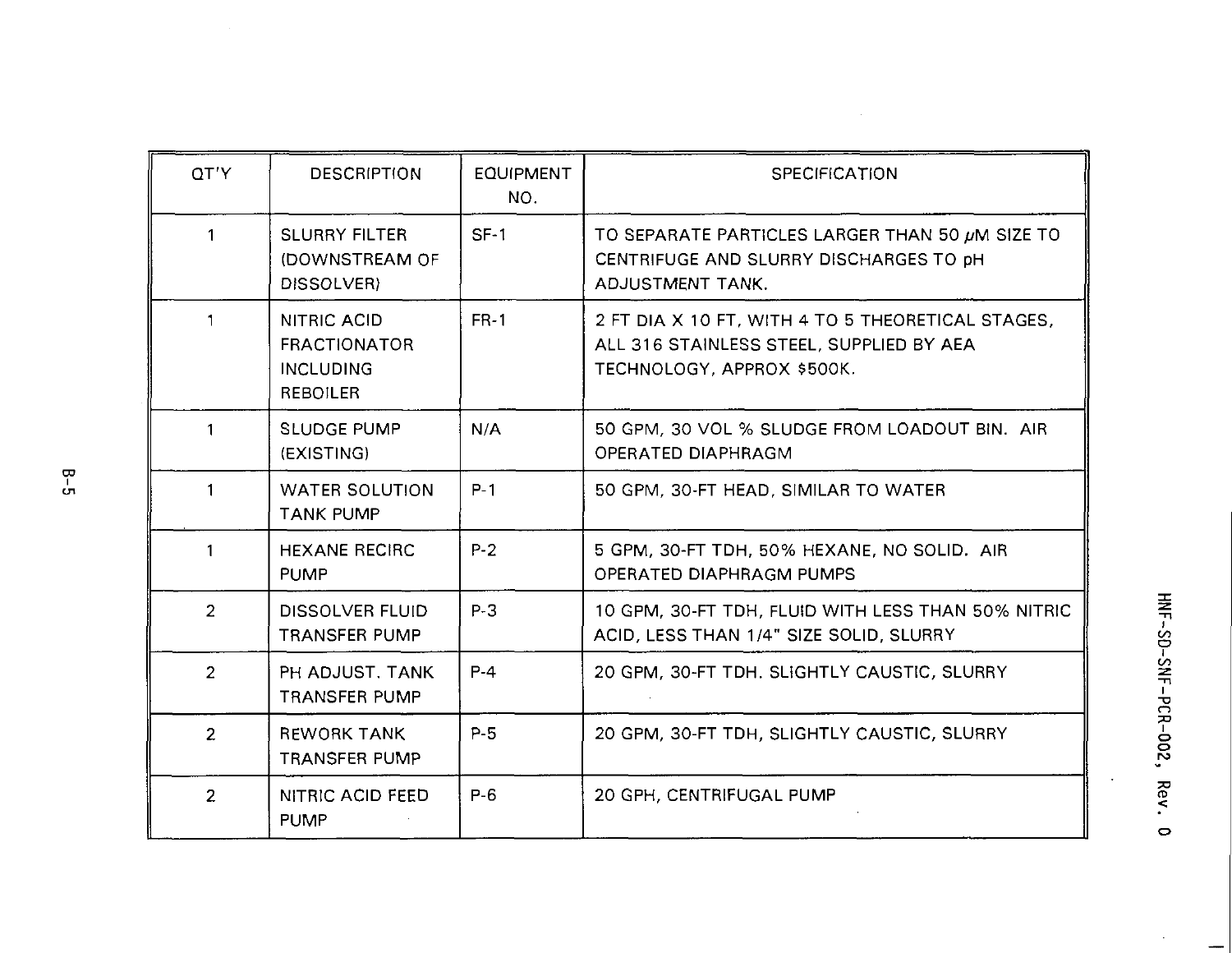| OT'Y | <b>DESCRIPTION</b>                                       | <b>EQUIPMENT</b><br>NO. | <b>SPECIFICATION</b>                                                                                                                                                                                                                    |
|------|----------------------------------------------------------|-------------------------|-----------------------------------------------------------------------------------------------------------------------------------------------------------------------------------------------------------------------------------------|
| 1    | <b>COOLING TOWER</b><br><b>WATER PUMP</b>                | $P-7$                   | 20 GPM, 30-FT TDH, WATER AT 120 F                                                                                                                                                                                                       |
| 1    | HOT WATER TANK<br><b>PUMP</b>                            | $P - B$                 | 20 GPM, 30-FT TDH, WATER AT 200 F                                                                                                                                                                                                       |
|      | DISSOLVER TOWER<br><b>CONDENSATE TANK</b><br><b>PUMP</b> | P-9                     | 25 GPM, 30-FT TDH, 120 F, STAINLESS STEEL<br>CONSTRUCTION, CENTRIFUGAL PUMP, PUMPING NITRIC<br>ACID SOLUTION, NO SOLID.                                                                                                                 |
| 6    | NITRIC ACID<br>ABSORBER<br><b>TANSFER PUMPS</b>          | P-10 THRU<br>$P-15$     | 25 GPM, 30-FT TDH, 120 F, STAINLESS STEEL<br>CONSTRUCTION, CENTRIFUGAL PUMP, PUMPING NITRIC<br>ACID SOLUTION, NO SOLID.                                                                                                                 |
| 1    | SODIUM<br><b>HYDROXIDE</b><br>METERING PUMP              | $MP-1$                  | 20 GPH, METERING PUMP, FLAT<br>DIAPHRAGM 316SS HEAD & VALVES, 1.25 PISTON 1/2"<br>NPT CONNECTIONS, PULSA 880-AE SERIES                                                                                                                  |
| 1    | <b>HYDROGEN</b><br>PEROXIDE<br>METERING PUP              | $MP-2$                  | 20 GPH, METERING PUMP, HYDROTUBE 1.75 PISTON 1"<br>NTP CONNECTIONS, PULSA 880-AE SERIES                                                                                                                                                 |
| 1    | <b>COOLING TOWER</b>                                     | $CT-1$                  | BALTIMORE AIRCOIL COMPANY MODEL 2XFXV642-MM,<br>TWO IN SERIES FOR 9E6 BTU/HR CAPACITY, APPROX 12'<br>X 12' X 16' TALL EACH, ASME COILS, 84,450 CFM 20 HP<br>FAN, 1800 GPM 10°F INLET/OUTLET COIL TEMP<br>DIFFERENTIAL, 5 HP PUMP MOTOR. |

 $\sim$   $\sim$ 

HNF-SD-SNF-PCR-002, Rev. 0

 $\bar{z}$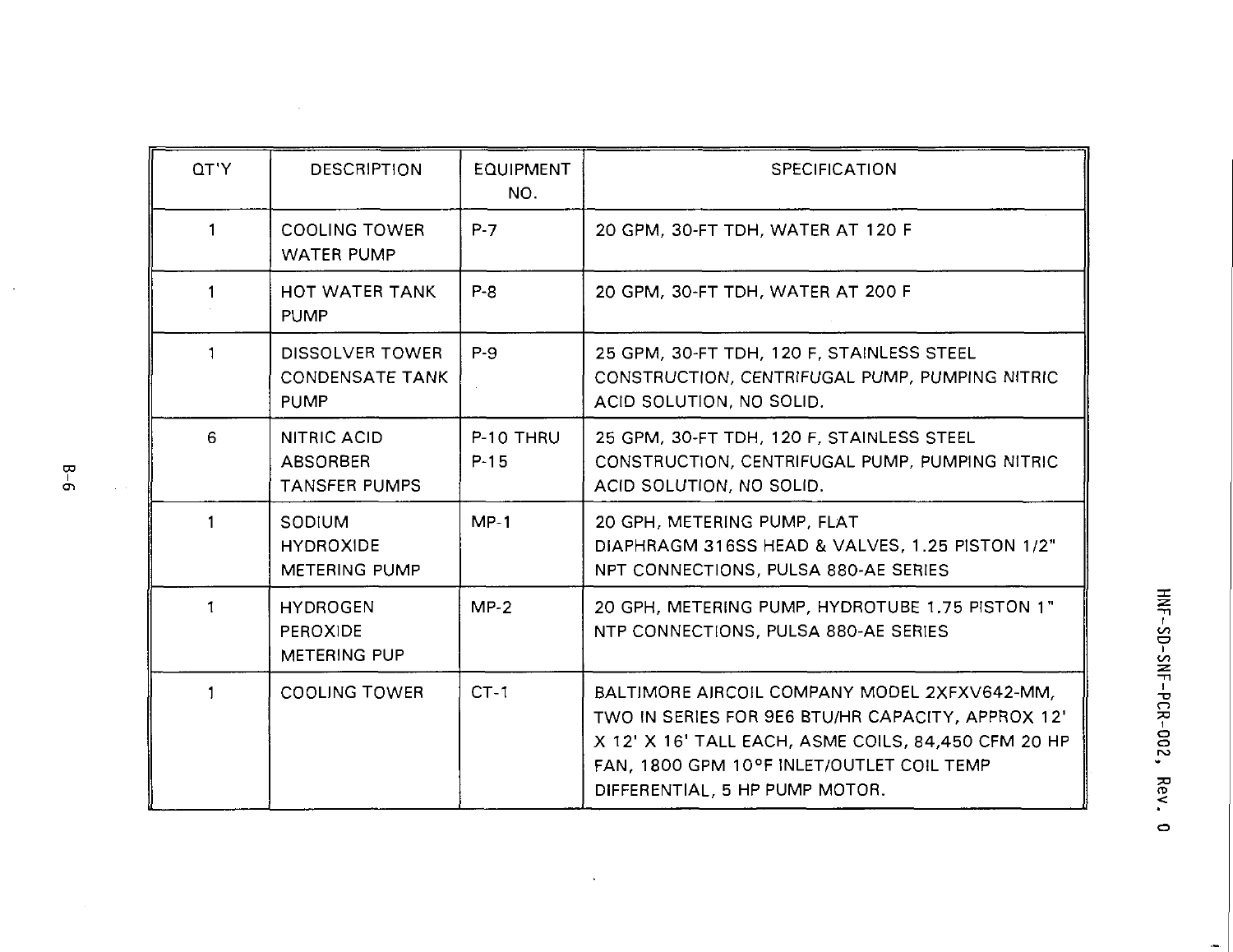| OT'Y           | <b>DESCRIPTION</b>                   | <b>EQUIPMENT</b><br>NO. | <b>SPECIFICATION</b>                                                                                                                                                     |
|----------------|--------------------------------------|-------------------------|--------------------------------------------------------------------------------------------------------------------------------------------------------------------------|
| 1              | <b>SILVER REACTOR</b>                | $R-1$                   | 3 FT OD X 9 FT TALL SILVER REACTOR VESSEL, PACKED<br>BED WITH SILVER NITRATE BERL SADDLES. SIZED BASED<br>ON PUREX SILVER REACTOR AND IT'S RELATIVE OFF-GAS<br>THRU PUT. |
| $\mathfrak{p}$ | AIR HANDLING<br><b>UNITS</b>         | AHU-1<br>$1HU-2$        | MAKE-UP AIR HANDLING UNITS, 350-450 CFM, INCLUDES<br>FAN, PRE-FILTER, ELECT COIL (4KW), DX COOLING COIL<br>(3-TON), HEPA FILTER AND CONTROLS.                            |
| $\overline{2}$ | <b>HEAT PUMPS</b>                    | HP-1, HP-2              | AIR CONDITIONING HEAT PUMP UNITS, 3-TON, DX<br>SYSTEM, AIR COOLED/HEATED TO SERVE AIR HANDLING<br>UNITS.                                                                 |
| 1              | AIR CONDITIONER                      | $AC-1$                  | AIR CONDITIONING UNIT, SELF-CONTAINED, WALL-<br>MOUNTED, 1.5 TON, DX SYSTEM, WITH FILTER AND<br><b>FLECTRIC HEAT.</b>                                                    |
| 1              | AIR CONDITIONER                      | $AC-2$                  | AIR CONDITIONING UNIT, SELF-CONTAINED, WALL-<br>MOUNTED, 1.5 TON, DX SYSTEM, WITH FILTER AND<br>ELECTRIC HEAT.                                                           |
|                | <b>DUCT HEATER</b>                   | $DH-1$                  | ELECTRIC DUCT HEATER, PRE-HEATER FOR HEPA FILTER.<br>5 KW, 480V/3 PH.                                                                                                    |
| $\overline{2}$ | <b>INTAKE HEPA</b><br><b>FILTERS</b> | $F-1, F-2$              | DISPOSABLE HEPA FILTER, 500 CFM MAX, 12" X 12".                                                                                                                          |

 $\bar{\omega}$ 

 $\mathfrak{g}-7$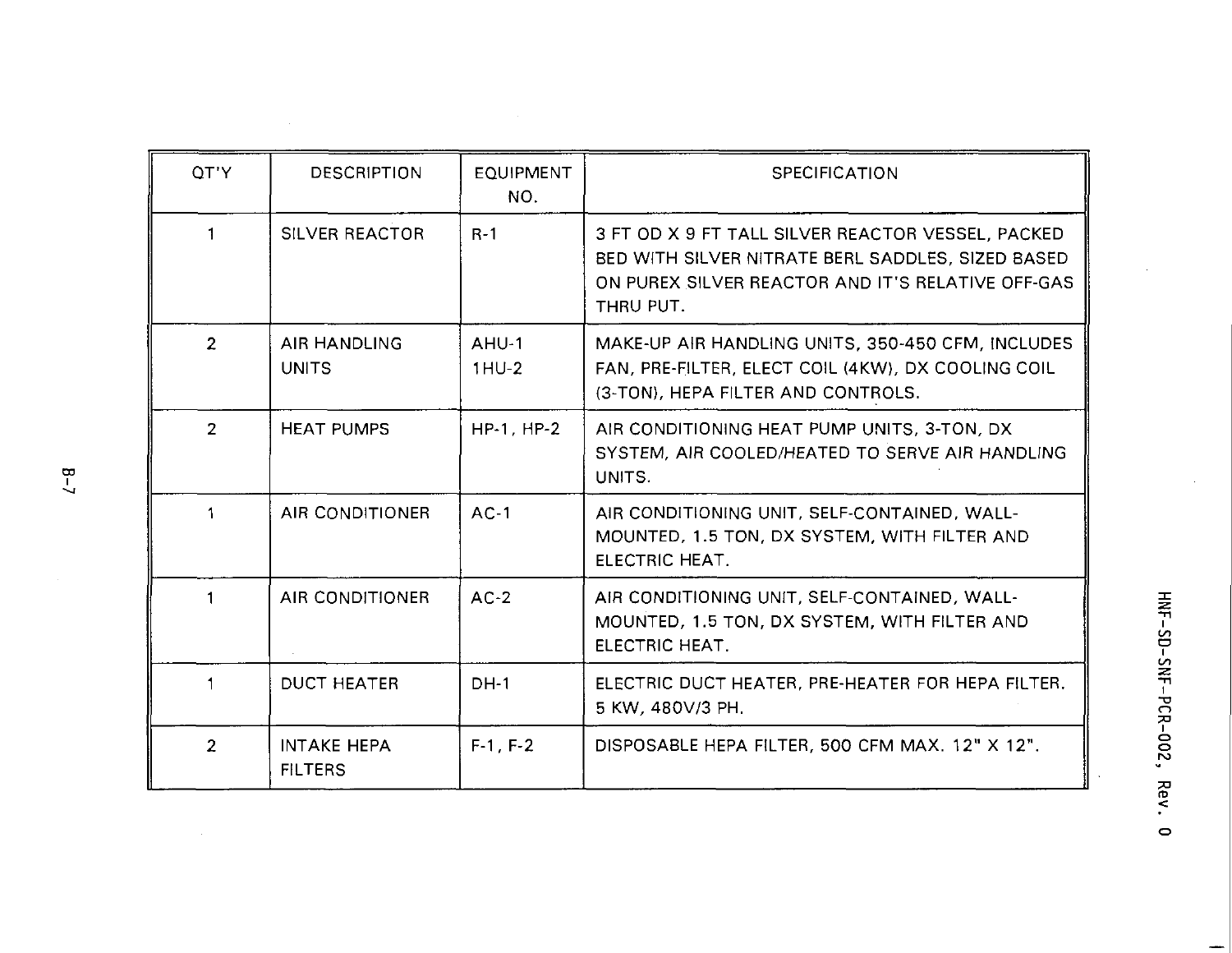| OT'Y          | DESCRIPTION                           | <b>EQUIPMENT</b><br>NO. | <b>SPECIFICATION</b>                                                                                                                                                      |
|---------------|---------------------------------------|-------------------------|---------------------------------------------------------------------------------------------------------------------------------------------------------------------------|
|               | PRIMARY HEPA<br><b>FILTER</b>         | $F-3$                   | DISPOSABLE HEPA FILTER, 1,000 CFM MAX. 12" X 24".                                                                                                                         |
|               | OFFICE PRE-FILTER                     | $F-4$                   | DISPOSABLE 4" PLEATED, 500 CFM, 12" X 18",<br>WATERPROOF MEDIA.                                                                                                           |
| $\mathcal{P}$ | <b>STACK EXHAUST</b><br><b>FANS</b>   | EF-1, EF-2              | BLOWER TYPE CENTRIFUGAL EXHAUST FANS, 1,000 CFM<br>AT 3 IN.WG. SPARK PROOF CONSTRUCTION,<br>WEATHERPROOF HOUSING, 1 HP TEFC MOTOR.                                        |
|               | WALL EXHAUST<br><b>FAN</b>            | $EF-3$                  | WALL-MOUNTED CENTRIFUGAL EXHAUST FAN, 200 CFM,<br>$1/8$ HP.                                                                                                               |
|               | <b>STACK MONITOR</b><br><b>SYSTEM</b> | $SM-1$                  | PRE-FABRICATED STACK MONITOR STATION TO<br>MONITOR NO <sub>X</sub> , HYDROCARBONS, PARTICULATE AND<br>FLOW. INCLUDES BUILDING, GAS BOTTLE STORAGE AND<br>ANALYZING EQUIP. |
|               | EXHAUST STACK                         | $ST-1$                  | 10" DIA X 50 FT, SCH 40 FIBERGLASS STACK,<br>SECTIONAL IN 10" FLANGED SECTIONS, WITH GUY<br>WIRES.                                                                        |

-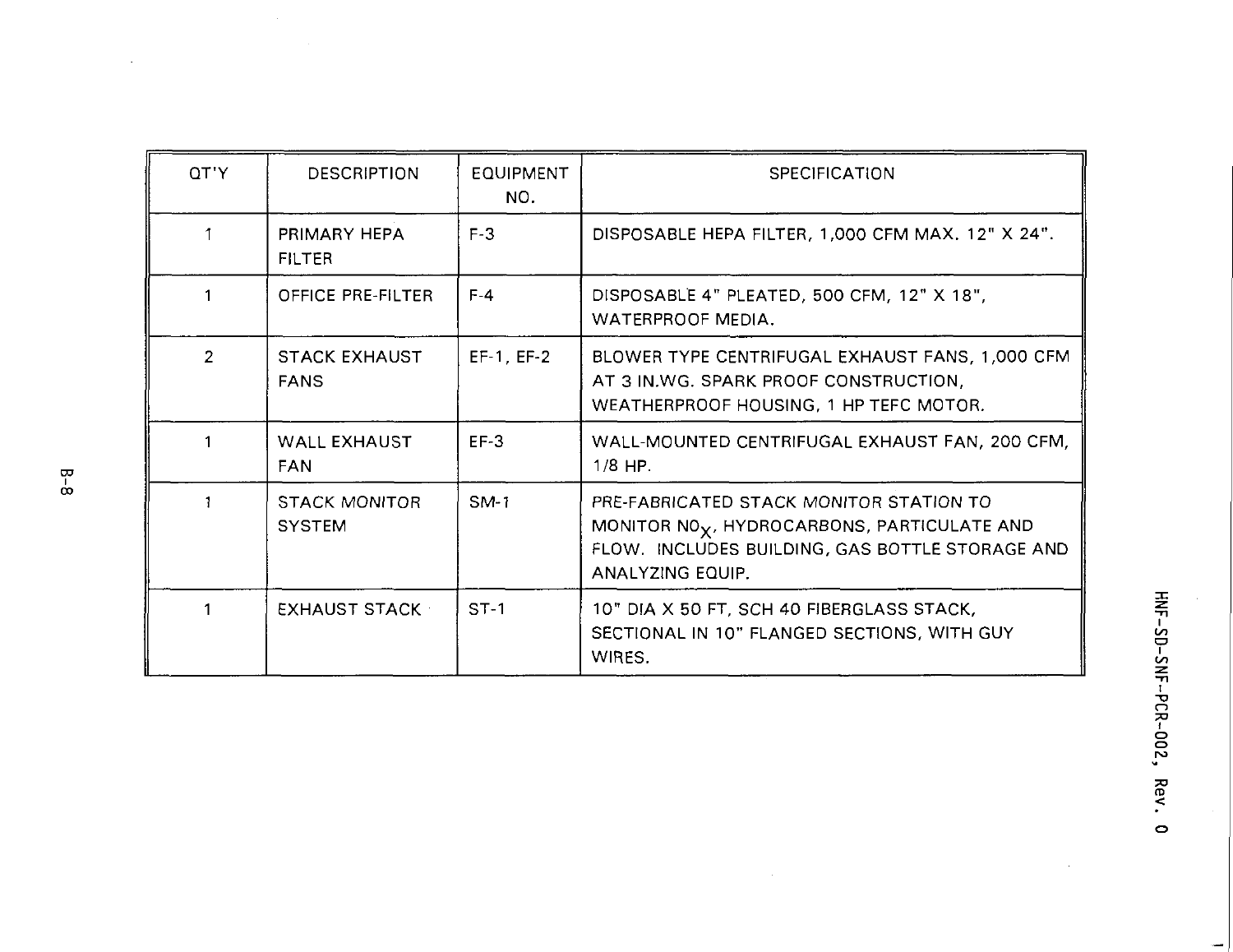| QT'Y | <b>DESCRIPTION</b>   | <b>EQUIPMENT</b><br>NO. | <b>SPECIFICATION</b>                                                                                                                                                                                    |
|------|----------------------|-------------------------|---------------------------------------------------------------------------------------------------------------------------------------------------------------------------------------------------------|
|      | COMPRESSOR           | $C-1$                   | QUINCY NORTHWEST ROTARY SCREW AIR<br>COMPRESSOR, QNW-F25, 105 SCFM 100 PSIG, 25 HP,<br>3/60/230/460, SINGLE STAGE, HEAVY-DUTY, AIR<br>COOLED, OIL FLOODED WITH AFTER COOLER AND<br><b>MOTOR CONTROL</b> |
|      | <b>VACUUM SYSTEM</b> | $VC-1$                  | FOR RESIDUAL HEXANE REMOVAL FOR THE SOLID IN THE<br>DRUM PRIOR TO DISPOSAL                                                                                                                              |

NOTE:

 $1<sub>1</sub>$ EQUIPMENT IS SIZED TO HANDLE 500 LBS CHARGE OF SOLIDS IN 20 VOL % OF SLUDGE FEED. 13 CHARGES OR 6,600 LBS OF TOTAL SOLIDS IS EQUIVALENT TO 1.2 CUBIC METER OF SOLIDS (6 CUBIC METER SLUDGE OR APPROX. 1590 GALLONS).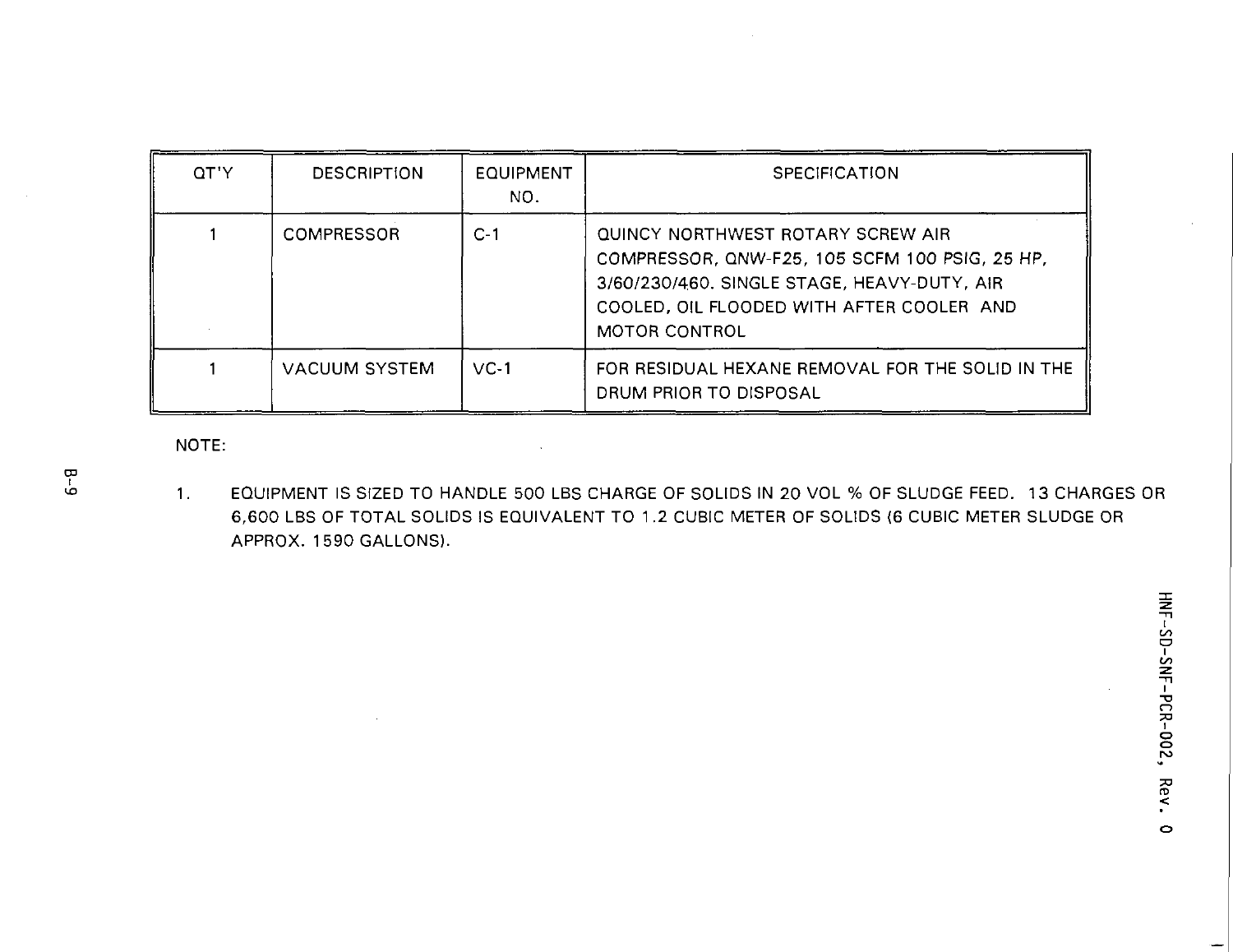### APPENDIX C

### **Sketches**

 $\mathbf{r}$ 

ES-SNF-01, P & IDS, K BASIN SLUDGE REMOVAL PRETREATMENT SYSTEM ES-SNF-02, OVERALL SIZE OF SKIDS ES-SNF-O3, SKID 1: PROCESS EQUIPMENT ES-SNF-04, SKID 2: OFFGAS ES-SNF-O5, SKID 3: STACK & MONITOR ES-SNF-O6, SKID 4: COOLING TOWERS ES-SNF-O7, SKID 5: CHEMICAL FEED TANKS ES-SNF-O8, SKID 6: CONTROL AND ELECTRICAL STATIONS ES-SNF-09, ELECTRICAL ONE LINE DIAGRAM ES-SNF-1O, I & C BLOCK DIAGRAM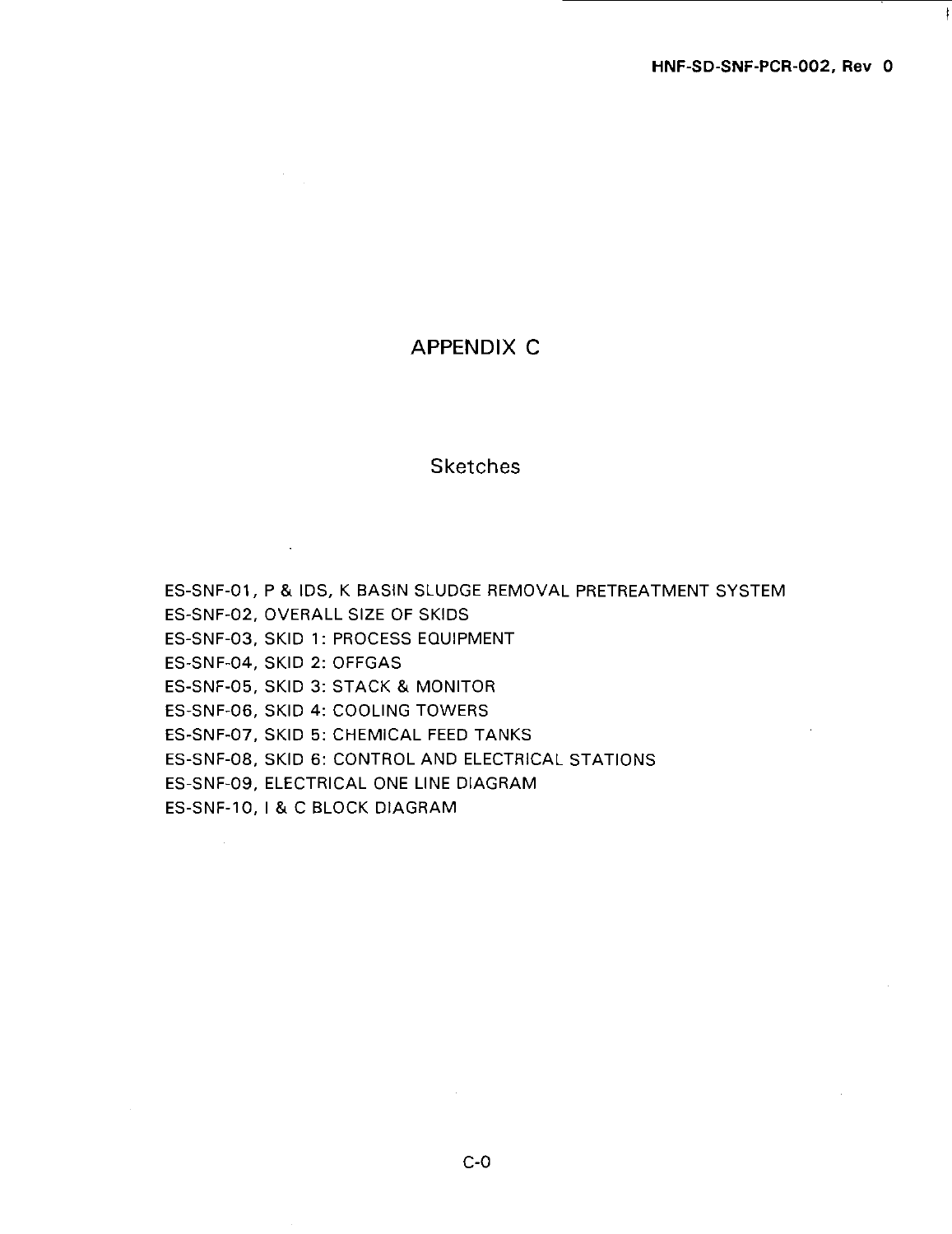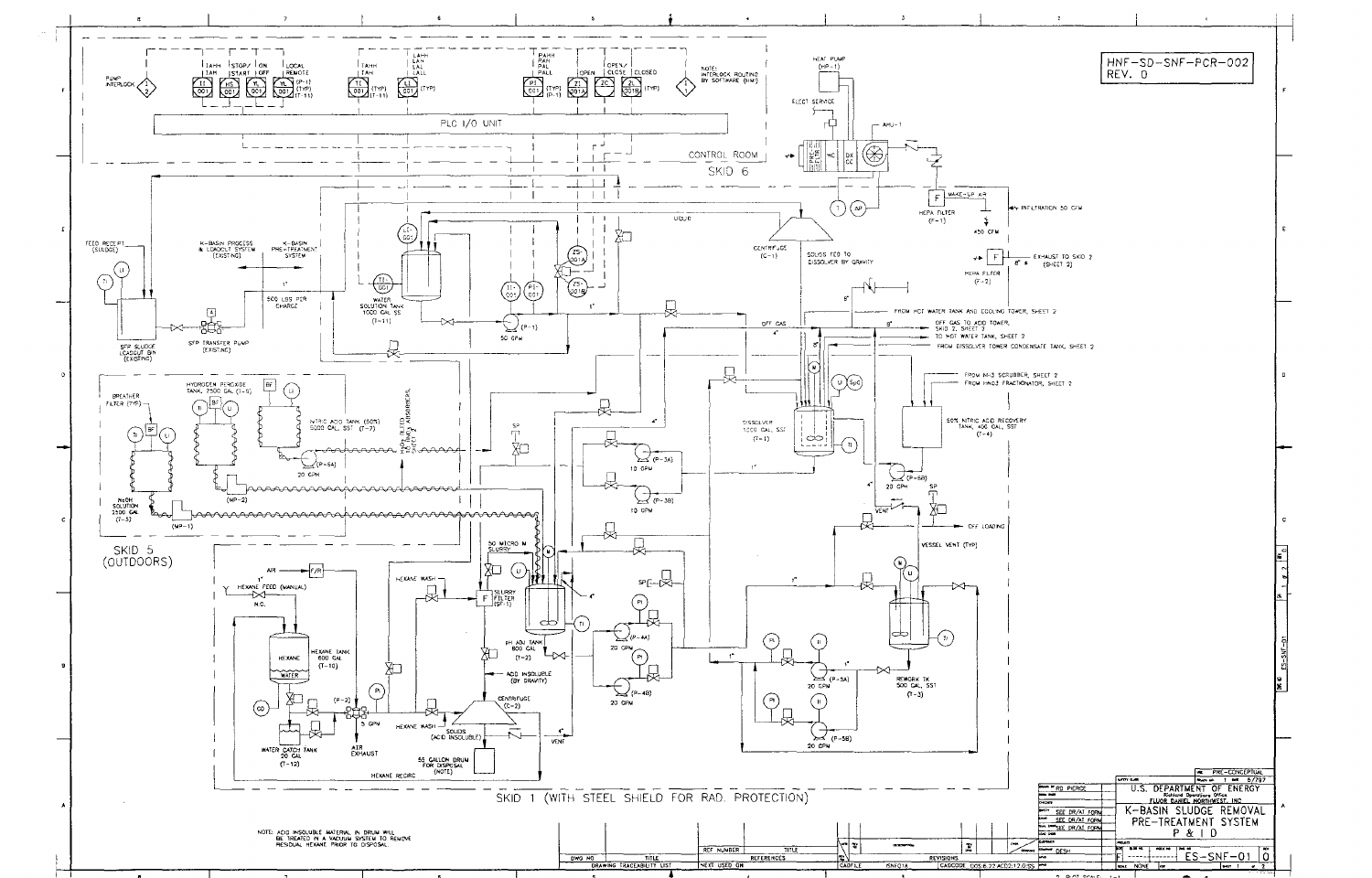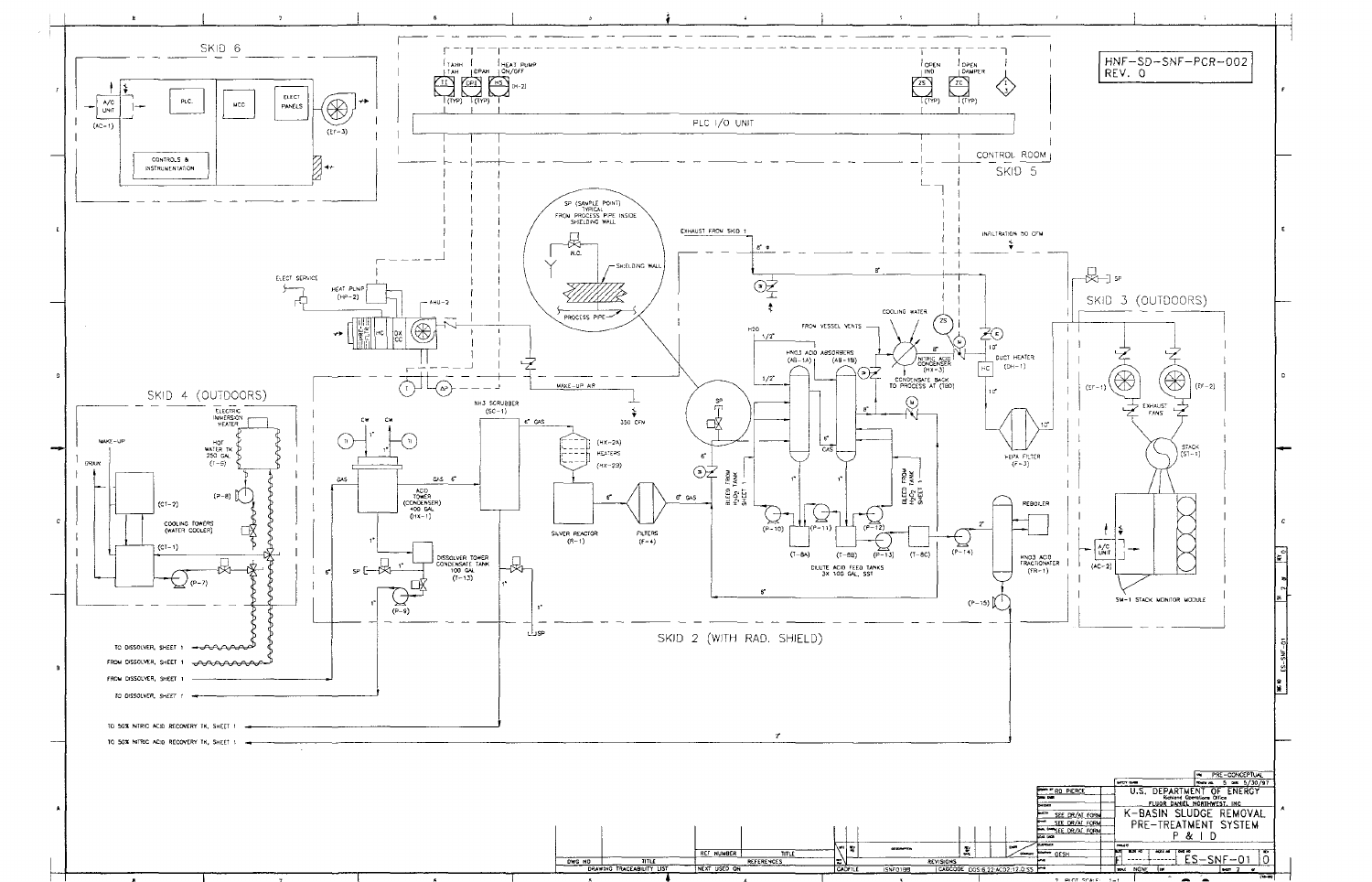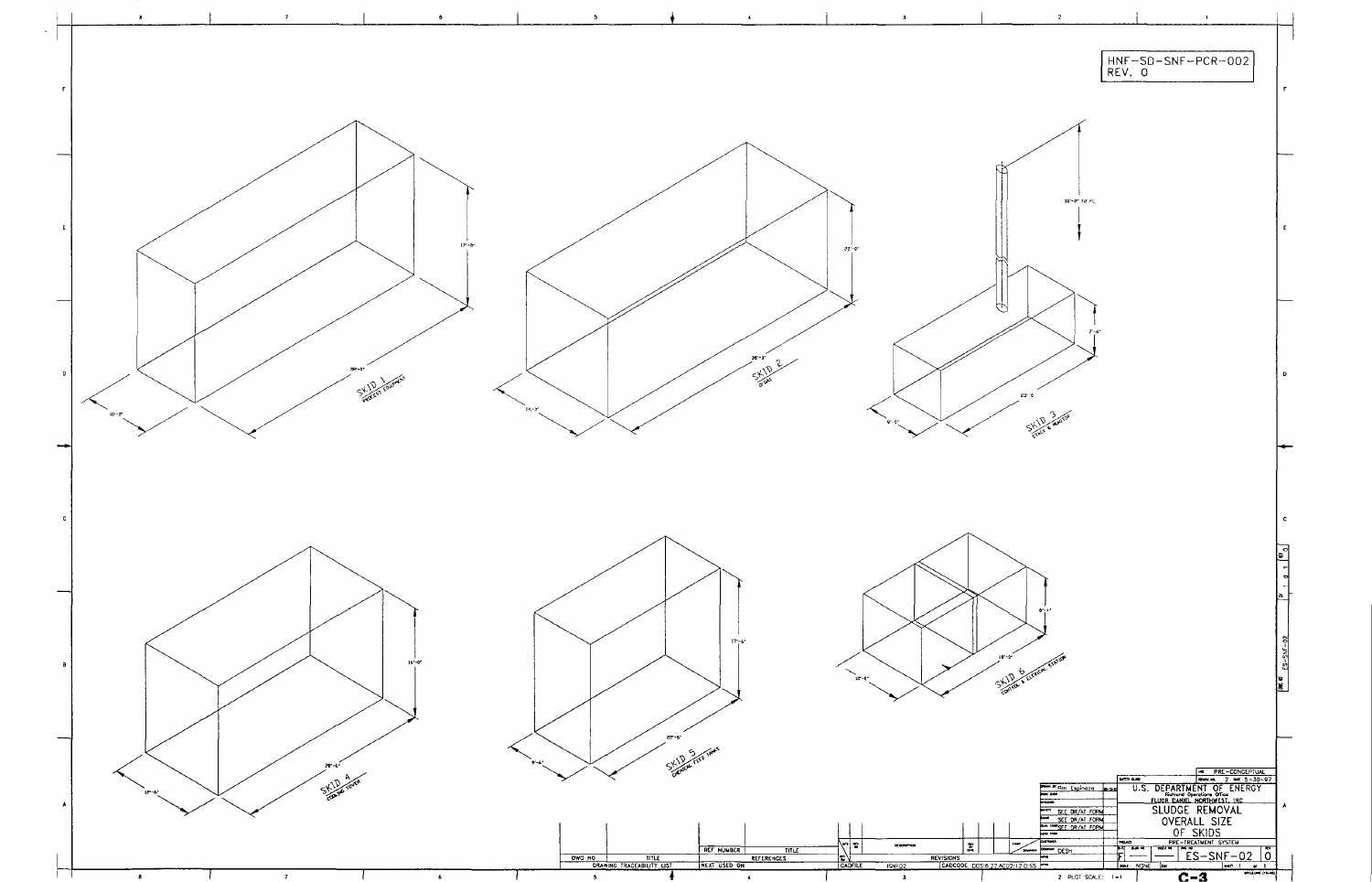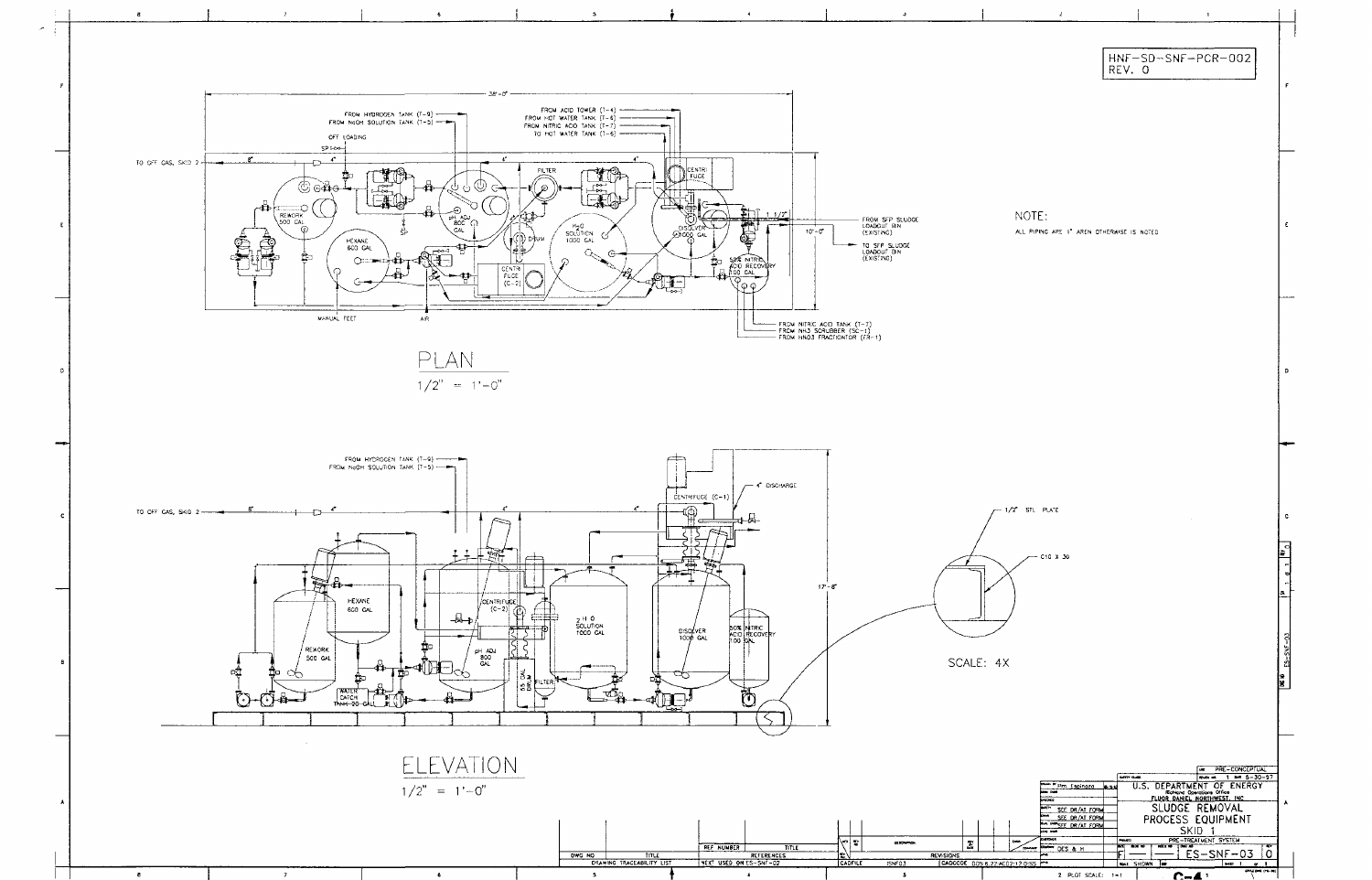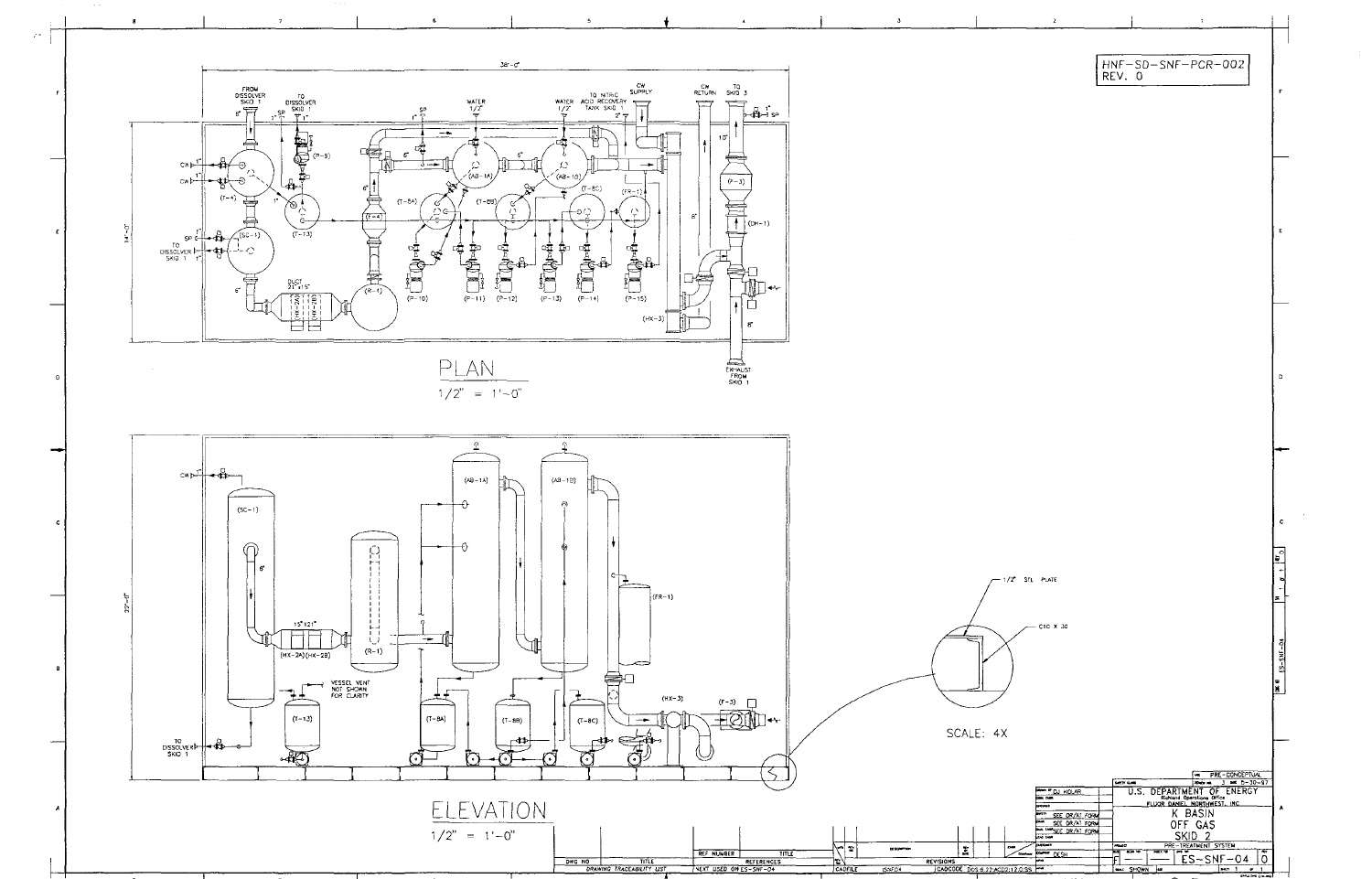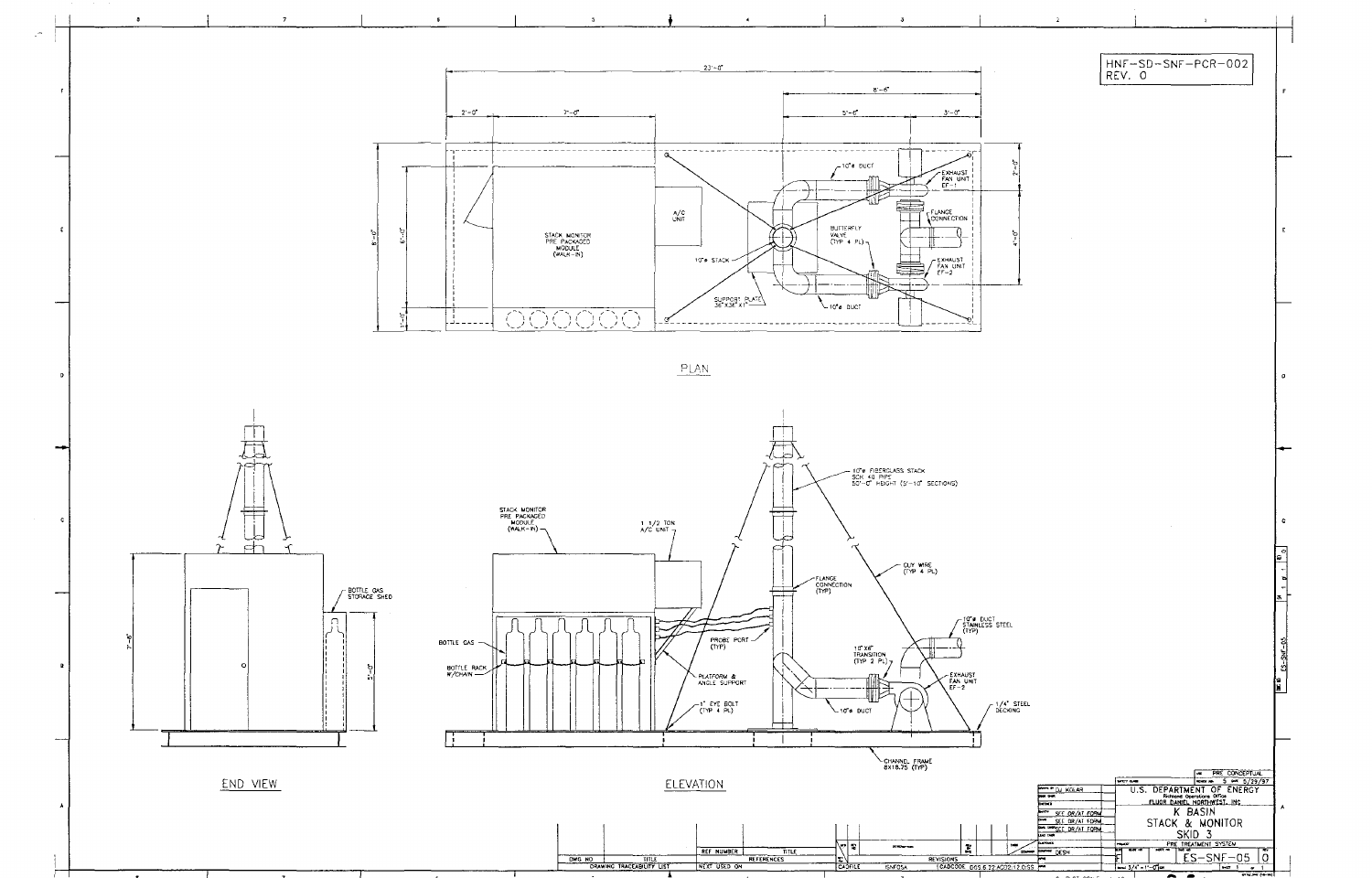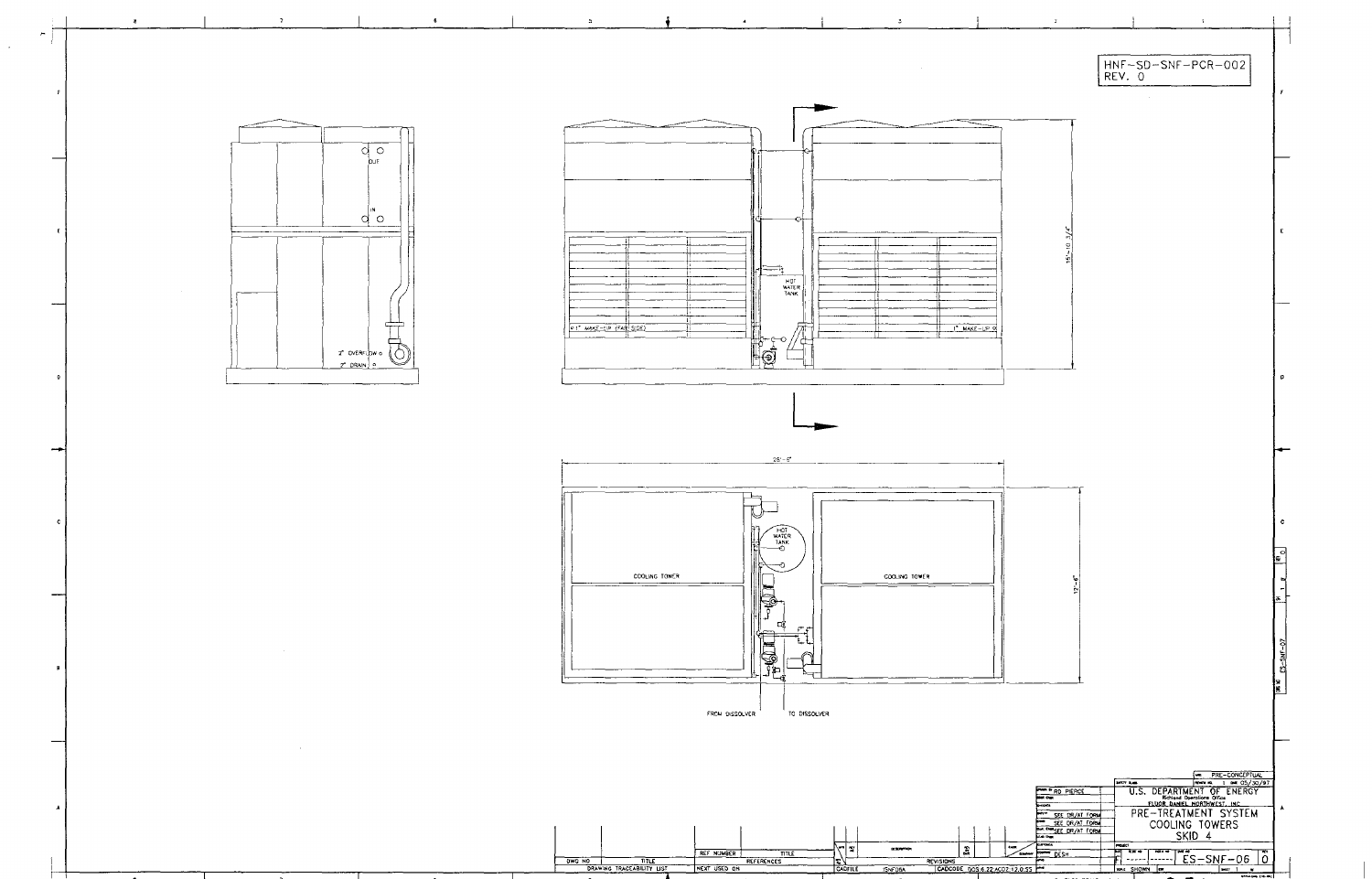![](_page_62_Figure_0.jpeg)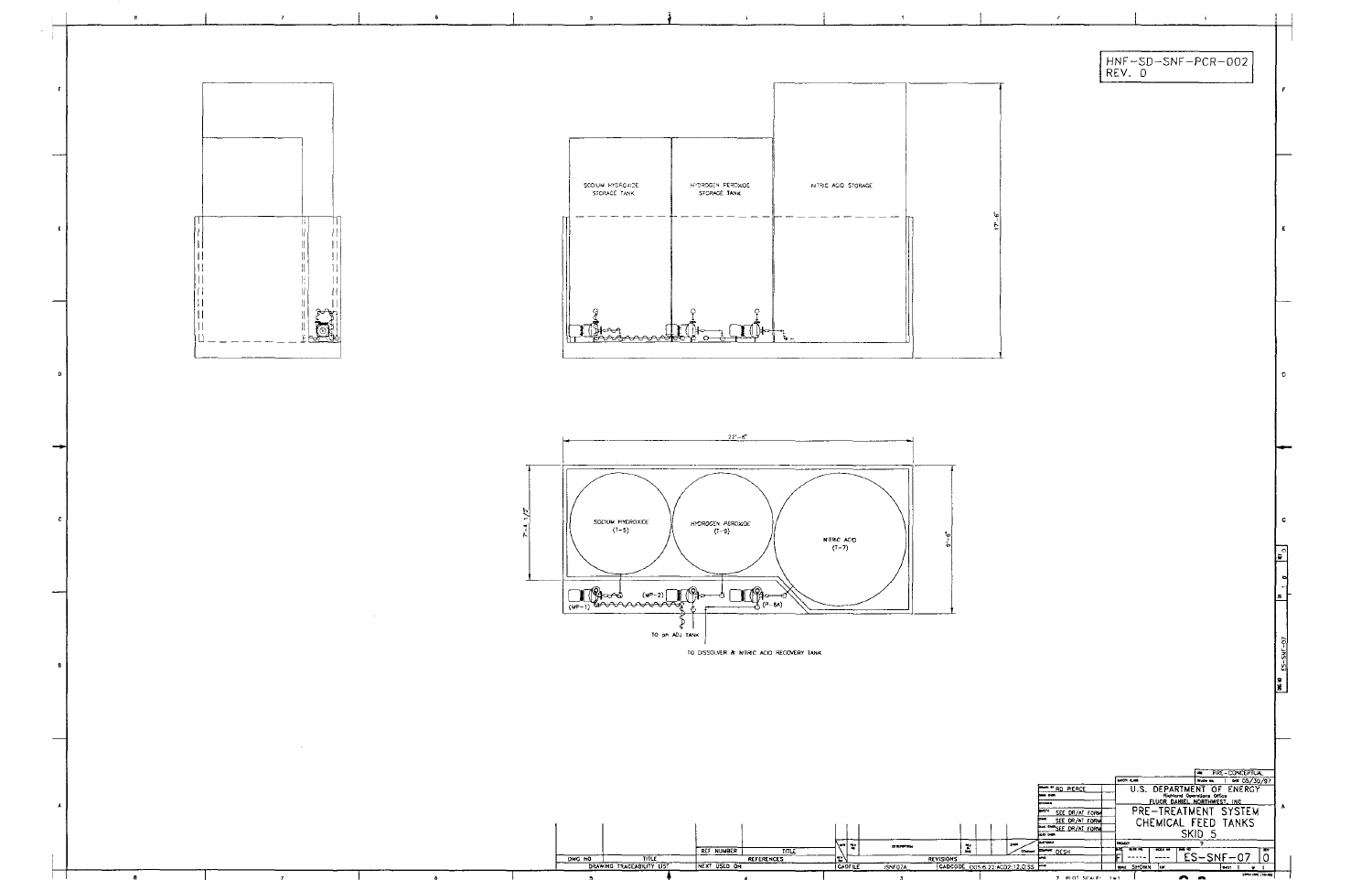![](_page_63_Figure_0.jpeg)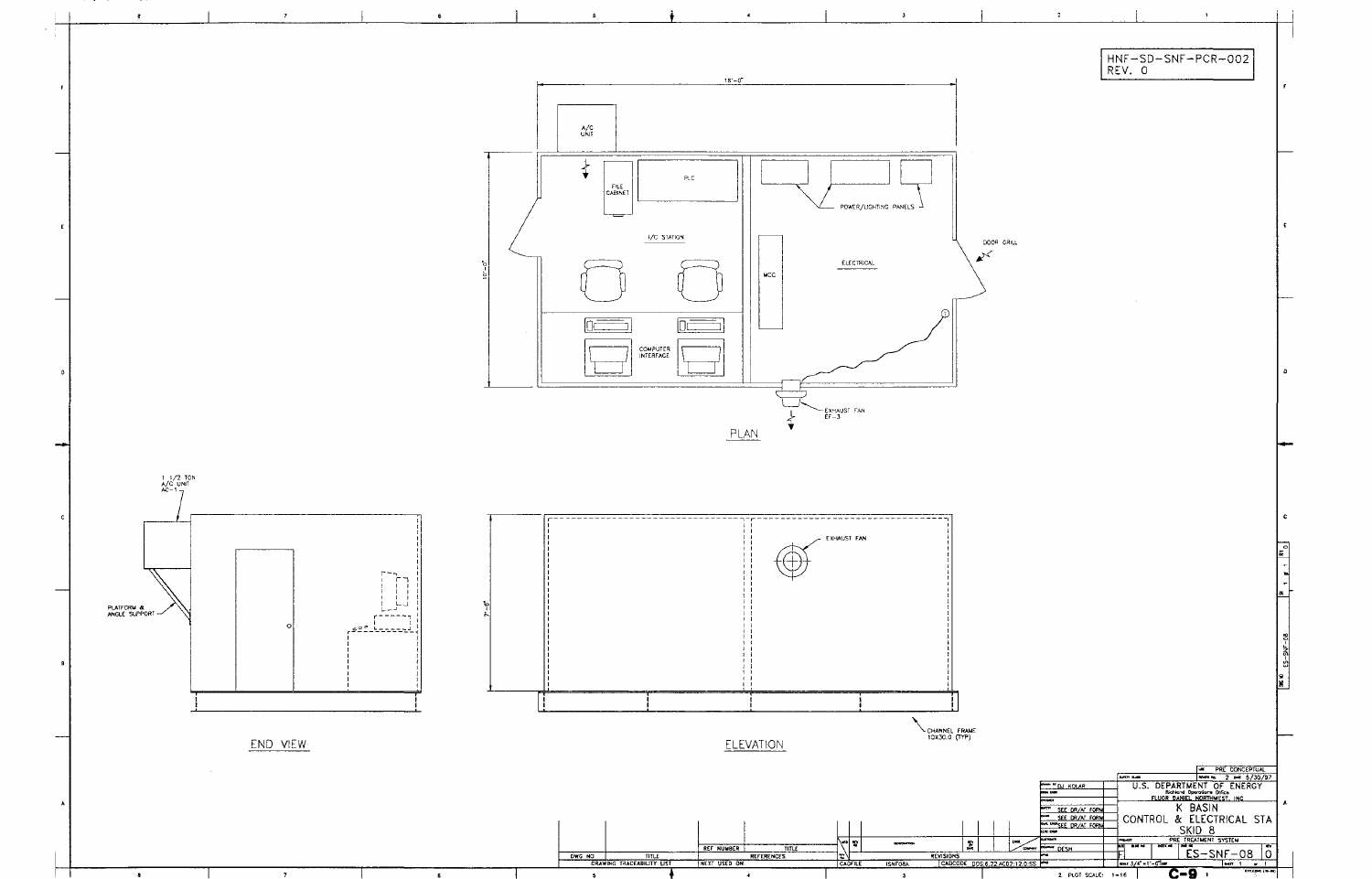![](_page_64_Figure_0.jpeg)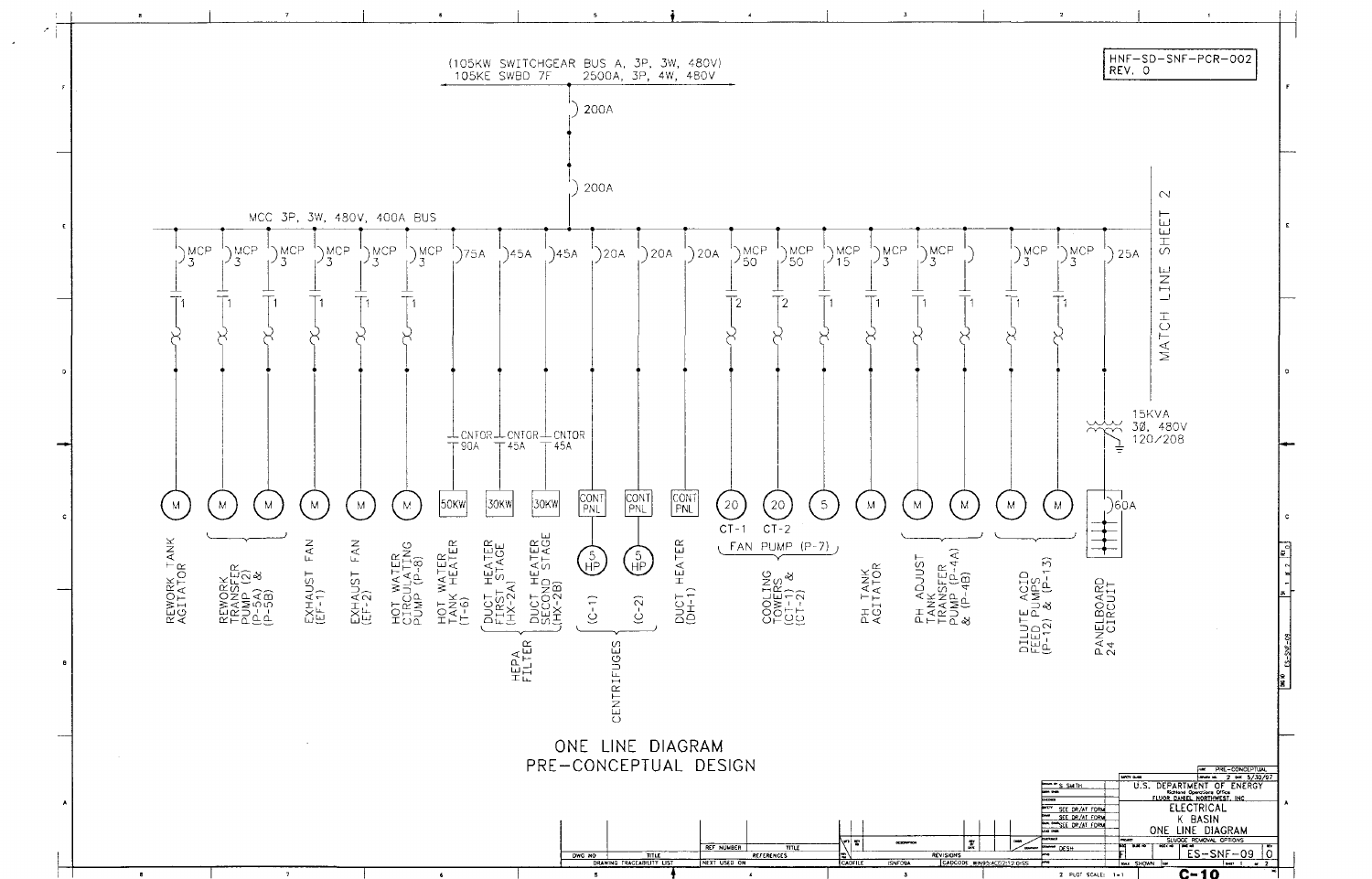![](_page_65_Figure_0.jpeg)